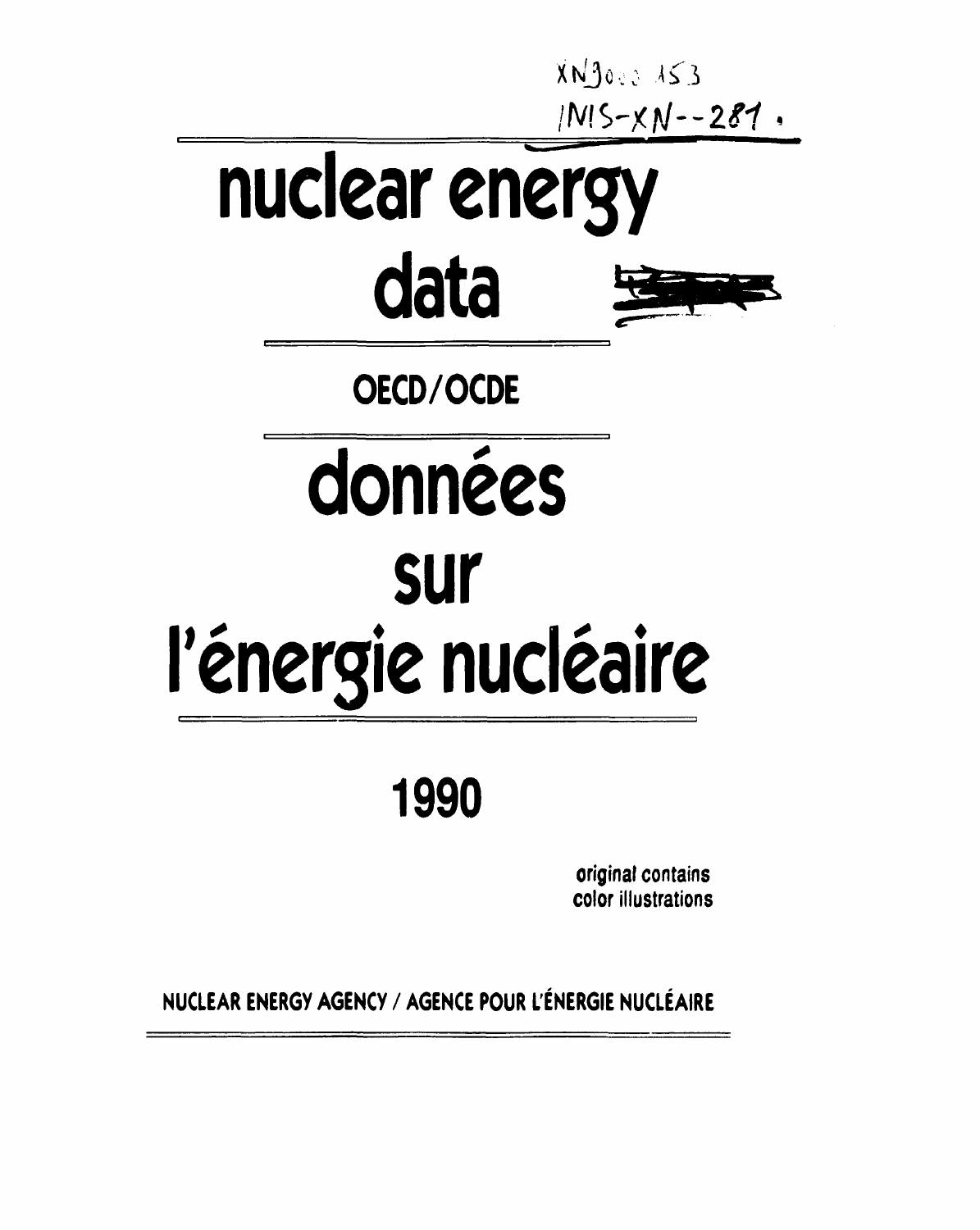**Pursuant to article 1 of the Convention signed in Paris on 14th December I960, and which came into force on 30th September 1961, the Organisation for Economic Co-operation and Development (OECD) shall promote policies designed:** 

- **to achieve the highest sustainable economic growth and employment and a rising standard of living in Member countries, while maintaining financial stability, and thus to contribute to the development of the world economy;**
- **to contribute to sound economic expansion in Member as well as non-member countries in the process of economic development; and**
- **to contribute to the expansion of world trade on a multilateral, non-discriminatory basis in accordance with international obligations.**

**The original Member countries of the OECD are Austria, Belgium, Canada, Denmark, France, the Federal Republic of Germany, Greece, Iceland, Ireland, Italy, Luxembourg, the Netherlands, Norway, Portugal, Spain, Sweden, Switzerland, Turkey, the United Kingdom ana the United States. The following countries became Members subsequently through accession at the dates indicated hereafter: Japan (28th April 1964), Finland (28th January 1969), Australia (7th June 1971) and New Zealand (29th May 1973).** 

**The Socialist Federal Republic of Yugoslavia takes part in some of the work of the OECD (agreement of 28th October 1961).** 

*The OECD Nuclear Energy Agency (NEA) was established on 1st February 1958 under the name of the OEEC European Nuclear Energy Agency. It received its present designation on 20th April 1972, when Japan became its first non-European full Member. NEA membership today consists of all European Member countries of OECD as well as Australia, Canada, Japan and the United States. The Commission of the European Communities takes part in the work of the Agency.* 

*The primary objective of NEA is to promote co-operation among the governments of its participating countries in furthering the development of nuclear power as a safe, environmentally acceptable and economic energy source.* 

*This is achieved by:* 

- *encouraging harmonisation of national regulatory policies and practices, with particular reference to the safety of nuclear installations, protection of man against ionising radiation and preservation of the environment, radioactive waste management, and nuclear third party liability and insurance;*
- *assessing the contribution of nuclear power to the overall energy supply by keeping under review the technical and economic aspects of nuclear power growth and forecasting demand and supply for the different phases of the nuclear fuel cycle;*
- developing exchanges of scientific and technical information particularly through *participation in common services;*
- *setting up international research and development programmes and joint undertakings.*

*In these and related tasks, NEA works in close collaboration with the International Atomic Energy Agency in Vienna, with which it has concluded a Co-operation Agreement, as well as with other international organisations in the nuclear field.* 

**© OECD, 1990** 

**Application for permission to reproduce or translate all or part of this publication should be made to: Head of Publications Service, OECD** 

**2, rue Andre-Pascal, 75775 PARIS CEDEX 16, France.**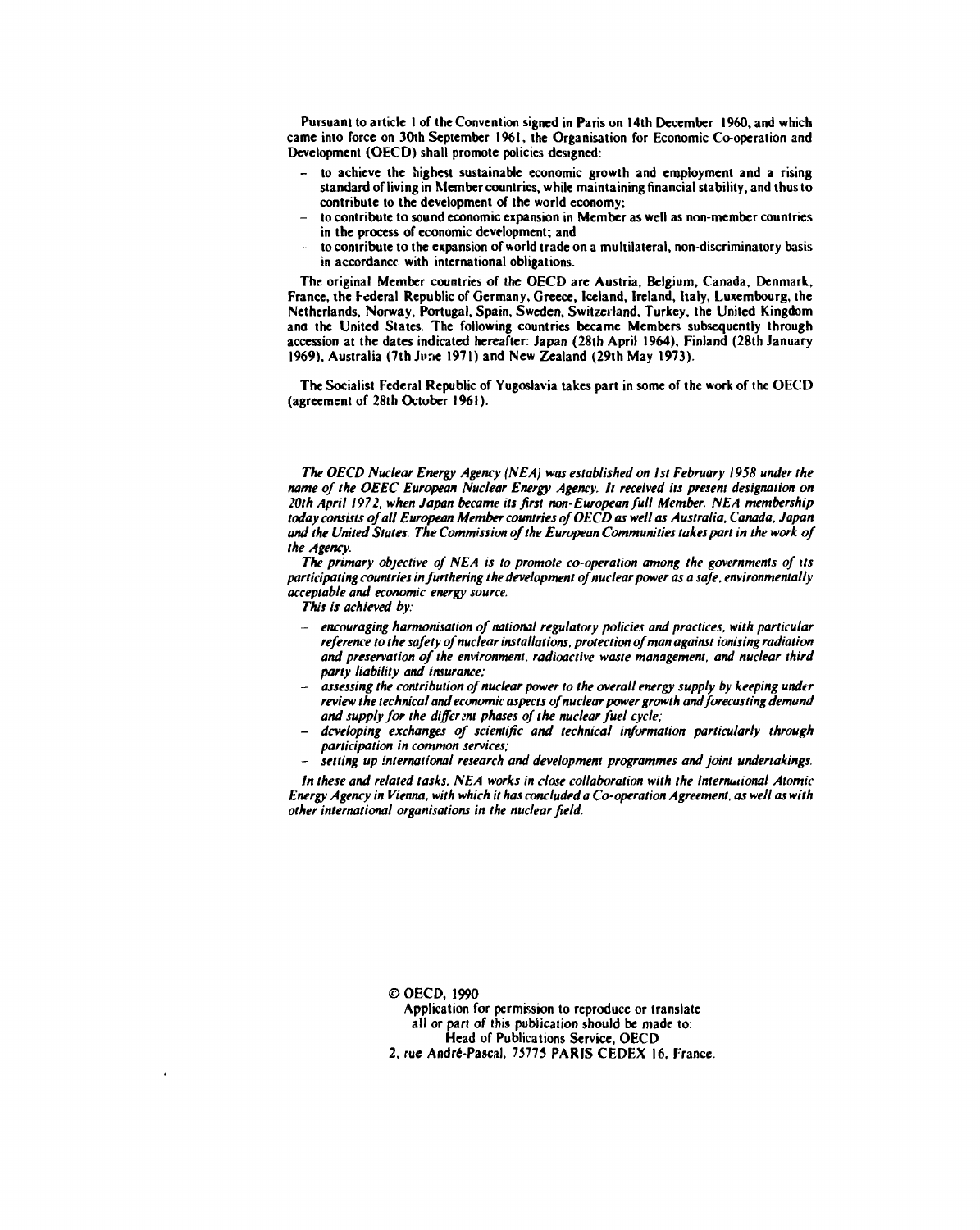En vertu de l'article l<sup>er</sup> de la Convention signée le 14 décembre 1960, à Paris, et entrée en **vigueur le 30 septembre 1961, l'Organisation de Coopération et de Développement Économiques (OCDE) a pour objectif de promouvoir des politiques visant :** 

- **à réaliser la plus forte expansion de l'économie et de l'emploi et une progression du niveau de vie dans les pays Membres, tout en maintenan» la stabilité financière, et à contribuer ainsi au développement de l'économie mondiale ;**
- **à contribuer à une saine expansion économique dans les pays Membres, ainsi que les pays non membres, en voie de développement économique ;**
- **à contribuer à l'expansion du commerce mondial sur une base multilatérale et non discriminatoire conformément aux obligations internationales.**

**Les pays Membres originaires de l'OCDE sont : la République Fédérale d'Allemagne, l'Autriche, la Belgique, le Canada, le Danemark, l'Espagne, les Etats-Unis, la France, la Grèce, l'Irlande, l'Islande, l'Italie, le Luxembourg, la Norvège, les Pays-Bas, le Portugal, le Royaume-Uni, la Suède, la Suisse et la Turquie. Les pays suivants sont ultérieurement devenus Membres par adhésion aux dates indiquées ci-après : le Japon (28 avril 1964), la Finlande (28 janvier 1969), l'Australie (7 juin 1971) et la Nouvelle-Zélande (29 mai 1973).** 

**La République socialiste federative de Yougoslavie prend part à certains travaux de l'OCDE (accord du 28 octobre 1961).** 

*L 'Agence de I'OCDE pour V Energie Nucleaire {AEN) a ete creee le I" fevrier 1958 sous le nam d 'Agence Europeenne pour I 'Energie Nucleaire de I 'OECE. Eile a pris sa denomination actuelle le 20 avril 1972. lorsque le Japon est devenu son premier pays Membre de plein exercice non europeen. L 'Agence groupe aujourd'hui tous les pays Membres europeens de I'OCDE. ainsi que I'Australie, le Canada, les Etats-Unis et le Japon. La Commission des Communautes europeennes participe a ses travaux.* 

*L 'AEN a pour principal objectif de promouvoir la cooperation entre les gouvernements de ses pays participants pour le developpement de I'inergie nucleaire en tant que source d'energie sure, acceptable du point de vue de I'environnement. et economique.* 

*Pour atteindre cet objectif. I'AEN:* 

- **-** *entourage I'harmonisation des politiques et pratiques reglementaires notamment en ce qui concern\* la surete des installations nucleaires, la protection de I'homme contre les raynnnements ionisants et la preservation de I'environnement. la geslion des deckels tadioactifs. ainsi que la responsabilite civile et /'assurance en matiere nucleaire ;*
- **-** *evalue la contribution de I'ilectronucleaire aux approvisionnemenls en energie, en examinant regulierement les aspects economiques et techniques de la croissance de I'energie nucleaire et en etablissant des previsions concernanl I'off re et la demande de services pour les differentes phases du cycle du combustible nucleaire ;*
- **-** *developpe les echanges d'informations scientiftqui* **>** *et techniques notamment par lintermediaire de services communs;*
- *met sur pied des programmes internationaux de recherche et developpement. et des enlreprises communes.*

*Pources a^tivites, ainsi que pour d'autres travaux connexes, I'AEN collabore etroitement avec iAgence Internationale de iEnergie Atomique de Vienne, avec laquelle elle a conclu un Accord de cooperation, ainsi qu'avec d'autres organisations inlernationales operant dans le domaine nucleaire.* 

**© OCDE. 1990**  Les demandes de reproduction ou de traduction doivent être adressées à : **M. le Chef du Service des Publications, OCDE 2, rue Andre-Pascal, 75775 PARIS CEDEX 16, France.**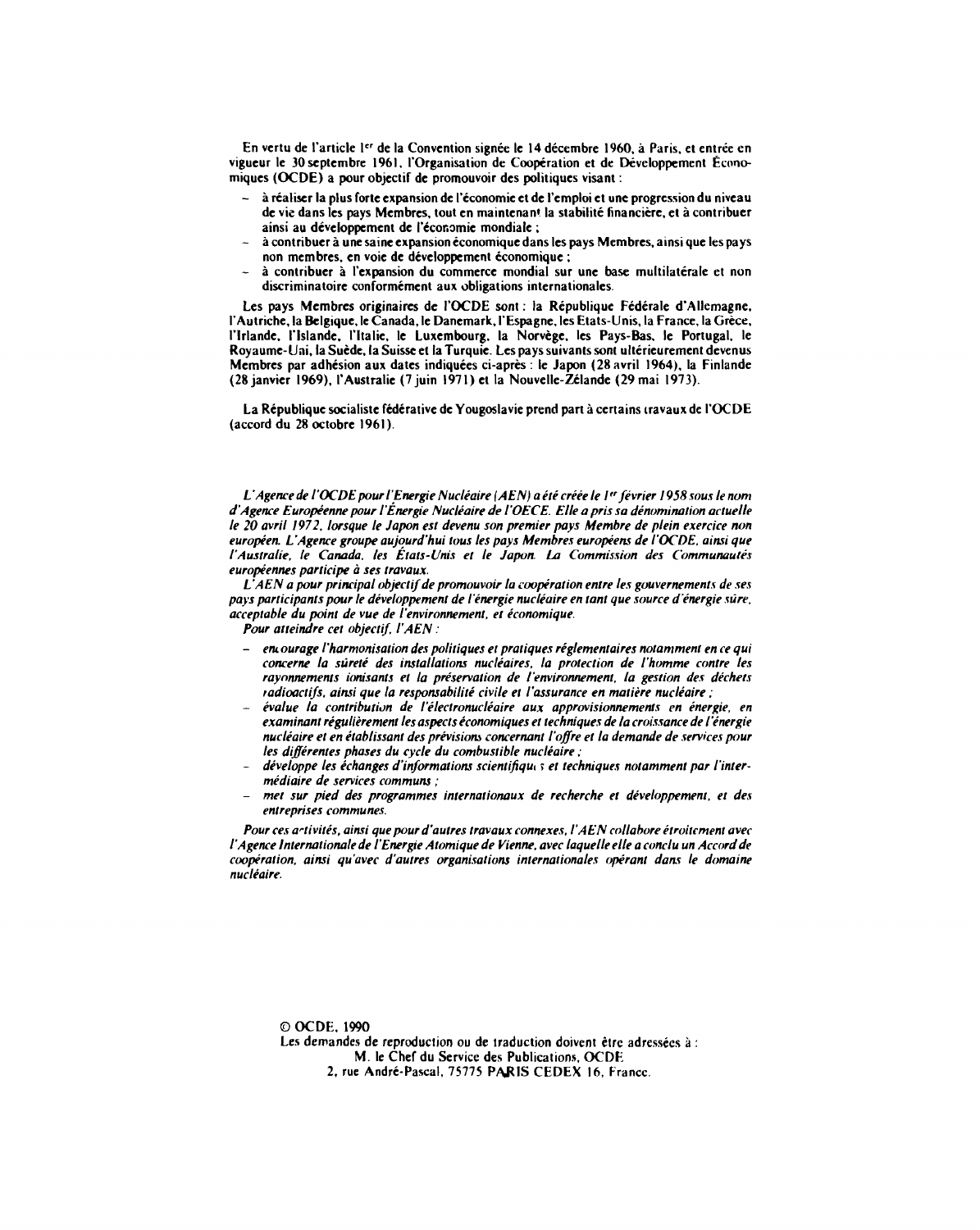# 5MTK^py©T0®i

A questionnaire on Electricity Generation, Nuclear Power and Fuel Cycle Data is distributed annually to OECD Member countries. In the questionnaire of January 1990, countries were asked to provide historical data for 1938 and 1989 and most likely projections up to the year 2005.

The replies to the question  $\mathbf{z} \cdot \mathbf{s}$  or the results of the discussions between national correspondents and the Secretariat are  $k$  semted in this Booklet. The Secretariat has, in some cases, referred to IEA's electric y related data and IAEA's nuclear plant data. Where data were still unavailable the Secretariat mado estimates based on information from other sources.

This year table 3D has bean modified to include a detailed presentation of types of reactors planned in addition to those committed figure. The Addendum contains an analysis of the present and past projections for nuclear electricity generation and installed nuclear capacity to 2005.

The total capacity of those plants connected to the grid, under construction and firm'y committed to be in operation in  $2035$  is 312.0 GWe. The total capacity projected to be taken out of service from 1990  $\approx$   $\textdegree$   $\textdegree$  16.3 GWe. Taking that into consideration the projected capacity in 2005 would i.v. 295.7 GWe. The new projection of 306.4 GWe is above this estimate, indicating that some exuntries are considering further expansion of their nuclear capacities within this time-frame.

The electricity generation and production data for fuel cycle services refer to these facilities located within the country, and thus exclude imports. The fuel cycle requirements, however, refer to the amounts of fuel eyrie materials and services necessary for national nuclear programmes.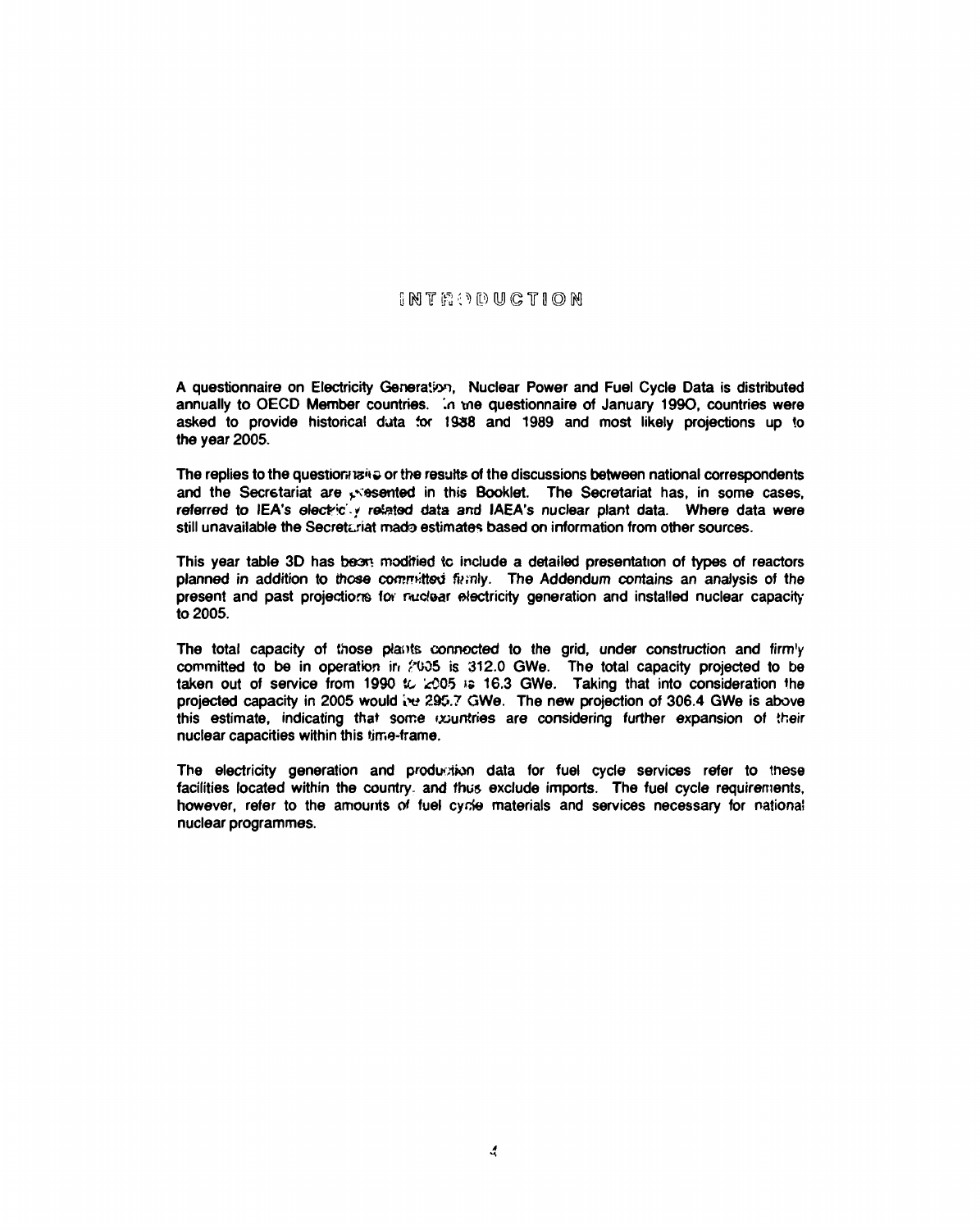# *ti(NI7®3®U©Ya@M*

Un questionnaire visant à recueillir des données sur la production d'électricité, la puissance nucléaire installée et le cycle du combustible est diffusé tous les ans aux pays Membres de l'OCDE. Le questionnaire de janvier 1990 invitait les pays à fournir des données retrospectives pour 1988 et 1989 et les projections les plus probables jusqu'en 2005.

La présente brochure contient les réponses à ce questionnaire ou les résultats de discussions entre les correspondants nationaux et le Secrétariat. Dans certains cas, le Secrétariat, a dû se référer aux données relatives à l'électricité établies par l'Agence Internationale de I'Energie (AIE) et a celles fournies par I'Agence Internationale de I'Energie Atomique (AIEA) en ce qui concerne les installations nucléaires. En l'absence de données, le Secrétariat a établi des estimations, fondées sur des informations provenant d'autres sources.

Cette année, le Tableau 3D a été modifié afin d'ajouter une présentation détaillée des centrales projetées à celle des centrales en commande ferme. Une analyse des projections actuelles et passées relatives à la puissance nucléaire installée jusqu'en 2005 est présentée en Addendum.

La puissance totale des installations raccordées au réseau, en construction et en commande ferme et prévues pour être opérationnelles en 2005 est de 312.0 GWe. La puissance totale des installations devant être mises hors service entre 1990 et 2005 est de 16.3 GWe. Si I'on en tient compte, la puissance nucleaire pr6vue pour 2005 serait de 295.7 GWe. La nouvelle projection de 306.4 GWe, légèrement supérieure à cette estimation, prend en compte le fait que certains pays envisagent d'ici 2005 une expansion de leur puissance nucléaire.

Les données concernant la production d'électricité et les services liés au cycle du combustible se rapportent aux installations situées dans chaque pays considéré, les importations n'étant pas prises en considération. Toutefois, les données relatives aux besoins liés au cycle du combustible renvoient aux quantités de matières et services nécessaires à la réalisation des programmes électronucléaires nationaux.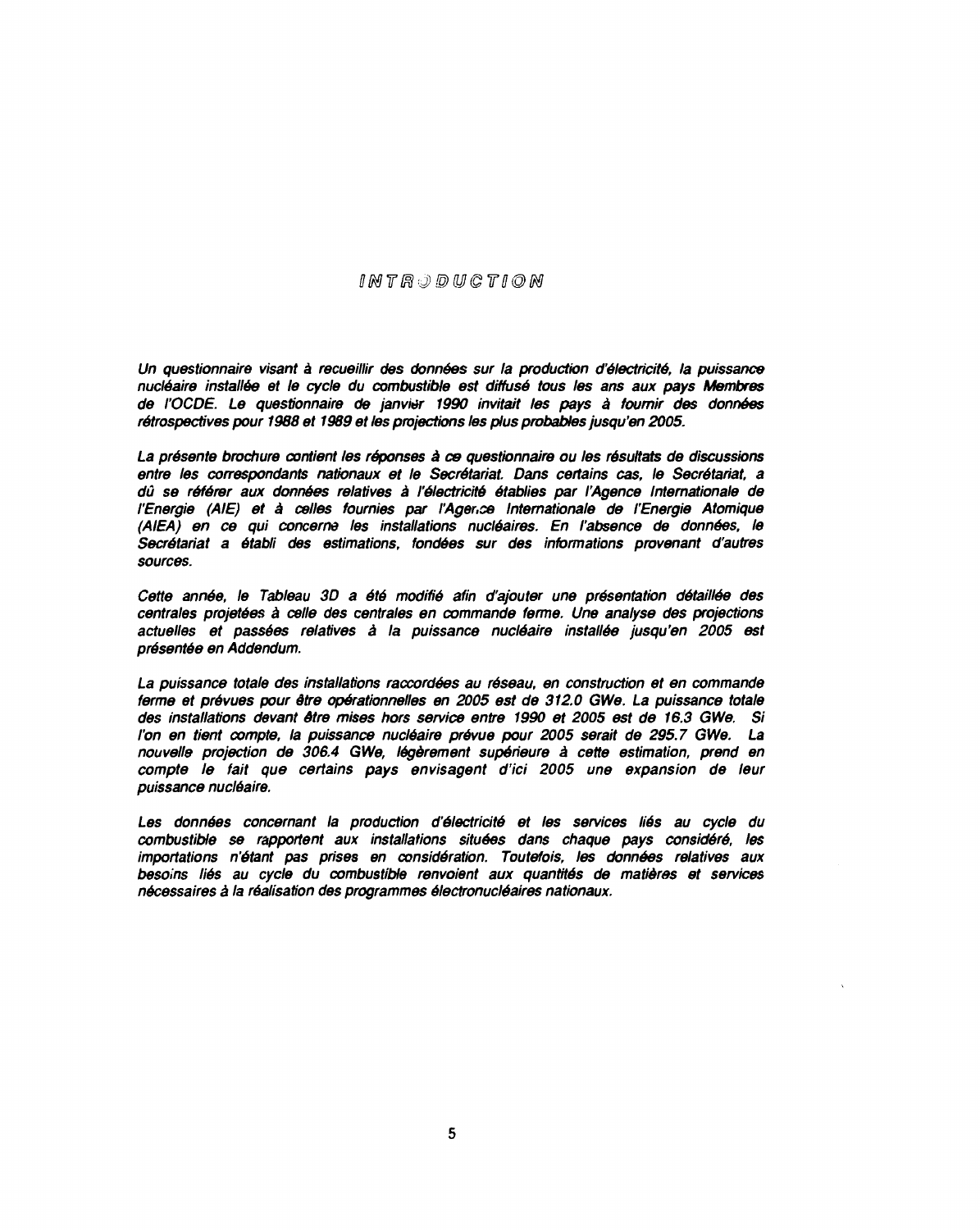# *l/hBLE* ©IF ©©(MTIOTB

# **TABLES**

|                                                                                                                                                                                 | $10 - 11$ |
|---------------------------------------------------------------------------------------------------------------------------------------------------------------------------------|-----------|
|                                                                                                                                                                                 | $12 - 13$ |
| 3. Status of Nuclear Power Plants<br>A. Nuclear Power Plants by Developing Stage<br><b>B.</b> Connected to the Grid<br>C. Under Construction<br>D. Firmly Committed and Planned | 14-17     |
| A. Per Country<br>B. Per Type                                                                                                                                                   | 18-19     |
| A. Uranium Resources<br><b>B. Natural Uranium Production</b><br>C. Annual Natural Uranium Requirements                                                                          | $20 - 21$ |
| A. Conversion Capacities<br><b>B. Annual Conversion Requirements</b>                                                                                                            | $22 - 23$ |
| A. Enrichment Capacities<br><b>B. Annual Enrichment Requirements</b>                                                                                                            | 24-25     |
| A. Fuel Fabrication Capacities<br>B. Annual Fuel Fabrication Requirements                                                                                                       | 26-27     |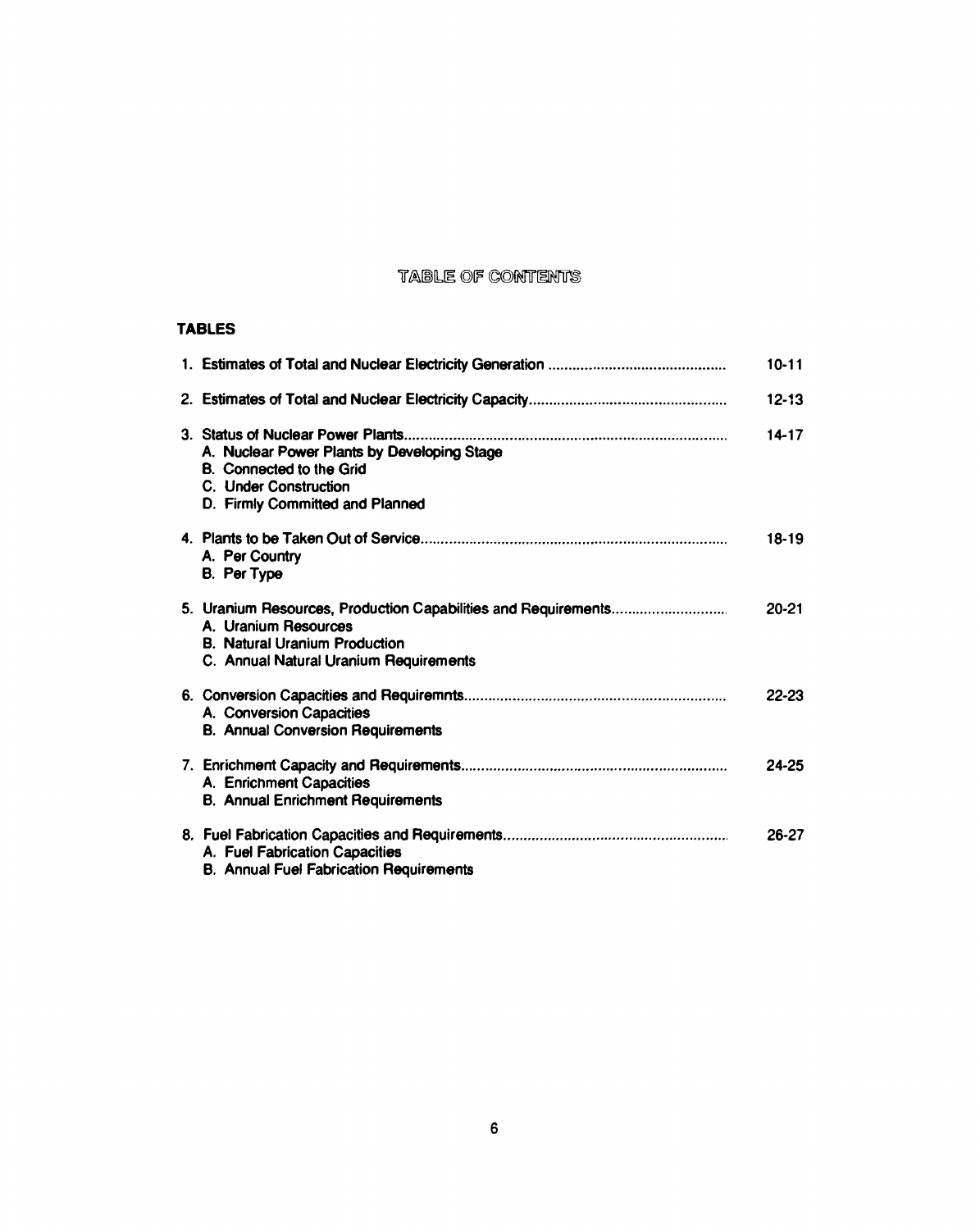# *miELH @(M§ Mmmm*

# **TABLEAUX**

| 1. Estimations relatives à la production totale d'électricité                                                                                                                                               | $10 - 11$ |
|-------------------------------------------------------------------------------------------------------------------------------------------------------------------------------------------------------------|-----------|
| 2. Estimations relatives à la puissance totale installée et                                                                                                                                                 | 12-13     |
| A. Centrales nucléaires selon l'état d'avancement du projet<br>B. Centrales nucléaires opérationnelles<br>C. Centrales nucléaires en construction<br>D. Centrales nucléaires en commande ferme et projetées | 14-17     |
| A. Par pays<br><b>B.</b> Par filière                                                                                                                                                                        | 18-19     |
| 5. Uranium : ressources, capacités théoriques de production et besoins<br>A. Ressources en uranium<br>B. Production d'uranium naturel<br>C. Besoins annuels en uranium naturel                              | $20 - 21$ |
| A. Capacités de conversion<br>B. Besoins annuels en matière de conversion                                                                                                                                   | $22 - 23$ |
| A. Capacités d'enrichissement<br>B. Besoins annuels en matière d'enrichissement                                                                                                                             | 24-25     |
| A. Capacités de fabrication du combustible<br>B. Besoins annuels en matière de fabrication de combustible                                                                                                   | $26 - 27$ |

 $\label{eq:3} \mathcal{L}_1 = \frac{\partial \mathcal{L}_1(\mathbf{q},\mathbf{q})}{\partial \mathbf{q}} + \frac{\partial \mathcal{L}_2(\mathbf{q},\mathbf{q})}{\partial \mathbf{q}} + \frac{\partial \mathcal{L}_3(\mathbf{q},\mathbf{q})}{\partial \mathbf{q}} + \frac{\partial \mathcal{L}_4(\mathbf{q},\mathbf{q})}{\partial \mathbf{q}} + \frac{\partial \mathcal{L}_5(\mathbf{q},\mathbf{q})}{\partial \mathbf{q}} + \frac{\partial \mathcal{L}_6(\mathbf{q},\mathbf{q})}{\partial \mathbf{q}} + \frac{\partial \mathcal$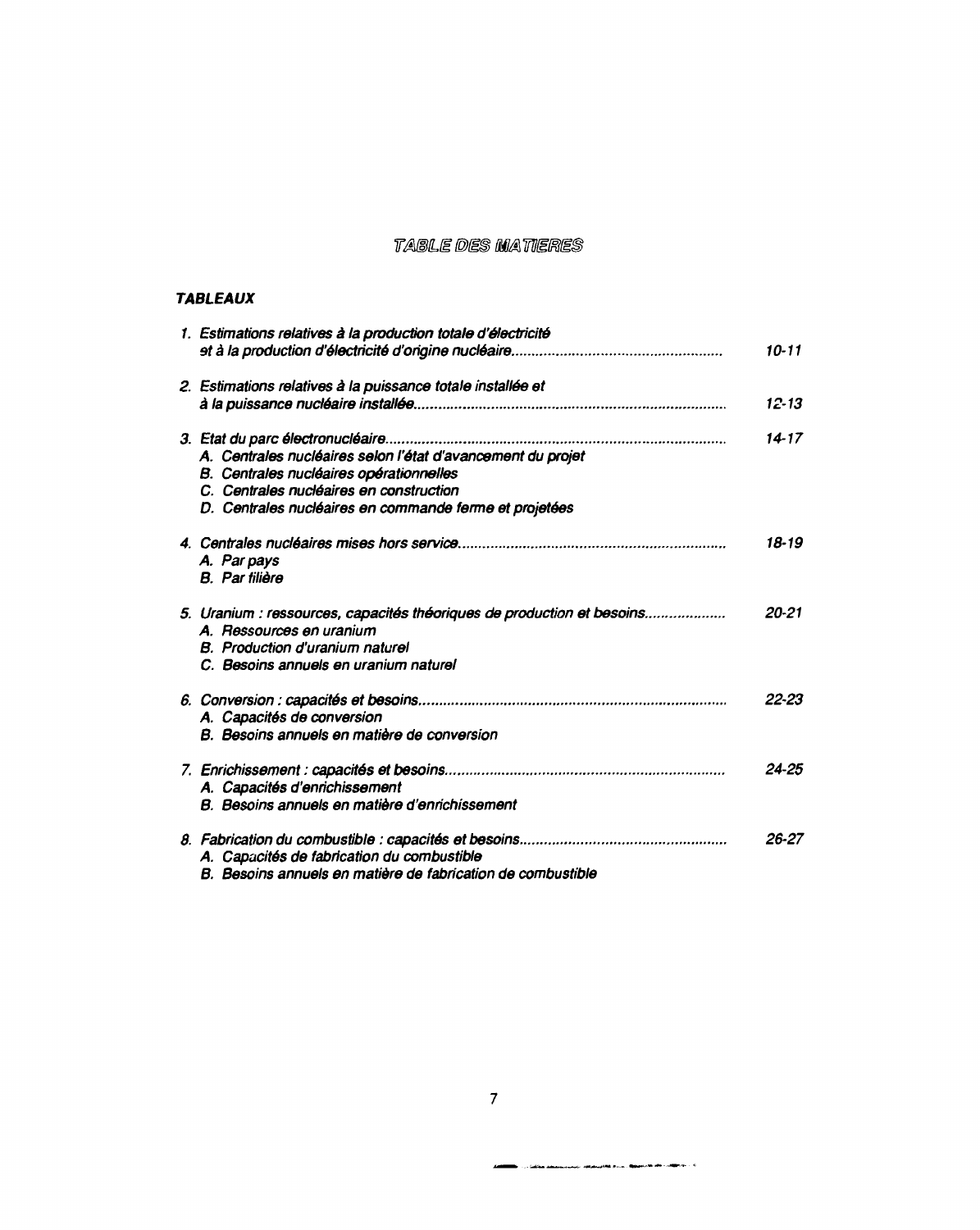| A. Spent Fuel Storage Capacities<br><b>B.</b> Spent Fuel Arisings | 28-29 |
|-------------------------------------------------------------------|-------|
|                                                                   | 30    |
|                                                                   | 31    |
| <b>FIGURES</b>                                                    |       |
|                                                                   | 32    |
|                                                                   | 33    |
| 3. Actual and Projected Share of Capacity by Reactor Type         | 34    |
| 4. Comparison of Fuel Cycle Supply and Demand in OECD             | 35    |
| <b>ADDENDUM</b>                                                   |       |
|                                                                   | 36    |
| <b>Figures</b>                                                    |       |
|                                                                   | 40    |
| 6. Projected Nuclear Capacity for OECD versus the year            | 41    |
| <b>ENERGY CONVERSION FACTORS</b>                                  | 42    |
| <b>ABBREVIATIONS</b>                                              | 42    |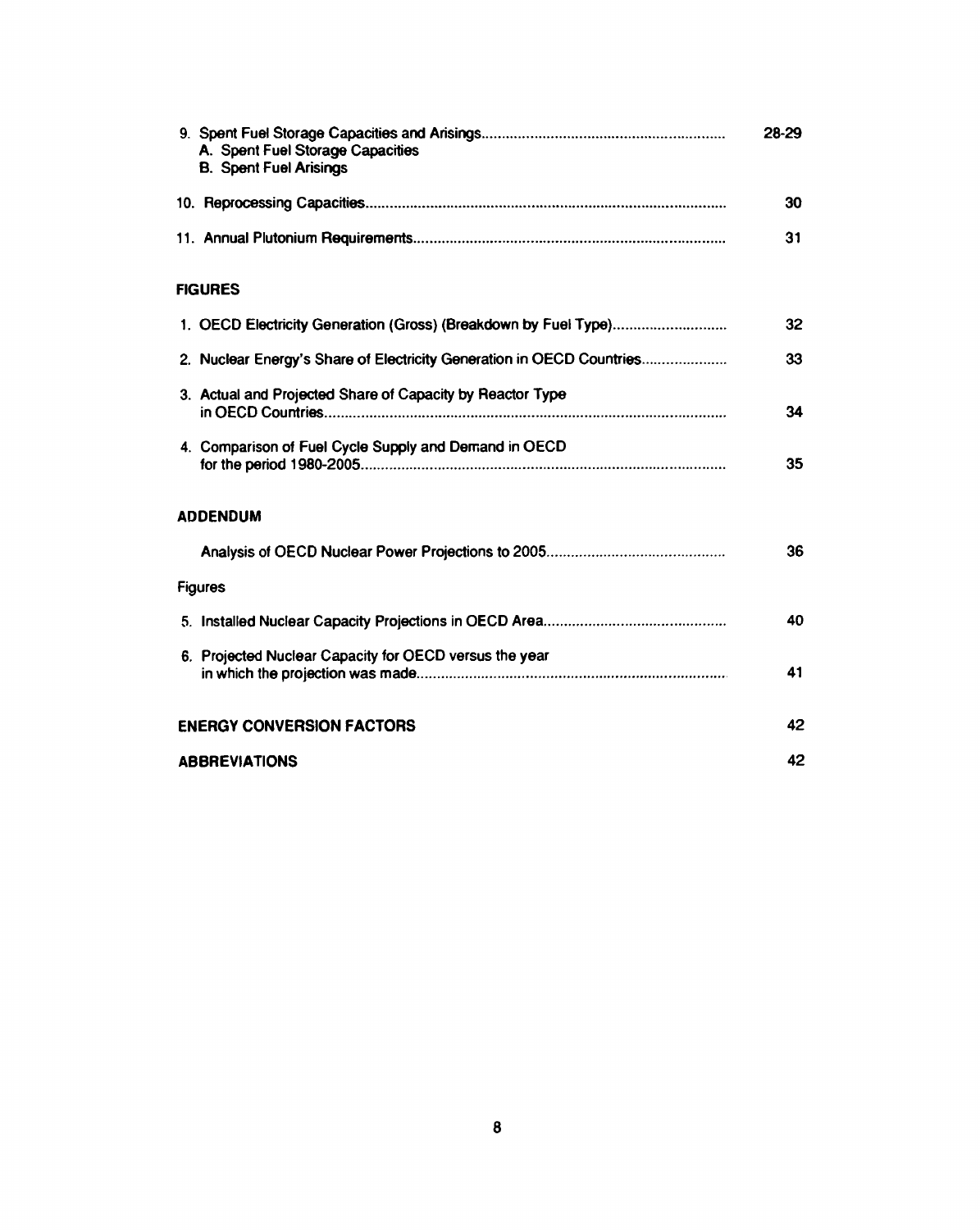| 9. Combustible irradié : capacités de stockage et quantités produites<br>A. Capacités de stockage du combustible irradié                 | 28-29 |
|------------------------------------------------------------------------------------------------------------------------------------------|-------|
| B. Quantités de combustible irradié produites                                                                                            |       |
|                                                                                                                                          | 30    |
|                                                                                                                                          | 31    |
| <b>FIGURES</b>                                                                                                                           |       |
| 1. Production brute d'électricité dans la zone OCDE (par type de combustible)                                                            | 32    |
| 2. Part de l'énergie nucléaire dans la production d'électricité                                                                          | 33    |
| 3. Part de la capacité nucléaire réelle et projetée par filière de réacteur                                                              | 34    |
| 4. Comparaison de l'offre et de la demande de services liés au cycle du<br>combustible dans les pays de l'OCDE pour la période 1980-2005 | 35    |
| <b>ADDENDUM</b>                                                                                                                          |       |
| Analyse des projections de la puissance nucléaire dans la zone                                                                           | 37    |
| <b>Figures</b>                                                                                                                           |       |
| 5. Projection de la puissance nucléaire installée dans la zone de l'OCDE                                                                 | 40    |
| 6. Projection relative à la puissance nucléaire installée                                                                                | 41    |
| <b>FACTEURS DE CONVERSION DE L'ENERGIE</b>                                                                                               | 43    |
| <b>ABREVIATIONS</b>                                                                                                                      | 43    |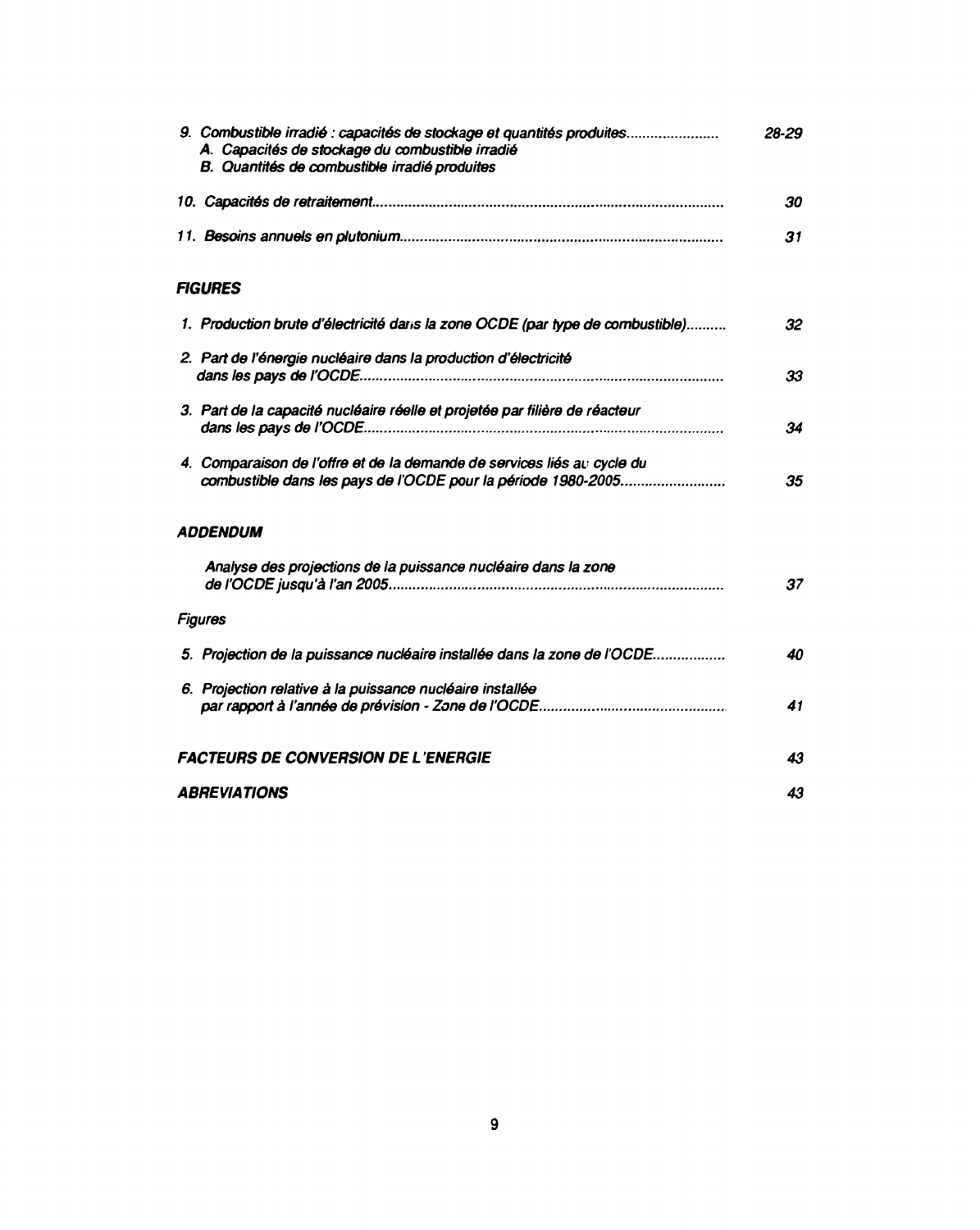### **Table 1 Tableau 1**

# **ESTIMATES OF TOTAL AND NUCLEAR ELECTRICITY GENERATION(d) ESTIMATIONS RELATIVES A LA PRODUCTION TOTALE D'ELECTRICITE ETA LA PRODUCTION DELECTRICITE DORICINE NUCLEAmB<sup>d</sup> >**

(Net TWh)

| (Net TWh)             |        |              |                                    |      |        |                             |          |             |                             | (en TWh nets) |                       |
|-----------------------|--------|--------------|------------------------------------|------|--------|-----------------------------|----------|-------------|-----------------------------|---------------|-----------------------|
|                       |        |              | 1988                               |      |        | 1989                        |          |             | 1990                        |               |                       |
| <b>COUNTRY</b>        |        |              | (Actual/Réelles)                   |      |        | (Actual/Réelles)            |          |             |                             |               | <b>PAYS</b>           |
|                       |        | <b>Total</b> | <b>Nuclear</b><br><b>Nucléaire</b> | $\%$ | Total  | <b>Nuclear</b><br>Nucléaire | $\gamma$ | Total       | <b>Nuclear</b><br>Nucléaire | $\%$          |                       |
| <b>Australia</b>      |        | 131.7        | 0.0                                | 0.0  | 140.0  | 0.0                         | 0.0      | 144.7       | 0.0                         | 0.0           | <b>Australie</b>      |
| Austria               | (c)    | 46.1         | 0.0                                | 0.0  | 47.2   | 0.0                         | 0,0      | $45.6$ (e)  | 0.0                         | $0.0$ (c)     | Autriche              |
| Belgium               |        | 61.9         | 40.9                               | 66.1 | 63.9   | 38.8                        | 60.7     | 65.2        | 40.2                        | 61.7          | Belgique              |
| Canada                |        | 489.0        | 78.2                               | 16.0 | 482.2  | 75.4                        | 15.6     | 506.8       | 82.9                        | 16.4          | Canada                |
| <b>Denmark</b>        |        | 25.0         | 0.0                                | 0.0  | 20.3   | 0.0                         | 0.0      | 31.8        | 0.0                         | 0.0           | Danemark              |
| Finland               |        | 51.3         | 18.4                               | 35.9 | 50.9   | 18.0                        | 35.4     | 57.5        | 17.5                        | 30.4          | Finlande              |
| France                |        | 373.3        | 260.3                              | 69.7 | 387.5  | 289.0                       | 74.6     | 400.0       | 305.0                       | 76.3          | France                |
| Germany F. R.         |        | 403.1        | 135.6                              | 33.6 | 411.5  | 139.7                       | 33.9     | 419.7 (a)   | 141.3(a)                    | 33.7          | Allemagne R.F.        |
| Greece                |        | 30.0         | 0.0                                | 0.0  | 30.9   | 0.0                         | 0.0      | 31.9        | 0.0                         | 0.0           | Grèce                 |
| Iceland               |        | 4.4          | 0.0                                | 0.0  | 4.5    | 0.0                         | 0.0      | 4.7         | 0.0                         | 0.0           | Islande               |
| Ireland               |        | 12.3         | 0.0                                | 0.0  | 12.8   | 0.0                         | 0.0      | 13.3        | 0.0                         | 0,0           | irlande               |
| <b>Italy</b>          |        | 196.8        | 0,0                                | 0.0  | 203.3  | 0.0                         | 0.0      | 216.1       | 0.0                         | 0.0           | Italie                |
| Japan                 | (b, c) | 623.9        | 167.3                              | 26.8 | 659.6  | 168.3                       | 25.5     | 697.3 (a)   | 183.5(a)                    | $26.3$ (b,c)  | Japon                 |
| Luxembourg            |        | 0.6          | 0.0                                | 0.0  | 0.6    | 0.0                         | 0.0      | 0.6         | 0.0                         | 0.0           | Luxembourg            |
| <b>Netherlands</b>    |        | 67.5         | 3.5                                | 5.2  | 71.6   | 3.8                         | 5.3      | 74.4        | 3.5                         | 4.7           | Pays-Bas              |
| <b>New Zealand</b>    | (c)    | 27.0         | 0.0                                | 0.0  | 27.5   | 0.0                         | 0.0      | $28.0$ (a)  | 0.0                         | 0.0   (c)     | Nouvelle-Zélande      |
| Norway                |        | 110.1        | 0.0                                | 0.0  | 119.2  | 0.0                         | 0.0      | 114.0       | 0.0                         | 0.0           | Norvège               |
| Portugal              |        | 21.6         | 0.0                                | 0.0  | 24.6   | 0.0                         | 0.0      | 25.1        | 0.0                         | 0,0           | Portugal              |
| <b>Spain</b>          |        | 133.3        | 47.9                               | 35.9 | 141.6  | 53.3                        | 37.6     | 144.7 $(a)$ | :3.3(a)                     | 36.8          | Espagne               |
| Sweden                |        | 141.0        | 66.4                               | 47.1 | 139.0  | 63.0                        | $-5.3$   | 137.0       | 68.0                        | 49.6          | Suede                 |
| Switzerland           |        | 57.5         | 21.5                               | 37.4 | 51.7   | 21.5                        | 41.6     | 59.8        | 21.5                        | 36.0          | <b>Suisse</b>         |
| <b>Turkey</b>         | (c)    | 45.2         | 0.0                                | 0.0  | 48.8   | 0.0                         | 0.0      | 52.3        | 0.0                         | $0.0$ (c)     | Turquia               |
| <b>United Kingdom</b> |        | 270.1        | 54.3                               | 20.1 | 285.1  | 59.2                        | 20.8     | $300.4$ (a) | 57.6(a)                     | 19.2          | <b>Royaume-Uni</b>    |
| <b>United States</b>  |        | 2880.0       | 527.0                              | 18.3 | 2932.0 | 521.0                       | 17.8     | 2974.0      | 535.0                       | 18.0          | Etats-Unis            |
| <b>OECD Total</b>     |        | 6202.7       | 1421.3                             | 22.9 | 6356.3 | 1451.0                      | 22.8     | 6544.9      | 1509.3                      | 23.1          | <b>Total OCDE</b>     |
| <b>OECD America</b>   |        | 3369.0       | 605.2                              | 18.0 | 3414.2 | 596.4                       | 17.5     | 3480.8      | 617.9                       | 17.8          | <b>OCDE Amérique</b>  |
| <b>OECD Europe</b>    |        | 2051.1       | 648.8                              | 31.6 | 2115.0 | 686.3                       | 32.4     | 2194.1      | 707.9                       | 32.3          | <b>OCDE Europe</b>    |
| <b>OECD Pacific</b>   |        | 782.6        | 167.3                              | 21.4 | 827.1  | 168.3                       | 20.3     | 870.0       | 183.5                       | 21.1          | <b>OCDE Pacifique</b> |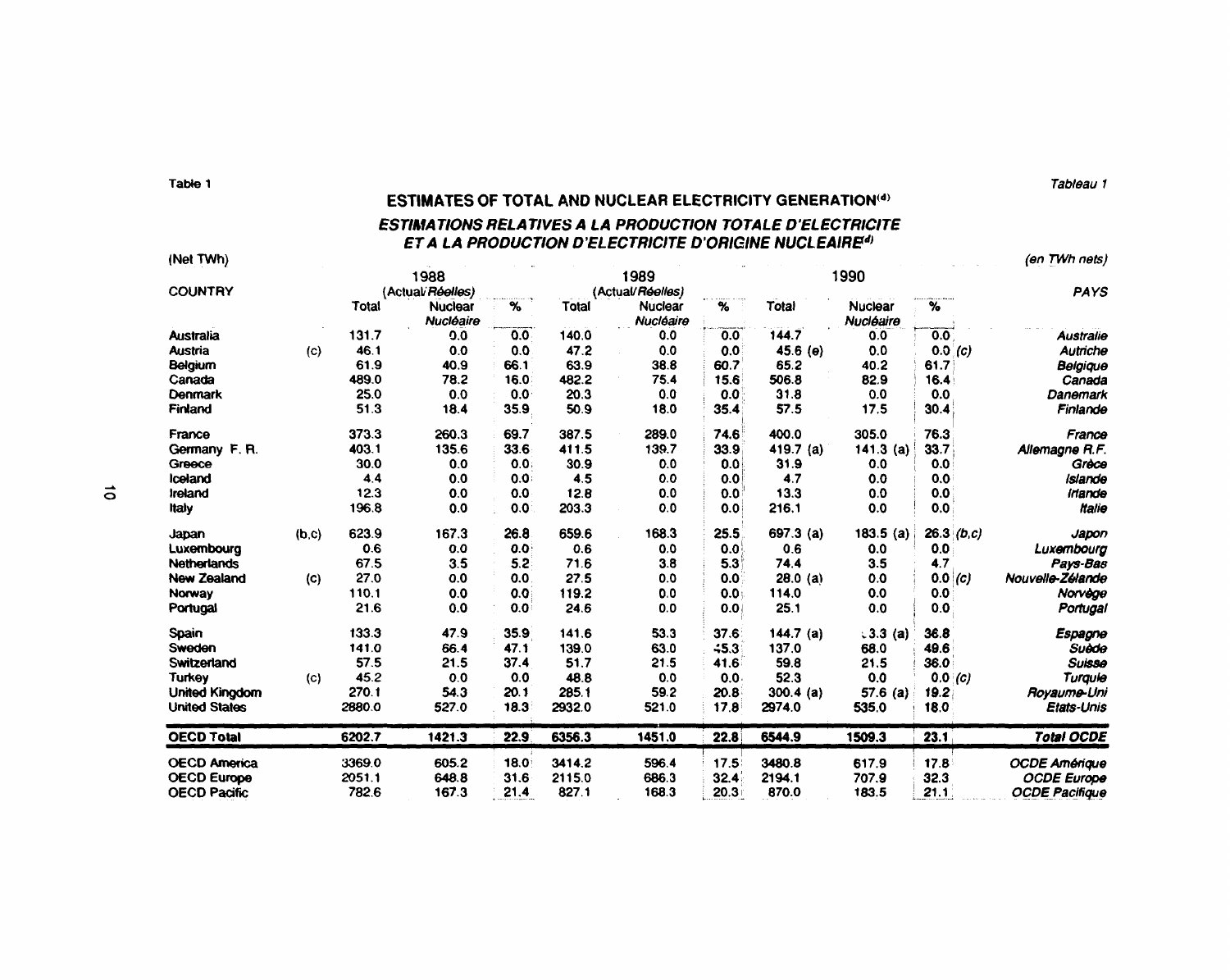| $\frac{1}{\epsilon}$     | ł,                                         |                                                              |                     |                     |                           |                         |                                                        |                                                                                                  |                        | (en TWh nets)<br>Tableau 1 (suite)                            |
|--------------------------|--------------------------------------------|--------------------------------------------------------------|---------------------|---------------------|---------------------------|-------------------------|--------------------------------------------------------|--------------------------------------------------------------------------------------------------|------------------------|---------------------------------------------------------------|
|                          |                                            | 1995                                                         |                     |                     | 2000                      |                         |                                                        | 2005                                                                                             |                        | PAYS                                                          |
|                          | Total                                      | Nucléaire<br>Nuclear                                         | <b>ع</b>            | Total               | Nudéaire<br><b>Reciee</b> | l,                      | Total                                                  | Nucléaire<br><b>Nuclear</b>                                                                      | х                      |                                                               |
|                          | 163.2                                      | ွိ                                                           |                     | $\overline{8}$      | ိ                         |                         | €<br>$\frac{2}{3}$                                     | ဒိ                                                                                               |                        | Australia                                                     |
|                          | ō<br>0.64                                  | $\mathbf{0}$                                                 | o o<br>O O          | €<br>52.9           | o.o                       | 88<br>88                | 医道<br>57.5                                             | o.o                                                                                              | 0.0<br>0.0<br>0.0      | Autriche                                                      |
|                          | 69.7                                       | 40.2                                                         | 57.7                | 78.4                | $\frac{2}{9}$             | 51.3                    | ₫<br><b>96.0</b>                                       | ₫<br>$-9.0$                                                                                      | 100                    | Belgique                                                      |
|                          | 605.4                                      | 108.5                                                        | 17.9                | 707.1               | 11.7                      | 15.8                    | 796.4                                                  | 22.2                                                                                             |                        | Canada                                                        |
|                          | 36.6                                       |                                                              | $0.4$<br>27.4       | $\ddot{a}$          | 0.5                       |                         | $\frac{0}{3}$                                          |                                                                                                  |                        | Danemark                                                      |
|                          | 63.8                                       |                                                              |                     | <b>PO2</b>          |                           | 24.7                    | 75.5                                                   | €<br>17.5                                                                                        | $\frac{2}{3}$          | Finlande                                                      |
|                          | 434.0                                      | 329.0                                                        |                     | 461.0               | 358.0                     | 7.7                     | €<br>490.0                                             | €<br>381.0                                                                                       | <b>77.8</b>            | France                                                        |
|                          | 421.6                                      | ₫<br>147.2                                                   | $75.8$<br>34.9      | 432.0               | ₫<br>147.2                | $\overline{\mathbf{a}}$ | <b>38.5</b>                                            | €<br>147.2                                                                                       | $\ddot{a}$             | Allemagne R.F.                                                |
|                          | 38.6                                       | ွိ                                                           | <u>ိ</u>            | 49.2                | $\ddot{\circ}$            | S                       | 8.e                                                    | ဒ္ဓ                                                                                              | oo                     | Grace                                                         |
|                          | $\frac{9}{4}$                              |                                                              |                     | S.                  | $\mathbf{S}$              |                         | 5.8                                                    |                                                                                                  |                        | Islande                                                       |
|                          | 16.4                                       | $\frac{50}{50}$                                              |                     | ვ<br>გ              | $\ddot{\circ}$            | $rac{0}{0}$             | $\ddot{a}$                                             | 88                                                                                               | 007<br>009             | Irlande                                                       |
|                          | 265.4                                      | $\overline{0}$                                               | 000<br>000          | 310.9               | $\mathbf{c}$              | o.o                     | 350.0 (a)                                              | €<br>7.4                                                                                         |                        | laile                                                         |
|                          | 712.0                                      | 252.9                                                        | 35.5                | 813.6               | 329.0                     | $\vec{S}$               | €<br>893.8                                             | €<br>400.0                                                                                       | io'o)<br>$\frac{3}{4}$ | Japon                                                         |
|                          | $\frac{6}{5}$                              | $\overline{0}$                                               | $\ddot{\circ}$      | $\overline{0}$      | $\overline{0}$            | o.o                     | $\overline{0}$                                         | $\ddot{\circ}$                                                                                   | °°                     | Luxembourg                                                    |
|                          | 79.4                                       |                                                              | 4.4                 | 86.2                | <b>9.5</b>                |                         | Ξ<br><b>93.6</b>                                       | €<br>10.5                                                                                        | $11.2$<br>0.0 (c)      | eng-eva                                                       |
|                          | ₫<br>30.5                                  | sooo<br>8000                                                 | 000<br>000          | €<br>$\frac{3}{2}$  | 000<br>000                | $-0.000$                | Ξ<br>37.6                                              | $rac{0}{0}$ $rac{0}{0}$                                                                          |                        | <b>.Zélande</b><br>Nouve                                      |
|                          | 121.0                                      |                                                              |                     | 130.0               |                           |                         | €<br>38.0                                              |                                                                                                  | 88                     | Norvege                                                       |
|                          | 27.2                                       |                                                              |                     | ŗ<br>'<br>ल         |                           |                         | σ<br><b>36.7</b>                                       |                                                                                                  |                        | Portugal                                                      |
|                          | $\widehat{\mathbf{c}}$<br>161.6            | ₫<br>53.3                                                    | $\frac{8}{3}$       | €<br>191.4          | €<br>66.6                 |                         | €<br>226.6                                             | €<br>66.6                                                                                        | $\ddot{\mathbf{z}}$    | Espagne                                                       |
|                          | 141.0                                      | 65.0                                                         | $\overline{4}$      | €<br>141.0          | Ξ<br>58.5                 | 3,5                     | ₫<br>141.0                                             | €<br>27.2                                                                                        | 19.3                   | <b>Sudote</b>                                                 |
|                          | 59.8                                       | 21.5                                                         | $\ddot{\mathbf{g}}$ | 62.8                | 21.5                      | 34.2                    | 82.8                                                   | 21.5                                                                                             | 34.2                   | <b>Suisse</b>                                                 |
|                          | 93.6                                       | $\ddot{\circ}$                                               | ိဝ                  | 147.1               | o.o                       | o.o                     | 209.3                                                  | <u>ိ</u>                                                                                         | 0.016)                 | Turquie                                                       |
|                          | $\widehat{\mathbf{a}}$<br>335.0            | €<br>61.0<br>582.0                                           | 18.4                | 363.3 (a)<br>3838.0 | €<br>52.3<br>576.0        | 14.0                    | ₫<br>385.6                                             | €<br>52.9<br>592.0                                                                               | 13.7                   | Royaume Uni                                                   |
|                          | 3386.0                                     |                                                              |                     |                     |                           |                         | €<br>1360.0                                            |                                                                                                  |                        | Etats-Urvs                                                    |
|                          | 7316.2                                     | 1662.4                                                       | 227                 | 8248.9              | 1782.0                    | 21.6                    | 9208.9                                                 | 1884.0                                                                                           | 20.5                   | Total OCDE                                                    |
|                          | 3991.4                                     | 670.5                                                        |                     | 4545.1              | 687.7                     | 15.1                    | 5156.4                                                 | 714.2                                                                                            | 13.9                   | OCDE Amérique                                                 |
|                          | 2419.1                                     | 739.0                                                        |                     | 2675.6              | 765.3                     | 28.6                    | 2921.9                                                 | 769.8                                                                                            | $\boldsymbol{3}$       | OCDE Europe                                                   |
|                          | 905.7                                      | 252.9                                                        | 822                 | 1028.2              | 329.0                     | 32.0                    | 1130.6                                                 | 400.0                                                                                            | 35.4                   | OCDE Pacifique                                                |
|                          |                                            |                                                              |                     |                     |                           | T<br>â                  | Estimation du Secrétariat<br>Pour l'exercice financier |                                                                                                  |                        |                                                               |
|                          | Gross data converted to net by Secretariat |                                                              |                     |                     |                           | ē                       |                                                        |                                                                                                  |                        | Domées brutes converties en chiffres nets par le Secrétariat. |
| unless stated otherwise. |                                            | Including electricity generated by the user (autoproduction) |                     |                     |                           | ত                       |                                                        | Y compris d'électricité produite par l'utilisateur<br>autoproducteur) sauf indication contraire. |                        |                                                               |
| Excluding autoproducers. |                                            |                                                              |                     |                     |                           | Î                       | Autoproducteurs non compris                            |                                                                                                  |                        |                                                               |
|                          |                                            |                                                              |                     |                     |                           |                         |                                                        |                                                                                                  |                        |                                                               |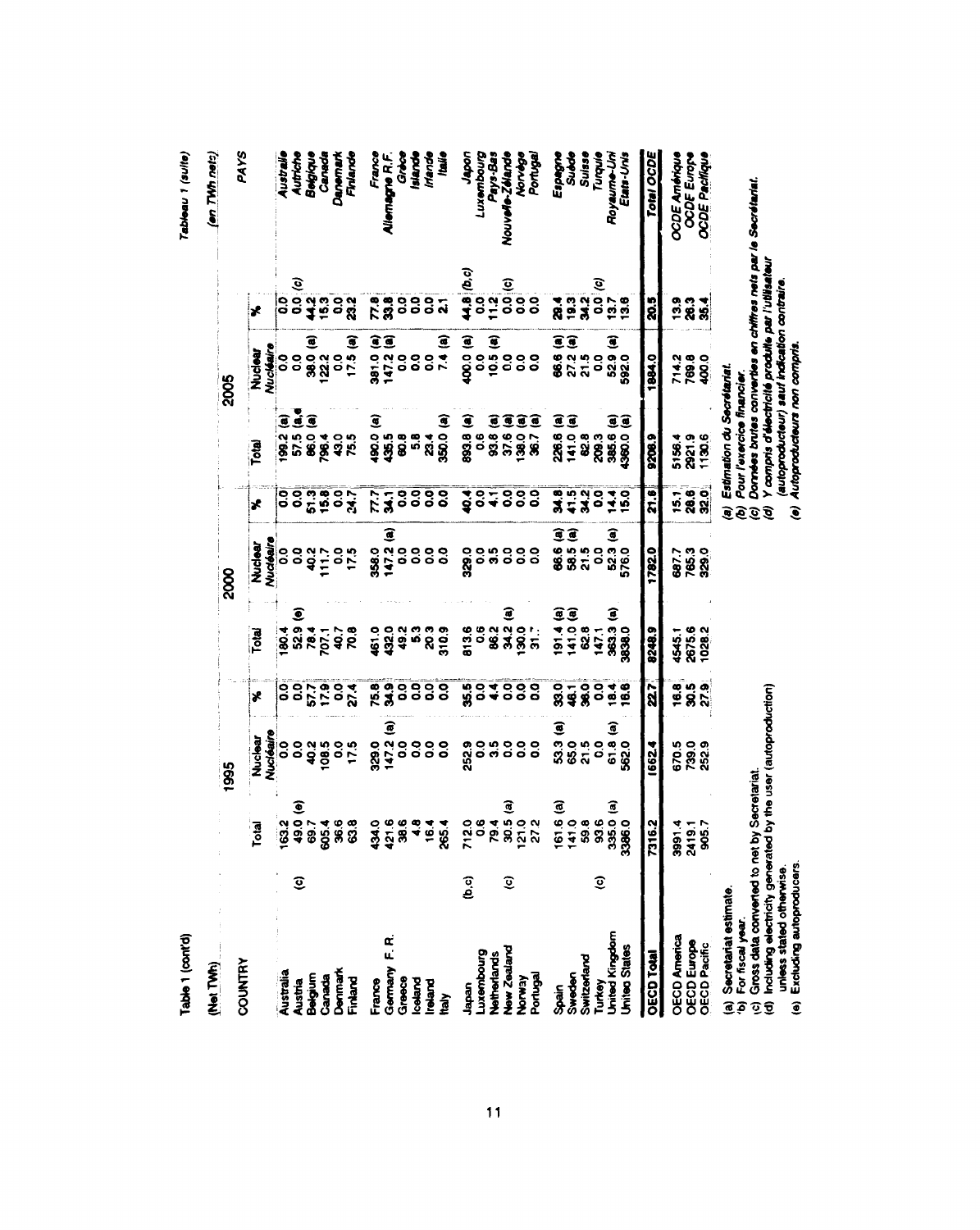### Table 2

### **ESTIMATES OF TOTAL AND NUCLEAR ELECTRICITY CAPACITY(d)**

## **ESTIMATIONS RELATIVES A LA PUISSANCE TOTALE INSTALLEE ET A LA PUISSANCE NUCLEAIRE INSTALLEE<sup>4)</sup>**

(en GWe nets) (Net GWe) 1988 **1989** 1990 **COUNTRY** (Actual/Réelles) (Actual/Réelles) **PAYS Total Nuclear** ℁ Total **Nuclear**  $\overline{\mathbf{z}}$ Total **Nuclear**  $\overline{\mathcal{H}}$ **Nucléaire Nucléaire** Nucléaire **Australia**  $34.8$  $0.0$  $0.0$  $34.9$  $0.0$  $\overline{0.0}$  $35.2$  $0.0$ **Australie**  $0.0$ **Austria** 16.7  $0.0$  $0.0$ 16.8  $0.0$  $15.2(e)$  $0.0$  $0.0$ **Autriche**  $0.0$ **Belgium** 14.0  $5.5$  $39.3$ 14.0  $5.5$  $39.3$ 13.6  $5.5$ 40.4 Belgique 103.9 Canada 97.6 98.9 11.9  $12.2$ 11.9  $12.0$  $13.7$  $13.2$ Canada **Danemark** Denmark  $8.1$  $0.0$  $0.0$  $8.2$  $0.0$  $0.0$  $8.4$  $0.0$  $0.0$ **Finland** 11.9  $2.3$  $19.3$  $12.3$  $2.3$  $18.7$  $12.6$  $2.3$ 18.3 Finlande 101.0  $52.8$ 52.3 100.3 52.8  $52.6$ 102.8 55.8 54.3 France France Germany F. R. 96.4  $21.5$  $22.3$ 97.4  $23.0$  $97.8$  $22.4$ 22.9 Allemagne R.F. 22.4 Greece 8.4  $0.0$  $0.0$ 8.6  $0.0$  $0.0$  $9.2$  $0.0$  $0.0$ Gràce **Iceland**  $0.9$  $0.0$  $0.0$  $0.9$  $0.0$  $0.0$  $0.9$  $0.0$  $0.0$ Islande Ireland  $3.7$ 0.0  $0.0$  $3.7$  $0.0$ 0.0  $3.7$  $0.0$  $0.0$ **Irlande Italy** 56.7  $1.9<sup>1</sup>$  $57.0(a)$  $59.2(a)$ Italie  $1.1$  $1.1$  $1.9<sup>1</sup>$  $1.1(a)$  $1.9$ Japan  $(b, c)$ 154.5 26.3  $17.0$ 158.2 27.6  $17.4$ 161.8  $29.1$  $18.0$  (b.c) Japon Luxembourg  $1.2$  $0.0$  $0.0$  $1.2$  $0.0$  $0.0$  $1.2$  $0.0$  $0.01$ Luxembourg **Netherlands** 18.0  $0.5$  $2.8<sup>1</sup>$  $18.1$  $0.5$  $2.8$  $17.6$  $0.5$  $2.8$ Pays-Bas New Zealand  $7.4$  $7.4$  (a)  $7.9(a)$  $0.0$ Nouvelle-Zélande  $0.0$  $0.0$  $0.0$  $0.0$  $0.0$ **Norway** 26.0  $0.0$  $0.0$ 26.6  $0.0$ Norvège  $0.0$ 26.6  $0.0$  $0.0$ Portugal 6.9  $0.0$  $0.0$  $7.3$  $0.0$  $0.0$  $7.3$  $0.0$  $0.0$ Portugal Spain 43.5 7.6  $17.5$ 43.5 7.6  $17.5$  $43.5(a)$ 7.6  $17.5$ Espagne 32.9  $33.2$ Sweden  $9.7$  $29.5$  $10.0$  $30.1$  $33.4$ 29.9 Suède  $10.0<sub>1</sub>$ **Switzerland** 15.3  $3.0$ 19.6  $15.3$  $3.0$ 19.6 15.4  $3.0$ 19.5 **Suisse Turkey** 14.5  $0.0$  $0.0$ 15.8  $0.0$  $0.0$  $17.2$  $0.0$  $0.0$ **Turquie United Kingdom**  $10.9(a)$  $71.3$ 72.8  $74.4$  (a) Rovaume-Uni  $10.4$ 14.6  $11.2$ 15.4  $14.7$ **United States** 709.0 718.0 724.0 100.0 Etats-Unis 95.0 13.4 98.0 13.6  $13.8$ **OECD Total** 1550.7 247.6 1570.4 253.9  $16.2$ 1592.8 261.9 16.4 **Total OCDE** 16.0  $13.5$ **OECD America** 806.6 106.9 13.3 816.9 109.9 827.9 13.7 **OCDE Amérique** 113.7 **OECD Europe** 547.4 20.9 553.0 116.4 560.0 119.1  $21.3$ **OCDE Europe** 114.4  $21.0$ **OCDE Pacifique OECD Pacific** 196.7 26.3  $13.4$ 200.5 27.6  $13.8^{\dagger}$ 204.9  $29.1$  $14.2$ 

 $\vec{D}$ 

J.

Tableau 2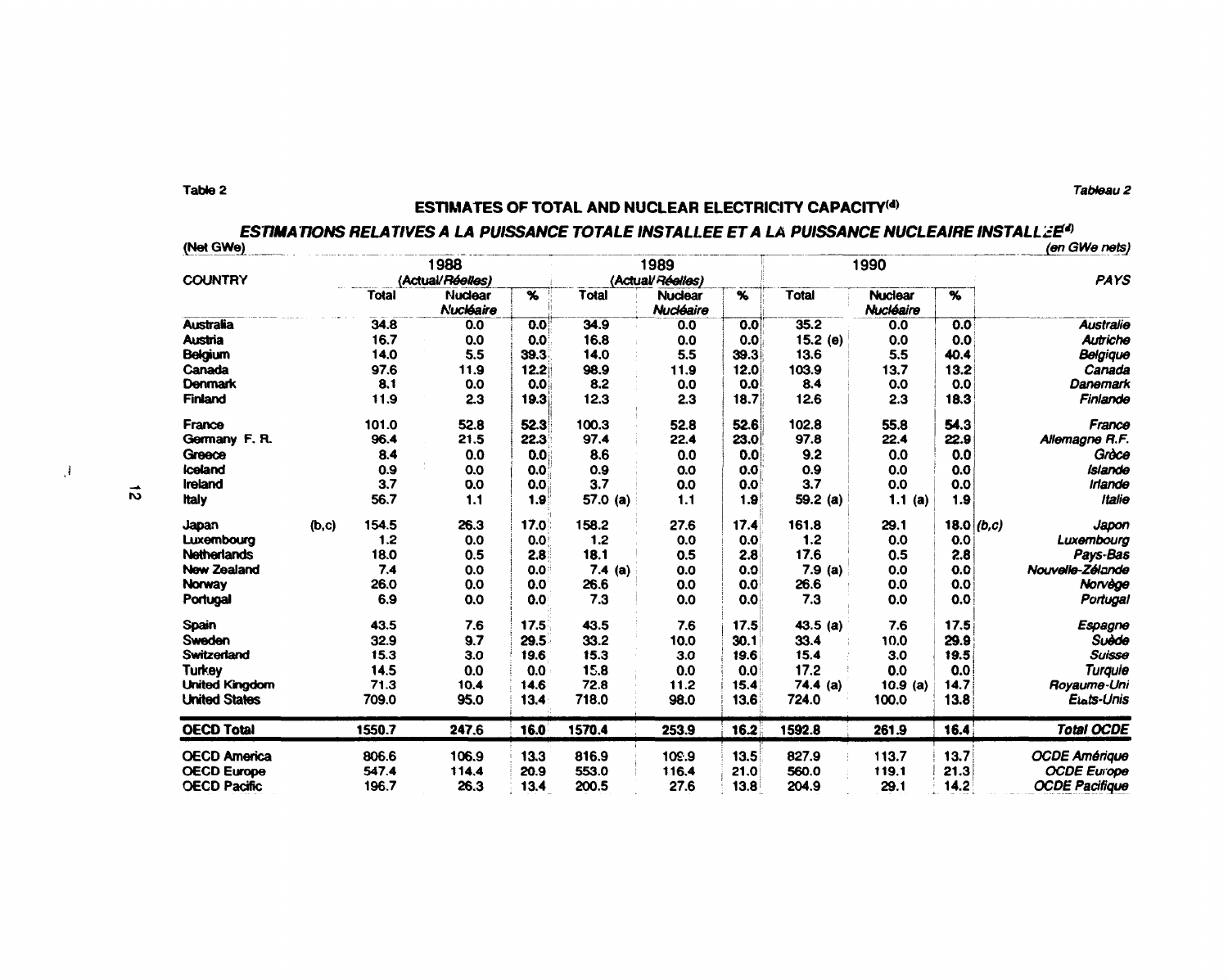**(NetGWe)** 

**Table 2 (cont'd) Tableau 2 (suite) (en GWe nets)** 

| <b>COUNTRY</b>        |       |            | 1995                        |          |              | 2000                        |          |             | 2005                        |              | <b>PAYS</b>           |
|-----------------------|-------|------------|-----------------------------|----------|--------------|-----------------------------|----------|-------------|-----------------------------|--------------|-----------------------|
|                       |       | Total      | <b>Nuclear</b><br>Nucléaire | $\alpha$ | Total        | <b>Nuclear</b><br>Nucléaire | $\gamma$ | Total       | <b>Nuclear</b><br>Nucléaire | $\mathbf{v}$ |                       |
| <b>Australia</b>      |       | 38.8       | 0.0                         | 0.0      | 42.9(a)      | 0.0                         | 0.0      | 47.4 (a)    | 0.0                         | 0.0          | <b>Australie</b>      |
| <b>Austria</b>        |       | $17.8$ (e) | 0.0                         | 0.0      | 19.1 ( $e$ ) | 0.0                         | 0,0      | 20.8 (a.e   | 0.0                         | 0.0          | Autriche              |
| <b>Belgium</b>        |       | 14.0       | 5.5                         | 39.3     | 15.8         | 5.5                         | 34.8     | 17.3<br>(a) | 5.2 $(a)$                   | 30.1         | Belgique              |
| Canada                |       | 124.8      | 15.4                        | 12.3     | 145.2        | 15.9                        | 11.0     | 163.5       | 18.1                        | 11.1         | Canada                |
| <b>Denmark</b>        |       | 10.3       | 0.0                         | 0.0      | 11.2         | 0.0                         | 0.0      | 11.7        | 0.0                         | 0.0          | Danemark              |
| Finland               |       | 13.6       | 2.3                         | 16.9     | 15.1         | 2.3                         | 15.2     | 16.2        | 2.3(a)                      | 14.2         | Finlande              |
| France                |       | 106.7      | 61.3                        | 57.5     | 106.7        | 62.6                        | 58.7     | 108.0(a)    | 63.9(a)                     | 59.2         | France                |
| Germany F. R.         |       | 98.0 (a)   | 22.7(a)                     | 23.2     | 98.2(a)      | 22.7(a)                     | 23.1     | 93.6(a)     | 22.7(a)                     | 24.3         | Allemagne R.F.        |
| Greece                |       | 10.7       | 0.0                         | 0.0      | 13.7         | 0.0                         | 0.0      | 15.8        | 0.0                         | 0.0          | Grèce                 |
| Iceland               |       | 1.0        | 0.0                         | 0.0      | 1.0          | 0.0                         | 0.0      | 1.0         | 0.0                         | 0.0          | Islande               |
| Ireland               |       | 4.0        | 0.0                         | 0.0      | 4.6          | 0.0                         | 0.0      | 5.6         | 0.0                         | 0.0          | inande                |
| <b>Italy</b>          |       | 70.8       | 0.0                         | 0.0      | 79.3         | 0.0                         | 0.0      | 89.3 (a)    | 1.2(a)                      | 1.3          | Italie                |
| Japan                 | (b,c) | 181.0      | 38.2                        | 21.1     | 198.3        | 49.7                        | 25.1     | $220.0$ (a) | 61.0 (a)                    | 27.7         | Japon                 |
| Luxembourg            |       | 1.2        | 0.0                         | 0.0      | 1.2          | 0.0                         | 0.0      | 1.2         | 0.0                         | 0.0          | Luxembourg            |
| <b>Netherlands</b>    |       | 18.0       | 0.5                         | 2.8      | 18.8         | 0.4                         | 2.1      | 20.2(a)     | 1.5(a)                      | 7.4          | Pays-Bas              |
| <b>New Zealand</b>    |       | $8.2$ (a)  | 0.0                         | 0.0      | 9.0(a)       | 0.0                         | 0.0      | 9.8<br>(a)  | 0.0                         | 0.0          | Nouvelle-Zélande      |
| Norway                |       | 29.2       | 00                          | 0.0      | 30.7         | 0.0                         | 0.0      | 32.7(a)     | 0.0                         | 0.0          | Norvège               |
| Portugal              |       | 8.7        | 0.0                         | 0.0      | 10.3         | 0.0                         | 0.0      | 11.9<br>(a) | 0.0                         | 0.0          | Portugal              |
| Spain                 |       | 49.2 (a)   | $7.6$ (a)                   | 15.4     | $50.4$ (a)   | 9.5<br>(a)                  | 18.8     | 60.0 (a)    | 9.5(a)                      | 15.8         | Espagne               |
| Sweden                |       | 34.1       | 9.3                         | 27.3     | $34.1$ (a)   | 8.6<br>(a)                  | 25.2     | 34.1<br>(a) | 4.0(a)                      | 11.7         | Suede                 |
| Switzerland           |       | 15.5       | 3.0                         | 19.4     | 16.8         | 3.0                         | 17.9     | 16.8        | 3.0                         | 17.9         | Suisse                |
| <b>Turkey</b>         |       | 25.8       | 0.0                         | 0.0      | 39.0         | 0.0                         | 0.0      | 56.8        | 0.0                         | 0.0          | Turquie               |
| <b>United Kingdom</b> |       | 80.8(a)    | 11.7 $(a)$                  | 14.5     | 82.1(a)      | 9.9<br>(a)                  | 12.1     | 86.3 (a)    | 10.0(a)                     | 11.6         | Royaume-Uni           |
| <b>United States</b>  |       | 745.0      | 103.0                       | 13.8     | 818.0        | 104.0                       | 12.7     | 929.0 (a)   | 104.0                       | 11.2         | Etats-Unis            |
| <b>OECD Total</b>     |       | 1707.2     | 280.5                       | 16.4     | 1861.5       | 294.1                       | 15.8     | 2069.0      | 306.4                       | 14.8         | <b>Total OCDE</b>     |
| <b>OECD America</b>   |       | 869.8      | 118.4                       | 13.6     | 963.2        | 119.9                       | 12.4     | 1092.5      | 122.1                       | 11.2         | <b>OCDE Amérique</b>  |
| <b>OECD Europe</b>    |       | 609.4      | 123.9                       | 20.3     | 648.1        | 124.5                       | 19.2     | 699.3       | 123.3                       | 17.6         | <b>OCDE Europe</b>    |
| <b>OECD Pacific</b>   |       | 228.0      | 38.2                        | 16.8     | 250.2        | 49.7                        | 19.9     | 277.2       | 61.0                        | 22.0         | <b>OCDE Pacifique</b> |

**(a) Secretariat estimate.** 

**(b) For fiscal year.** 

**(c) Gross data converted to net by Secretariat** 

**(d) Including electricity generated by the user (autoproducer) unless stated otherwise** 

**(e) Excluding autoproducers.** 

**(a) Estimation du Secretariat.** 

**(b) Pour I'exerdce financier.** 

**(c) Donnees brutes converties en chiffres nets par le Secretariat** 

(d) Y compris l'électricité produite par l'utilisateur

**(autoproducteur) saut indication contraire.** 

**(e) Autoproducteurs non compris.**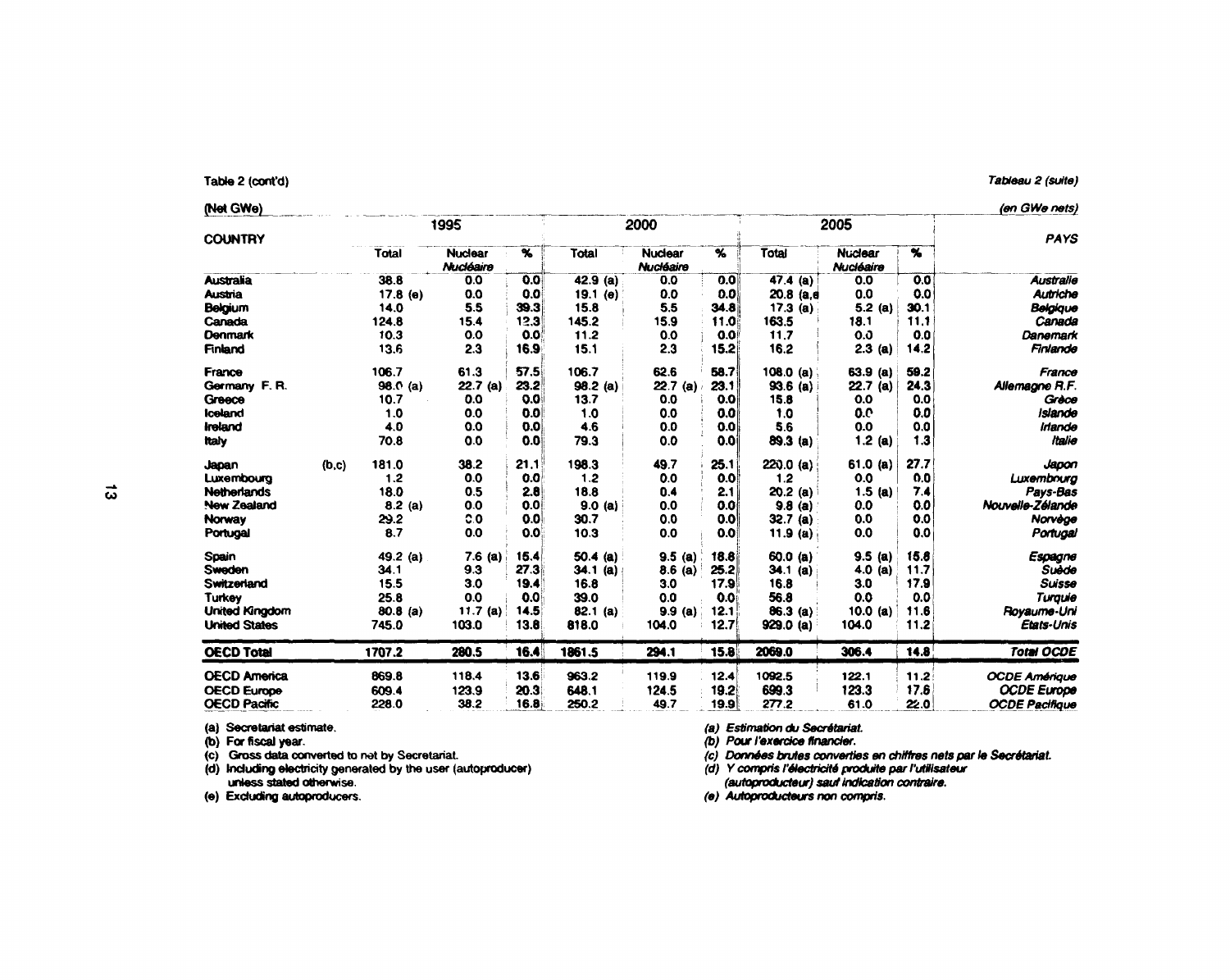### **STATUS OF NUCLEAR POWER PLANTS (as of 31 st December 1989)**

## **ETAT DU PARC ELECTRONUCLEAIRE**

**(au 31 deoembre 1989)** 

**A. Nuclear Power Plants by Developing Stage** 

A. Centrales nucléaires selon l'état d'avancement du projet

Table 3

| (Net GWe)                                                    |     |                          |                                               |                         |                                              |                   |                                      |                          |                             |     | (en GWe nets)                         |  |
|--------------------------------------------------------------|-----|--------------------------|-----------------------------------------------|-------------------------|----------------------------------------------|-------------------|--------------------------------------|--------------------------|-----------------------------|-----|---------------------------------------|--|
| <b>COUNTRY</b>                                               |     |                          | Connected to the grid<br>Raccordées au réseau |                         | <b>Under construction</b><br>En construction |                   | Firmly committed<br>En comande ferme |                          | Planned<br><b>Projetées</b> |     | <b>PAYS</b>                           |  |
|                                                              |     | <b>Units</b><br>Tranches | <b>Capacity</b><br>Puissance                  | L'nits<br>Tranches      | Capacity<br>Puissance                        | Units<br>Tranches | Capacity<br>Puissance                | <b>Units</b><br>Tranches | Capacity<br>Puissance       |     |                                       |  |
| <b>Belgium</b><br>Canada<br><b>Finland</b>                   |     | 18                       | 5.5<br>11.9<br>2.3                            | O<br>U                  | 0,0<br>3.5<br>0.0                            | 0<br>ο<br>٥       | 0.0<br>0.0<br>0.0                    | 0<br>O                   | 0.0<br>2.7<br>0.0           |     | Belgique<br>Canada<br>Finlande        |  |
| France<br>Germany F.R.<br><b>ttaly</b>                       |     | 55<br>21<br>2            | 52.8<br>22.4<br>1.1                           | 8<br>$\mathbf o$        | 10.8<br>0.3<br>0.0                           | 0                 | 0.0<br>0.0<br>0.0                    | 0<br>0                   | 1.4<br>0.0<br>0.0           |     | France<br>Allemagne, R.F.<br>halle    |  |
| Japan<br><b>Netherlands</b><br>Spain                         | (a) | 38<br>2<br>10            | 27.6<br>0.5<br>7.6                            | 14<br>O<br>$\mathbf{z}$ | 12.6<br>0.0<br>1.9                           | n<br>0            | 3.3<br>0.0<br>0.0                    | 14<br>0<br>Ω             | 13.2<br>0.0<br>0.0          | (a) | Japon<br>Pays-Bas<br>Espagne          |  |
| <b>Sweden</b><br><b>Switzerland</b><br><b>United Kingdom</b> |     | 12<br>S<br>39            | 10.0<br>3.0<br>11.2                           | 0<br>$\mathbf 0$        | 0.0<br>0.0<br>1.2                            | o<br>0            | 0.0<br>0.0<br>0.0                    | o<br>٥                   | 0.0<br>0.0<br>1.2           |     | Suède<br><b>Suisse</b><br>Royaume-Uni |  |
| <b>United States</b>                                         |     | 110                      | 98.0                                          | 5                       | 6.0                                          | $\mathbf 0$       | 0.0                                  | 0                        | 0.0                         |     | Etats-Unis                            |  |
| <b>OECD Total</b>                                            |     | 323                      | 253.9                                         | 35                      | 36.3                                         | з                 | 3.3                                  | 20                       | 18.5                        |     | Total OCDE                            |  |

**(a) Gross data converted to net by the Secretariat.** 

**(b) Advanced Thermal Reactor (ATR).** 

**(c) Including Magnox reactors and AGRs.** 

**(d) Planned reactors unless stated otherwise.** 

**(e) Including 3 reactors (3.3 GWe) committed firmly.** 

*(a) Donnees brutes converges en chiffres nets par le Secretariat.* 

(b) Réacteur thermique avancé (ATR).

*(c) Y compris les reacteurs Magnox et AGR.* 

*(d)* Centrales projetées saut indication contraire.

*(e) Y compris 3 reacteurs (3.3 GWe) en commando ferme.* 

 $\vec{4}$ 

*Tableau 3*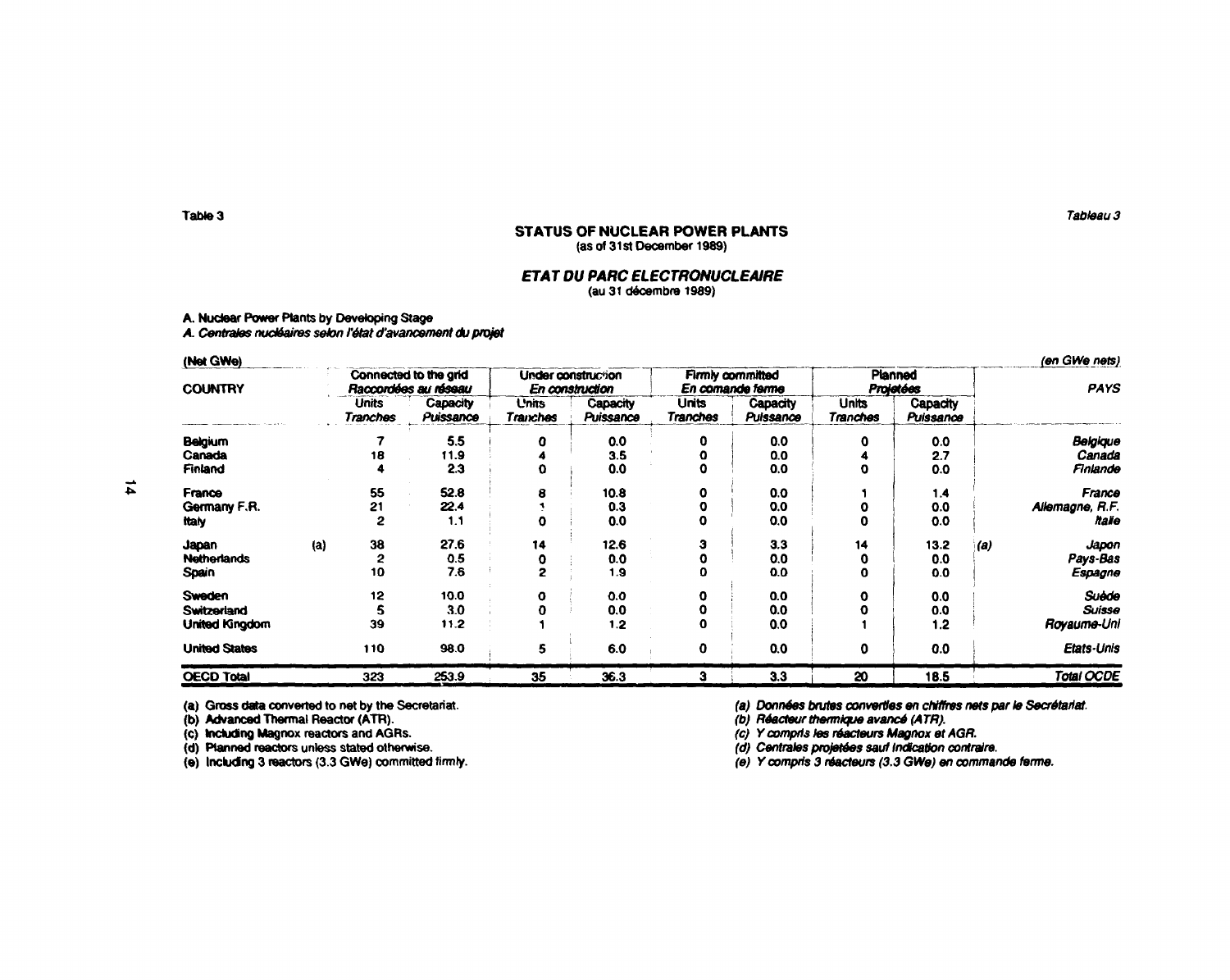## Table 3 (cont'd)

### **B. Connected to the Grid**

**B. Centrales nucléaires opérationnnelles** 

Tableau 3 (sulte)

|                   |                          |                       | <b>HWR</b>               |                       | GCR(c)                   | <b>PWR</b>            |                          | <b>BWR</b>            |                          |     | <b>COUNTRY</b>        |
|-------------------|--------------------------|-----------------------|--------------------------|-----------------------|--------------------------|-----------------------|--------------------------|-----------------------|--------------------------|-----|-----------------------|
| <b>PAYS</b>       |                          | Capacity<br>Pulssance | <b>Units</b><br>Tranches | Capacity<br>Puissance | <b>Units</b><br>Tranches | Capacity<br>Puissance | <b>Units</b><br>Tranches | Capacity<br>Puissance | <b>Units</b><br>Tranches |     |                       |
| Belgique          |                          |                       |                          |                       |                          | 5.5                   |                          | $\sim$                |                          |     | Belgium               |
| Canada            |                          | 11.9                  | 18                       |                       |                          |                       |                          |                       |                          |     | Canada                |
| Finlande          |                          |                       |                          |                       |                          | 0.9                   |                          | 1.4                   |                          |     | <b>Finland</b>        |
| France            |                          |                       |                          | 2.0                   |                          | 49.4                  | 49                       |                       |                          |     | France                |
| Allemagne, R.F.   |                          |                       |                          |                       |                          | 15.5                  | 14                       | 6.9                   |                          |     | Germany F.R.          |
| italie            |                          |                       |                          |                       |                          | 0.8                   |                          | 0.3                   |                          |     | <b>Italy</b>          |
| Japon             | $\left( \bullet \right)$ |                       |                          | 0.2                   |                          | 12.4                  | 17                       | 14.8                  | 19                       | (a) | Japan                 |
| Pays-Bas          |                          |                       |                          |                       |                          | 0.4                   |                          | 0.1                   |                          |     | <b>Netherlands</b>    |
| Espagne           |                          |                       | $\bullet$                | 0.5                   |                          | 5.7                   |                          | 1.4                   |                          |     | Spain                 |
| Suede             |                          |                       |                          |                       |                          | 2.7                   |                          | 7.3                   |                          |     | Sweden                |
| Suisse            |                          |                       |                          |                       |                          | 1.7                   | з                        | 1.3                   |                          |     | Switzerland           |
| Royaume-Uni       |                          | 0.1                   |                          | 10.8                  | 37                       |                       |                          |                       |                          |     | <b>United Kingdom</b> |
| Etats-Unis        |                          |                       |                          |                       |                          | 65.0                  | 72                       | 33.0                  | 38                       |     | <b>United States</b>  |
| <b>Total OCDE</b> |                          | 12.0                  | 19                       | 13.5                  | 43                       | 160.0                 | 176                      | 66.5                  | 81                       |     | <b>OECD Total</b>     |

| <b>COUNTRY</b>        |     |                          | <b>FBR</b>            |                   | <b>HTR</b>            | Others/Autres     |                       |                          | Total                 |                              | <b>PAYS</b>     |  |
|-----------------------|-----|--------------------------|-----------------------|-------------------|-----------------------|-------------------|-----------------------|--------------------------|-----------------------|------------------------------|-----------------|--|
|                       |     | <b>Units</b><br>Tranches | Capacity<br>Puissance | Units<br>Tranches | Capacity<br>Puissance | Units<br>Tranches | Capacity<br>Puissance | <b>Units</b><br>Tranches | Capacity<br>Pulssance |                              |                 |  |
| Belgium               |     |                          |                       |                   |                       |                   |                       |                          | 5.5                   |                              | Belgique        |  |
| Canada                |     |                          |                       |                   |                       |                   |                       | 18                       | 11.9                  |                              | Canada          |  |
| <b>Finland</b>        |     |                          |                       |                   |                       |                   |                       |                          | 2.3                   |                              | Finlande        |  |
| France                |     |                          | 1.4                   |                   |                       |                   |                       | 55                       | 52.8                  |                              | France          |  |
| Germany F.R.          |     |                          |                       |                   |                       |                   |                       | 21                       | 22.4                  |                              | Allemagne, R.F. |  |
| <b>Italy</b>          |     |                          |                       |                   |                       |                   |                       | 2                        | 1.1                   |                              | ltalie          |  |
| Japan                 | (a) |                          |                       |                   |                       | 1(b)              | 0.2                   | 38                       | 27.6                  | $\langle \mathbf{a} \rangle$ | Japon           |  |
| <b>Netherlands</b>    |     |                          |                       |                   |                       |                   |                       | 2                        | 0.5                   |                              | Pays-Bas        |  |
| <b>Spain</b>          |     |                          |                       |                   |                       |                   |                       | 10                       | 7.6                   |                              | Espagne         |  |
| Sweden                |     |                          |                       |                   |                       |                   |                       | 12                       | 10.0                  |                              | Suède           |  |
| Switzerland           |     |                          |                       |                   |                       |                   |                       | 5                        | 3.0                   |                              | <b>Suisse</b>   |  |
| <b>United Kingdom</b> |     |                          | 0.3                   |                   |                       |                   | ۰                     | 39                       | 11.2                  |                              | Royaume-Uni     |  |
| <b>United States</b>  |     |                          |                       |                   |                       |                   | ٠                     | 110                      | 98.0                  |                              | Etats-Unis      |  |
| <b>OECD Total</b>     |     |                          | 1,7                   | O                 | 0.0                   |                   | 0.2                   | 323                      | 253.9                 |                              | Total OCDE      |  |

See footnotes on Table 3A.

Voir notes au Tableau 3A.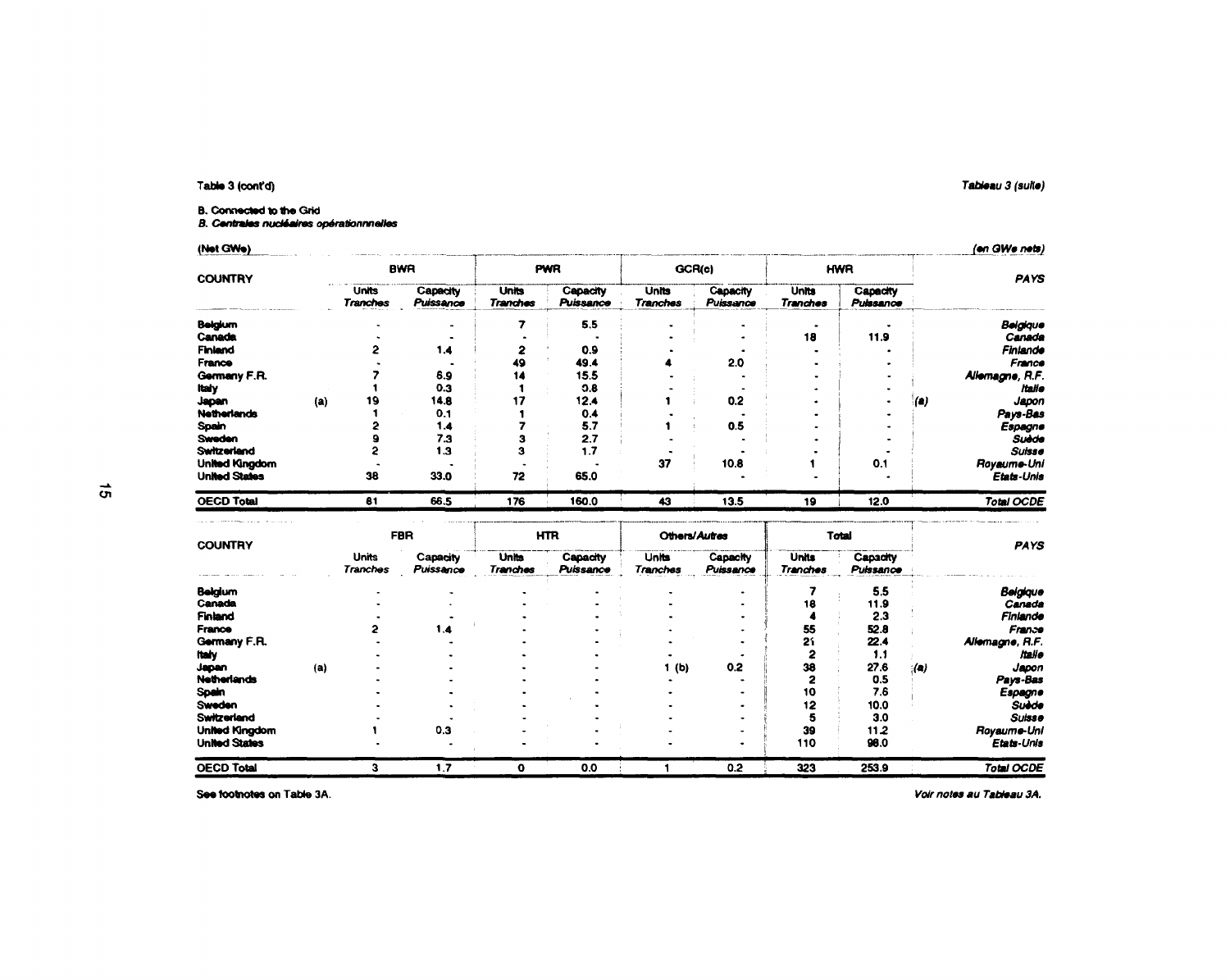### Table 3 (cont'd)

C. Under construction<br>C. Centrales nucléaires en construction

### $AB = ABAB$

| (Net GWe)             |     |                          |                       |                          |                              |                   |                              |                          |                       |     | (en GWe nets)     |
|-----------------------|-----|--------------------------|-----------------------|--------------------------|------------------------------|-------------------|------------------------------|--------------------------|-----------------------|-----|-------------------|
| <b>COUNTRY</b>        |     |                          | <b>BWR</b>            |                          | PWR                          |                   | GCR                          |                          | <b>HWR</b>            |     | PAYS              |
|                       |     | Units<br><b>Tranches</b> | Capacity<br>Puissance | <b>Units</b><br>Tranches | <b>Capacity</b><br>Puissance | Units<br>Tranches | <b>Capacity</b><br>Pulssance | <b>Units</b><br>Tranches | Capacity<br>Puissance |     |                   |
| <b>Belgium</b>        |     |                          |                       |                          |                              |                   |                              |                          |                       |     | Belgique          |
| Canada                |     |                          |                       |                          |                              |                   |                              |                          | 3.5                   |     | Canada            |
| Finland               |     |                          |                       |                          |                              |                   |                              |                          |                       |     | Finlande          |
| France                |     |                          | 10.8                  |                          |                              |                   |                              |                          |                       |     | France            |
| Germany F.R.          |     |                          |                       |                          | ۰                            |                   |                              |                          |                       |     | Allemagne, R.F.   |
| <b>Italy</b>          |     |                          |                       |                          |                              |                   |                              |                          |                       |     | ltaile            |
| Japan                 | (a) |                          | 6.5                   | В                        | 5.8                          |                   | ۰                            |                          |                       | (e) | Japon             |
| <b>Netherlands</b>    |     |                          |                       |                          |                              |                   |                              |                          |                       |     | Pays-Bas          |
| <b>Spain</b>          |     |                          | 1.9                   |                          |                              |                   |                              |                          |                       |     | Espagne           |
| Sweden                |     |                          |                       |                          |                              |                   |                              |                          |                       |     | <b>Suède</b>      |
| Switzerland           |     |                          |                       |                          |                              |                   |                              |                          |                       |     | Suisse            |
| <b>United Kingdom</b> |     |                          |                       |                          | 1.2                          |                   |                              | -                        |                       |     | Royaume-Uni       |
| <b>United States</b>  |     |                          |                       | 5                        | 6.0                          |                   |                              |                          |                       |     | Etats-Unis        |
| <b>OECD Total</b>     |     | 17                       | 19.2                  | 12                       | 13.0                         | 0                 | 0,0                          |                          | 3.5                   |     | <b>Total OCDE</b> |

| <b>COUNTRY</b>        |     |                          | <b>FBR</b>            |                          | <b>HTR</b>                   |                                 | Others/Autres                |                          | Total                 |           | <b>PAYS</b>     |  |
|-----------------------|-----|--------------------------|-----------------------|--------------------------|------------------------------|---------------------------------|------------------------------|--------------------------|-----------------------|-----------|-----------------|--|
|                       |     | <b>Units</b><br>Tranches | Capacity<br>Pulssance | <b>Units</b><br>Tranches | <b>Capacity</b><br>Pulssance | <b>Units</b><br><b>Tranches</b> | <b>Capacity</b><br>Pulssance | <b>Units</b><br>Tranches | Capacity<br>Pulssance |           |                 |  |
| <b>Belgium</b>        |     |                          |                       |                          |                              |                                 |                              | o                        | 0.0                   |           | Belgique        |  |
| Canado                |     |                          |                       |                          |                              |                                 |                              |                          | 3.5                   |           | Canada          |  |
| Finland               |     |                          |                       |                          |                              |                                 |                              |                          | 0.0                   |           | Finlande        |  |
| France                |     |                          |                       |                          | $\overline{\phantom{0}}$     |                                 |                              |                          | 10.8                  |           | France          |  |
| Germany F.R.          |     |                          | 0.3                   |                          |                              |                                 |                              |                          | 0.3                   |           | Allemagne, R.F. |  |
| <b>Italy</b>          |     |                          |                       |                          |                              |                                 |                              | о                        | 0.0                   |           | <b>Italie</b>   |  |
| Japan                 | (a) |                          | 0.3                   |                          |                              |                                 |                              | 14                       | 12.6                  | $\ket{a}$ | Japon           |  |
| <b>Netherlands</b>    |     |                          |                       |                          |                              |                                 |                              |                          | 0.0                   |           | Pays-Bas        |  |
| Spain                 |     |                          |                       |                          |                              |                                 |                              |                          | 1.9                   |           | Espagne         |  |
| Sweden                |     |                          |                       |                          |                              |                                 | $\bullet$                    |                          | 0.0                   |           | <b>Suède</b>    |  |
| Switzerland           |     |                          |                       |                          |                              |                                 |                              |                          | 0,0                   |           | <b>Suisse</b>   |  |
| <b>United Kingdom</b> |     |                          |                       |                          | $\blacksquare$               |                                 | $\blacksquare$               |                          | 1.2                   |           | Roysume-Uni     |  |
| <b>United States</b>  |     |                          |                       |                          |                              |                                 | $\blacksquare$               |                          | 6.0                   |           | Etats-Unis      |  |
| <b>OFCD Total</b>     |     | 2                        | n R                   | Ω                        | ۵O.                          | n                               | n n                          | 35                       | 36.3                  |           | Total OCDE      |  |

See footnotes on Table 3A.

Voir notes au Tableau 3A.

Tableau 3 (suite)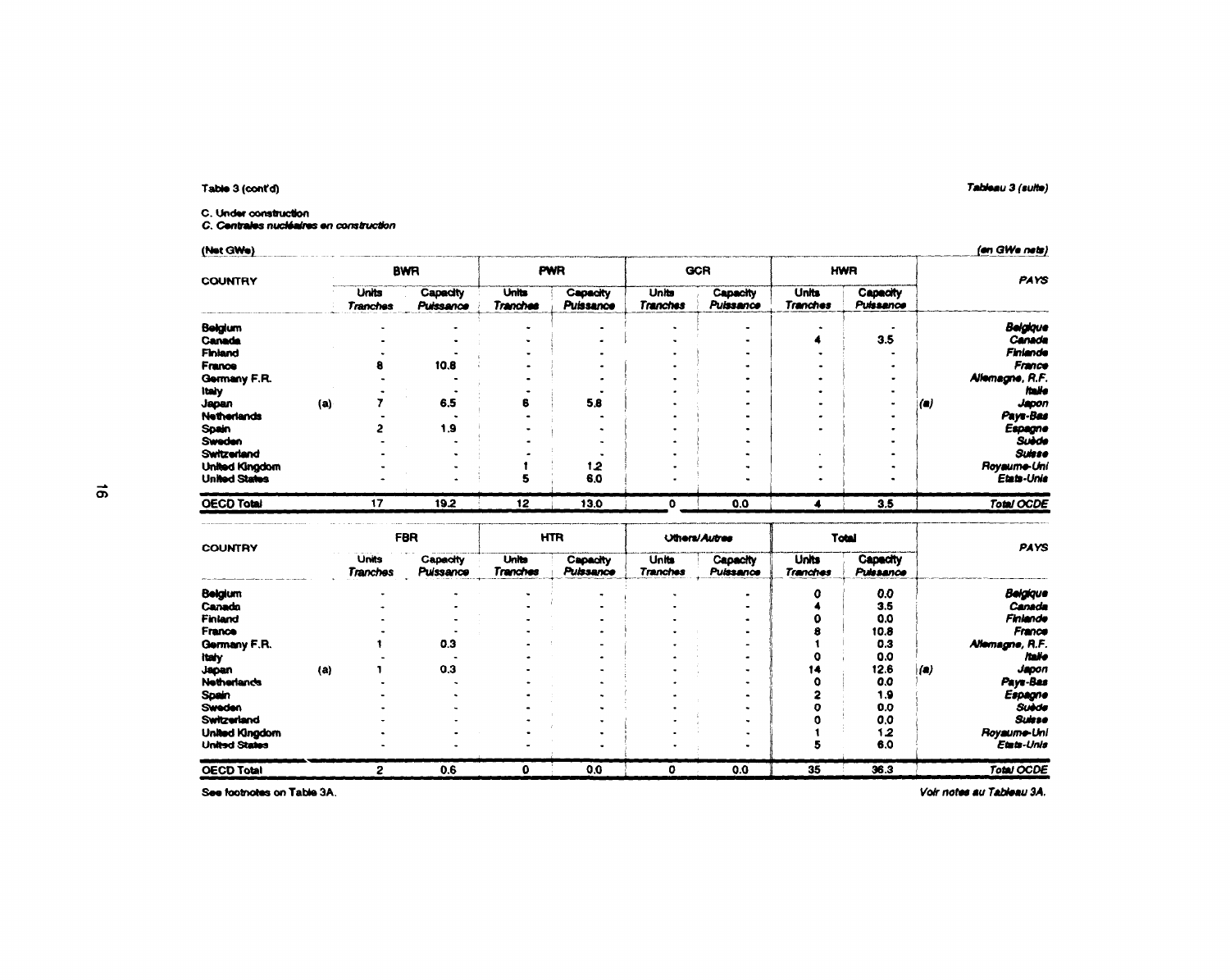### Table 3 (cont'd)

 $\overline{\phantom{a}}$ 

D. Firmly committed and Planned(d)<br>D. Centrales nucléaires en *commande ferme et projetées(d)* 

## (Net GWe)

| (Net GWe)             |     |                          |                              |                   |                       |                          |                              |                          |                              |                          | (en GWe nets)     |
|-----------------------|-----|--------------------------|------------------------------|-------------------|-----------------------|--------------------------|------------------------------|--------------------------|------------------------------|--------------------------|-------------------|
| <b>COUNTRY</b>        |     | <b>BWR</b>               |                              |                   | <b>PWR</b>            |                          | (GCR(c)                      | <b>HWR</b>               |                              | <b>PAYS</b>              |                   |
|                       |     | <b>Units</b><br>Tranches | <b>Capacity</b><br>Puissance | Units<br>Tranches | Capacity<br>Puissance | <b>Units</b><br>Tranches | <b>Capacity</b><br>Puissance | <b>Units</b><br>Tranches | <b>Capacity</b><br>Puissance |                          |                   |
| <b>Belgium</b>        |     |                          |                              |                   |                       |                          |                              |                          |                              |                          | Belgique          |
| Canada                |     |                          |                              |                   |                       |                          |                              |                          | 2.7                          |                          | Canada            |
| Finland               |     |                          |                              |                   |                       |                          |                              |                          |                              |                          | Finlande          |
| France                |     |                          |                              |                   | 1.4                   |                          |                              |                          |                              |                          | France            |
| Germany F.R.          |     |                          |                              |                   |                       |                          |                              |                          |                              |                          | Allemagne, R.F.   |
| <b>Italy</b>          |     |                          |                              |                   |                       |                          |                              |                          |                              |                          | italie            |
| Japan                 | (a) | 12 $(e)$                 | 11.9 ( $\bullet$ )           |                   | 3.0                   |                          |                              |                          | ٠                            | $\left( \bullet \right)$ | Japon             |
| <b>Netherlands</b>    |     |                          |                              |                   |                       |                          |                              |                          |                              |                          | Pays-Bas          |
| <b>Spain</b>          |     |                          |                              |                   |                       |                          |                              |                          |                              |                          | Espagne           |
| Sweden                |     |                          |                              |                   |                       |                          |                              |                          |                              |                          | <b>Suède</b>      |
| Switzerland           |     |                          |                              |                   |                       |                          |                              |                          |                              |                          | Suisse            |
| <b>United Kingdom</b> |     |                          |                              |                   |                       |                          | 1.2                          |                          |                              |                          | Royaume-Uni       |
| <b>United States</b>  |     |                          |                              |                   |                       |                          |                              |                          |                              |                          | Etats-Unis        |
| <b>OECD Total</b>     |     | 12                       | 11.9                         |                   | 4.4                   |                          | 1.2                          |                          | 2.7                          |                          | <b>Total OCDE</b> |

| <b>COUNTRY</b>        |     |                                 | <b>FBR</b>            |                          | <b>HTR</b>           | Others/Autree            |                              |                          | Total                        | <b>PAYS</b>       |
|-----------------------|-----|---------------------------------|-----------------------|--------------------------|----------------------|--------------------------|------------------------------|--------------------------|------------------------------|-------------------|
|                       |     | <b>Units</b><br><b>Tranches</b> | Capacity<br>Puissance | Units<br><b>Tranches</b> | Capadty<br>Pulssance | <b>Units</b><br>Tranches | <b>Capacity</b><br>Pulssance | <b>Units</b><br>Tranches | <b>Capacity</b><br>Pulssance |                   |
| <b>Belgium</b>        |     |                                 |                       |                          |                      |                          |                              | o                        | 0.0                          | Beigique          |
| Canada                |     |                                 |                       |                          |                      |                          |                              |                          | 2.7                          | Cariada           |
| <b>Finland</b>        |     |                                 |                       |                          |                      |                          | ۰                            |                          | 0.0                          | Finlande          |
| France                |     |                                 |                       |                          |                      |                          |                              |                          | 1.4                          | France            |
| Germany F.R.          |     |                                 |                       |                          |                      |                          | $\bullet$                    |                          | 0.0                          | Allemagne, R.F.   |
| <b>Italy</b>          |     |                                 |                       |                          |                      |                          |                              |                          | 0.0                          | ltalio            |
| Japan                 | (a) |                                 | 1.0                   |                          |                      | $1$ (b)                  | 0.6                          | 17                       | 16.5                         | Japon             |
| <b>Netherlands</b>    |     |                                 |                       |                          |                      |                          |                              |                          | 0.0                          | Pays-Bas          |
| <b>Spain</b>          |     |                                 |                       |                          |                      |                          |                              |                          | 0.0                          | Espagne           |
| Sweden                |     |                                 |                       |                          |                      |                          |                              |                          | 0.0                          | Suède             |
| Switzerland           |     |                                 |                       |                          |                      |                          |                              |                          | 0.0                          | Suisse            |
| <b>United Kingdom</b> |     |                                 |                       |                          |                      |                          |                              |                          | 1.2                          | <b>Recognized</b> |
| <b>United States</b>  |     |                                 |                       |                          |                      |                          |                              | o                        | 0.9                          | <b>Liate Unis</b> |
| <b>OECD Total</b>     |     |                                 | 1.0                   | 0                        | 0.0                  |                          | 0.6                          | 23                       | 21.8                         | <b>Total OCDE</b> |

See footnotes on Table 3A.

Voir notes au Tableau 3A.

Tableau 3 (suite)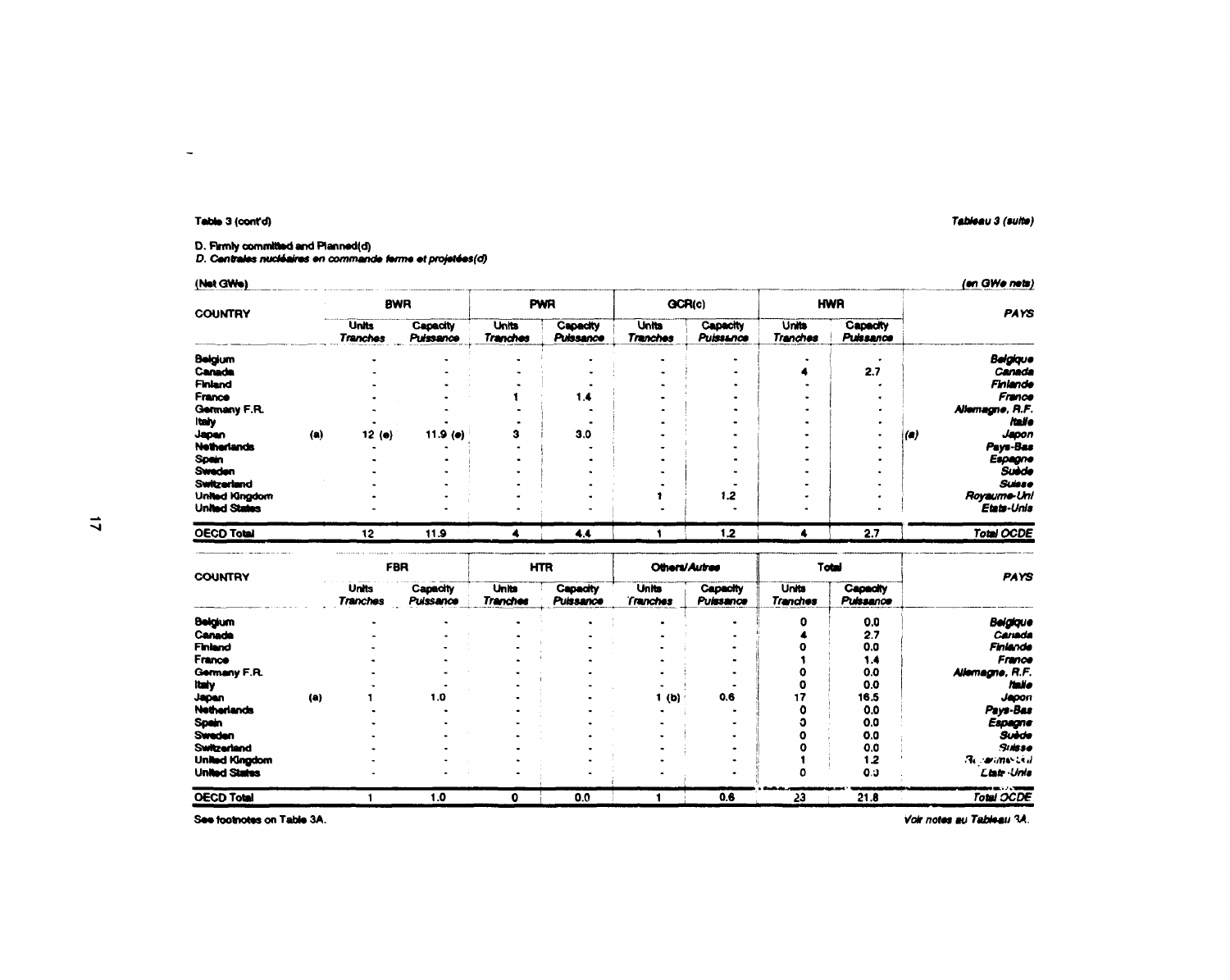### PLANTS TO BE TAKEN OUT OF SERVICE

### **CENTRALES NUCLEAIRES MISES HORS SERVICE**

#### A. Per country(a) A. Par pays(a)

Table 4

(Number - Net GWe/year) (Nombre - GWe nets/an) 1988 1989 1990 **COUNTRY** (Actual/Réelles) (Actual/Réelles) **PAYS** Lifetime Lifetime **Units** Capacity **Units** Capacity Lifetime Units Capacity Durée de vie **Tranches** Puissance Durée de vie Tranches Pulssance Durée de vie Tranches Pulssance **Belgium**  $\mathbf{o}$  $0.0$  $\alpha$  $0.0$  $\bullet$  $0.0$ Belgique  $0.0$  $\mathbf{o}$ Canada Canada  $\Omega$  $\mathbf{a}$  $0.0$ 0.0  $\mathbf{r}$  $\sim$  $\overline{a}$ Finland  $\bullet$  $0.0$  $\bullet$  $0.0$  $\bullet$ ωa Finlande  $\ddot{\phantom{a}}$  $\ddot{\phantom{a}}$  $73$  $0.0$  $5.3$ France France  $\mathbf 0$  $\overline{a}$  $\bullet$  $0.0$  $\ddot{\phantom{a}}$  $\mathcal{D}$ Germany F.R.  $0.0$  $0.3$  $\ddot{\phantom{a}}$  $\mathbf{d} \mathbf{d}$ \*/k/maune, R.F.  $\mathbf{o}$  $\mathbf{I}$  $3.5$  $\ddot{\phantom{a}}$ **rtaly**  $\mathbf{o}$  $0,0$  $\mathbf{o}$  $0.0$  $\ddot{\circ}$  $0.9$ fratr- $0,0$  $0.0$  $\bullet$  $3.0$ Japan  $\mathbf{a}$  $\mathbf{a}$ u aquisi  $\sim$ **Netherlands**  $0.0$  $0.0$  $\mathbf{a}$  $3.0$ Pays-Sus  $\mathbf{o}$  $\mathbf{o}$ Spain  $\mathbf{o}$  $0.0$  $\bullet$  $0.0$  $\overline{a}$ Ń.  $0.5$  $\sim$ Sepagne Sweden  $0.9$  $0.0$  $\mathbf{Q}$  $0.0$  $(d)$ Suede  $(d)$  $\mathbf{a}$  $\Omega$  $\mathbf{r}$  $\overline{a}$ **Switzerland** Sulazo  $0.0$  $\bullet$  $0.0$  $\bullet$  $0.0$  $\Omega$  $\ddot{\phantom{0}}$ **United Kingdom**  $\mathbf{I}$  $0.1$ 26  $\overline{\mathbf{c}}$  $0.3$ 27  $1(b)$  $0.2$ 26 Rovaume-Uni **United States**  $\mathbf{o}$  $0,0$  $0.2$  $13$  $0.9$  $17$ Etats-Unin  $\mathbf{1}$  $\blacksquare$ **OECD** fotel  $\overline{1}$  $0.1$  $\overline{26}$  $\overline{\bullet}$  $0,8$  $18$  $\overline{\bullet}$  $2.1$  $22$ Total OCDE 1995  $200$ 2005 **COUNTRY PAYS Units Units** Capacity **Lifetime Capacity** Lifetime Units **Capacity** Lifetime Tranches Puissance Durée de vie Tranches Pulssance Puissance Durée de vie Durée de vie Tranches Belgium  $\mathbf{o}$ 0.0  $\mathbf{o}$  $0.0$  $\overline{2}$  $1.7$ 30 Belgique Canada  $\mathbf{o}$  $0.0$  $\mathbf{o}$  $0.0$  $\mathbf{o}$  $0.0$ Canada  $\mathbf{r}$ Finlande Finland  $\mathbf 0$  $0.0$  $\mathbf{o}$  $0.0$  $\mathbf{o}$  $0,0$  $\ddot{\phantom{0}}$ 20  $0.2$ France France 25  $0.0\,$  $\overline{\mathbf{3}}$  $1.3$  $\bullet$  $\Omega$  $\cdot$ Germany F.R.  $\Omega$  $0.0$  $0.0$ Allemagne, R.F.  $\mathbf 0$  $\mathbf{a}$  $0.0$ **Italy**  $\overline{2}$  $1,1$ 25  $\mathbf{o}$  $0.0$  $\mathbf{a}$  $0.0$ Italie  $\overline{a}$  $0.0$  $\mathbf{o}$  $0.0$ Japon Japan  $\Omega$  $0.0$  $\Omega$  $\overline{\phantom{a}}$ ٠. **Netherlands**  $\Omega$  $0.0$  $\ddot{\phantom{a}}$  $\blacksquare$  $0.1$  $31$  $\blacksquare$  $0.4$ 32 Pava-Bas **Spain**  $\mathbf{o}$  $0.0$  $\overline{a}$  $\bullet$  $0.0$  $\mathbf{o}$  $0.0$ Espagne ÷. Sweden  $(d)$  $0.7$  $0.7$  $6(5)$  $4.6$  $(d)$  $Subde$  $\mathbf{1}$  $\ddot{\phantom{1}}$  $\mathbf{1}$  $\bullet$ ÷. **Switzerland**  $\mathbf 0$  $0.0$  $\bullet$  $0.0$  $\bullet$  $0.0$ Sulsse Royaume-Uni **United Kingdom** 25 40  $0.4$ 11 (b)  $1.6$  $34$  $8(b)$  $2(b)$  $1.1$ **United States**  $\mathbf{o}$  $0.0$  $0.2$ 40  $0.1$ 40 **Etata-Unis**  $\overline{\phantom{a}}$  $\mathbf{1}$ 1 **OECD Total**  $3.5$  $\overline{23}$ **Total OCDE**  $\overline{15}$  $2.8$  $\overline{34}$  $\overline{19}$  $7.9$  $35$  $\mathbf{a}$ 

See Footnotes on Table 4B.

Voir notes au Tableau 4B.

Tableau 4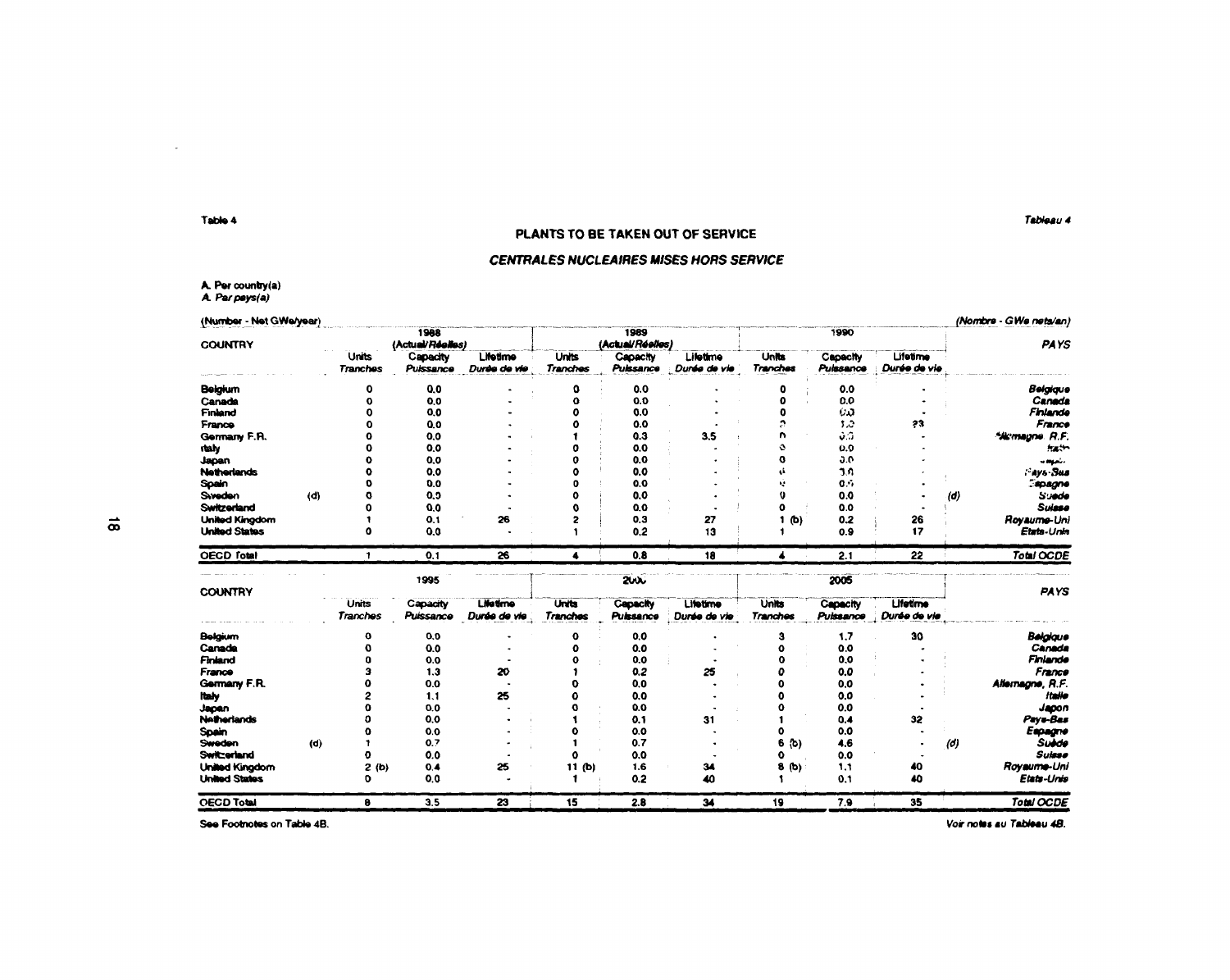# **NUCLEAR ENERGY DATA**

# **DONNBBS SUR L'ENERGIE NUCLBAIRE**

# **1990**

# **CORRIGENDU M**

# TABLE 4B / TABLEAU 4B

# 1995

| TYPE / FILIERE | Units<br>Tranches | Capacity<br>Puissance | Lifetime<br>Durée de vie |
|----------------|-------------------|-----------------------|--------------------------|
| <b>BVR</b>     | $\mathbf{1}$      | 0.3                   | 20                       |
| <b>PVR</b>     | $\mathbf{2}$      | 1.1                   | 25                       |
| <b>GCR</b>     | $\overline{2}$    | 1.0                   | 25                       |
| <b>HVR</b>     | $\overline{1}$    | 0.1                   | 30                       |
| <b>FBR</b>     | $\overline{1}$    | 0.3                   | 20                       |
| <b>HTR</b>     | $\bf{0}$          | 0.0                   |                          |
| <b>OTHERS</b>  | 1(c)              | 0.7                   |                          |
| OBCD Total     | 8                 | 3.5                   | 23                       |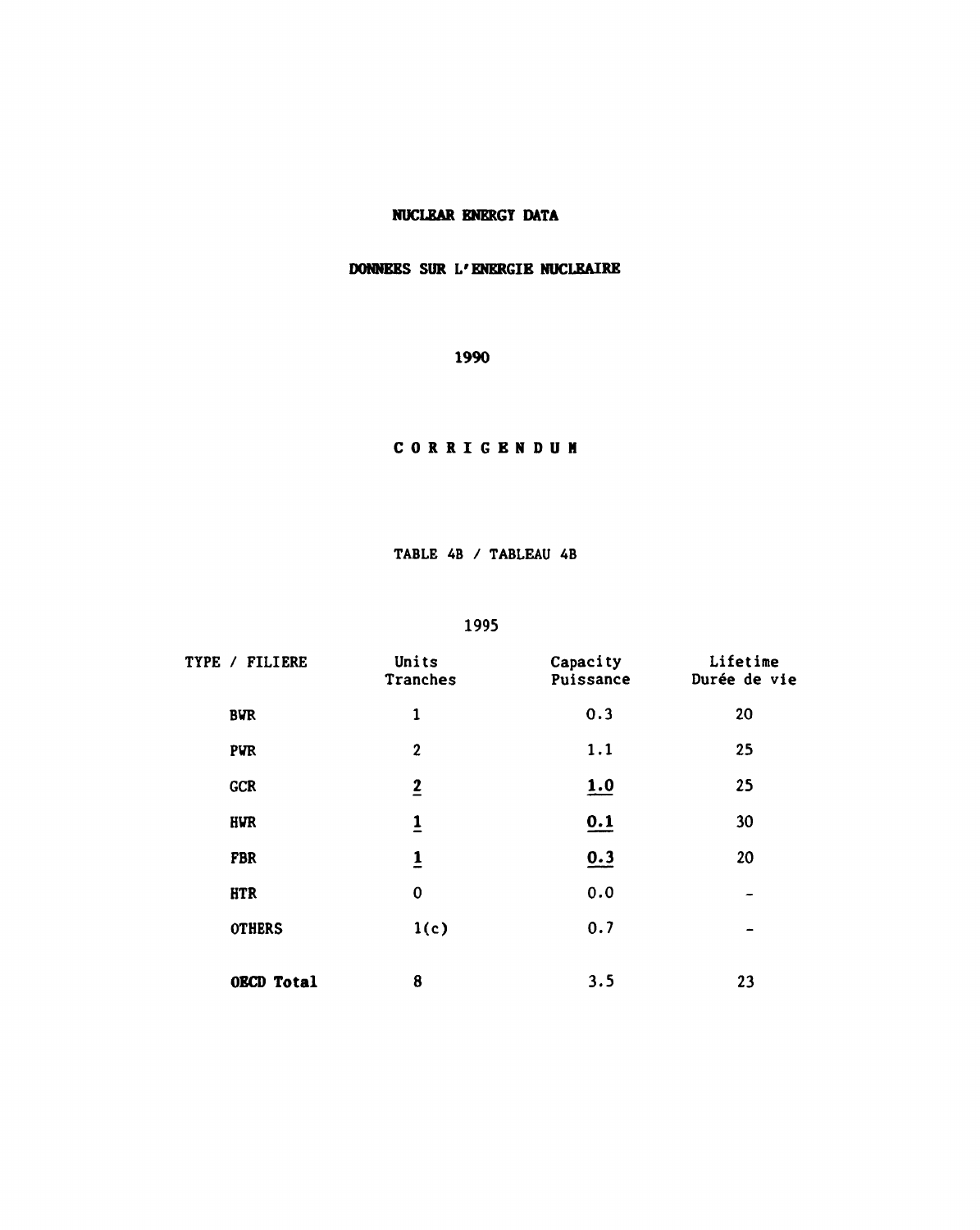Table 4 (cont'd)

B. Per type(a) **B. Par filière(a)** 

| (Number - Net GWa/year)  |                          |                          |                          |                                 |                          |                          |                          |                       |                          | (Nombre - GWe nets/an)   |
|--------------------------|--------------------------|--------------------------|--------------------------|---------------------------------|--------------------------|--------------------------|--------------------------|-----------------------|--------------------------|--------------------------|
| <b>TYPE</b>              |                          | 1988<br>(Actual/Réelles) |                          |                                 | 1989<br>(Actual/Réelies) |                          |                          | 1990                  |                          | <b>FILIERE</b>           |
|                          | <b>Units</b><br>Tranches | Capacity<br>Puissance    | Lifetime<br>Durée de vie | <b>Units</b><br><b>Tranches</b> | Capacity<br>Puissance    | Lifetime<br>Durée de vie | <b>Units</b><br>Tranches | Capacity<br>Puissance | Lifetime<br>Durée de vie |                          |
| <b>BWR</b><br><b>PWR</b> | ο                        | O.C<br>0.0               |                          | o<br>$\mathbf{o}$               | 0.0<br>0.0               |                          | $\mathbf o$              | 0.0<br>0.9            | 17                       | <b>BWR</b><br><b>PWR</b> |
|                          |                          |                          |                          |                                 |                          |                          |                          |                       |                          |                          |
| <b>GCR</b>               |                          | 0.1                      | 26                       |                                 | 0.3                      | 27                       | з                        | $1.2$                 | 24                       | GCR                      |
| <b>HWR</b>               |                          | 0,0                      |                          | O                               | 0.0                      |                          | o                        | 0.0                   |                          | <b>HWR</b>               |
| <b>FBR</b>               |                          | 0.0                      |                          | o                               | 0.0                      |                          | 0                        | 0,0                   |                          | <b>FBR</b>               |
| <b>HTR</b>               |                          | 0.0                      |                          | $\overline{2}$                  | 0.5                      | 8                        | $\mathbf o$              | O, O                  |                          | <b>HTR</b>               |
| <b>Others</b>            | o                        | 0.0                      |                          | $\mathbf{o}$                    | 0.0                      | $\bullet$                | o                        | 0.0                   |                          | Others                   |
| <b>OECD Total</b>        |                          | 0.1                      | 26                       | 4                               | 0.8                      | 18                       | $\blacktriangleleft$     | 2.1                   | 22                       | <b>Total OCDE</b>        |
| <b>TYPE</b>              |                          | 1995                     |                          |                                 | 2000                     |                          |                          | 2005                  |                          | <b>FILIERE</b>           |
|                          | <b>Units</b><br>Tranches | Capacity<br>Puissance    | Lifetime<br>Durée de vie | <b>Units</b><br>Tranches        | Capacity<br>Puissance    | Lifetime<br>Durée de vie | <b>Units</b><br>Tranches | Capacity<br>Pulssance | Lifetime<br>Durée de vie |                          |
| <b>BWR</b>               |                          | 0,3                      | 20                       |                                 | 0,1                      | 31                       |                          | 4.7                   | 30                       | <b>BWR</b>               |
| <b>PWR</b>               |                          | 1.1                      | 25                       |                                 | 0.2                      | 40                       |                          | 2.1                   | 30                       | <b>PWR</b>               |
| <b>GCR</b>               |                          | 1.4                      | 25                       | 11                              | 1.6                      | 35                       | 8                        | 1,1                   | 40                       | GCR                      |
| <b>HWR</b>               |                          | 0.0                      | 30                       | 0                               | 0,0                      |                          | O                        | 0.0                   |                          | <b>HWR</b>               |
| <b>FBR</b>               |                          | 0.0                      | 20                       |                                 | 0.2                      | 25                       | 0                        | 0.0                   |                          | <b>FBR</b>               |
| <b>HTR</b>               |                          | 0.0                      |                          | O                               | 0,0                      |                          | o                        | 0.0                   |                          | <b>HTR</b>               |
| <b>Others</b>            |                          |                          |                          |                                 |                          |                          |                          |                       |                          |                          |
|                          | 1 <sub>(c)</sub>         | 0.7                      |                          | 1 (c)                           | 0.7                      |                          | 0                        | 0.0                   |                          | <b>Others</b>            |

(a) Curriulative up to the year-end for 1990, 1995, 2000 and 2005.

(b) Secretariat estimate.

(c) BWR or PWR.

(d) 10 reactors (8.6 GWe) will be phased out during the time period 1997-2010.

(a) Données cumulatives pour 1990, 1995, 2000 et 2005.

(b) Estimations du Secrétariat.

(c) BWR ou PWR.

(d) 10 réacteurs (soit 8.6 GWe) seront mis hors service pendant la période 1997-2010.

Tableau 4 (suite)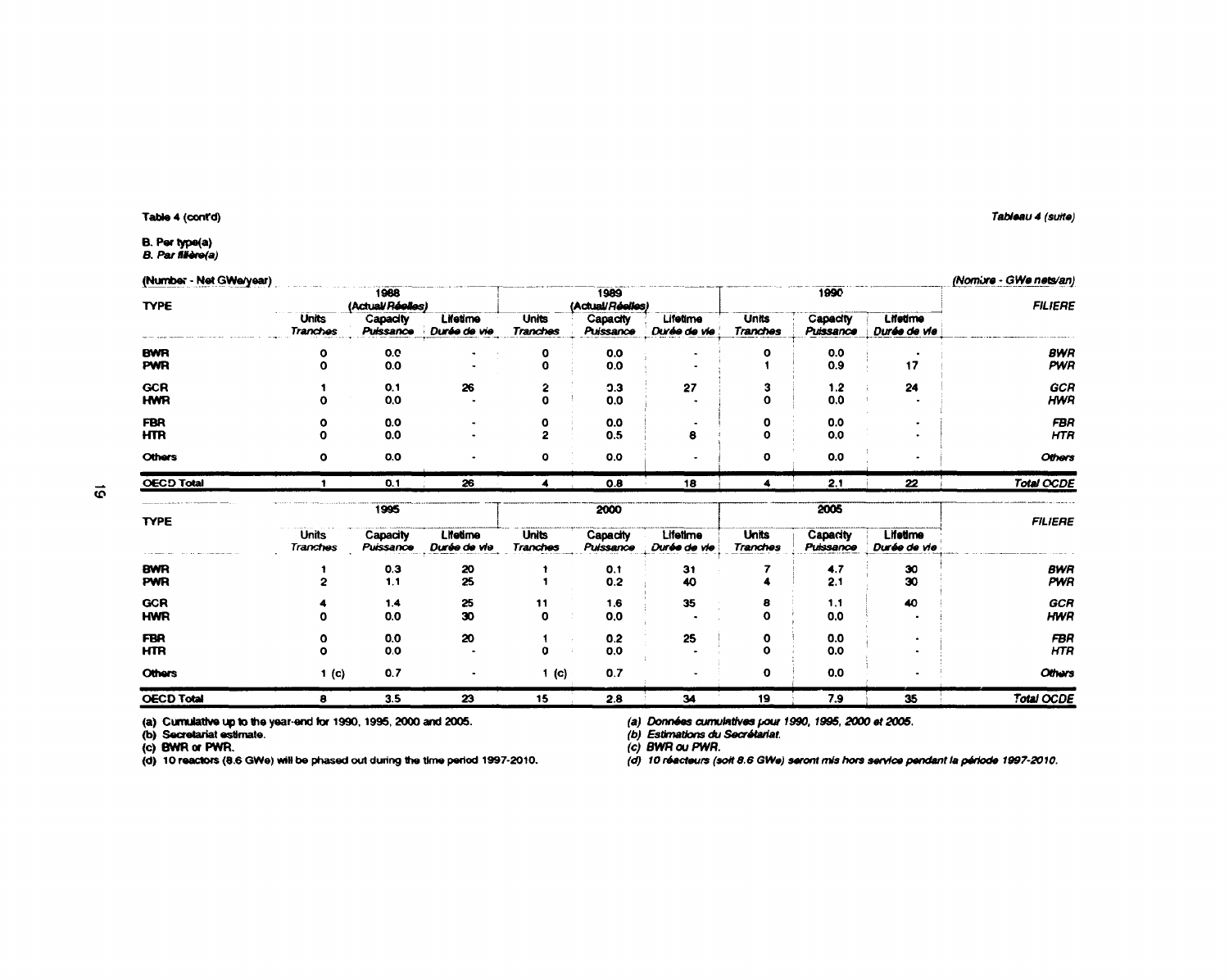**Table 5 Tableau 5** 

# **URANIUM RESOURCES, PRODUCTION CAPABILITIES AND REQUIREMENTS URANIUM: RESSOURCES, CAPACITES THEORIQUES DE PRODUCTION ET BESOINS**

### **A. Uranium Resources (c)**

**A. Ressources 9n uranium (c)** 

| $(1000$ Tonnes U)                                                |     |                  |                 |                  |                      |                   |     | (1000 Tonnes d'U)                                                   |
|------------------------------------------------------------------|-----|------------------|-----------------|------------------|----------------------|-------------------|-----|---------------------------------------------------------------------|
| <b>REGION</b>                                                    |     |                  | RAR/RRA(d)      |                  | $(EAR-I)/(RAE-I)(e)$ | Total             |     | <b>REGION</b>                                                       |
|                                                                  |     | <\$80/kaU        | \$80-130/kgU    | <\$80/kaU        | <\$80-130/kgU        |                   |     |                                                                     |
| <b>OECD America</b><br><b>OECD Europe</b><br><b>OECD Pacific</b> |     | 250<br>79<br>480 | 362<br>70<br>65 | 109<br>31<br>262 | 95<br>58<br>131      | 816<br>238<br>938 |     | <b>OCDE Amérique</b><br><b>OCDE Europe</b><br><b>OCDE Pacifique</b> |
| <b>OECD Total</b>                                                |     | 809              | 497             | 402              | 284                  | 1992              |     | <b>Total OCDE</b>                                                   |
| <b>Rest of WOCA</b>                                              | (f) | 848              | 166             | 486              | 120                  | 1620              | (1) | Reste du MEM                                                        |
| World                                                            |     | 1657             | 663             | 888              | 404                  | 3612              |     | Monde                                                               |

- **(a) Secretariat estimate.**
- **(b) For fiscal year.**
- **(c) From the 1989 NEA Red Book Uranium: Resources, Production and Demand (as of 1st January 1989).**
- **(d) Reasonably Assured Resources.**
- **(e) Estimated Additional Resources Category I.**
- **(f) WOCA means the World Outside CPE (Centrally Planned Economy) Area.**
- **(g) Actual production is shown for 1988 and 1989. Beyond 1989, projections are production capability supported by RAR and EAR-I recoverable at costs below \$130/kg U for existing and committed production centres.**
- **(h) Industry estimate.**
- **Estimation du Secretariat. (a)**
- **Pour /'exercwe financier. W**
- **Donates tirdes du Livre rouge 1989 Uranium: Ressources, (c)**  Production et Demande (à compter du 1er janvier 1989).
- **Ressources Raisonnablement Assur6es. (d)**
- **(e) Ressources Suppldmentaires Estimtes - Cat4goire I.**
- **(f) Le sigle MEM signifie Monde a Economie**  de marché.
- **(g) Production r4elle pour 1988 et 1989. Au-dela de 1989,**  les projections sont fondées sur la capacité théorique de production des centres existants et commandés, **alimentds par des RRA et des RSE-I exploitables a des couts infdrieurs a \$130/kg U.**
- **(h) Estimation de I'industrie.**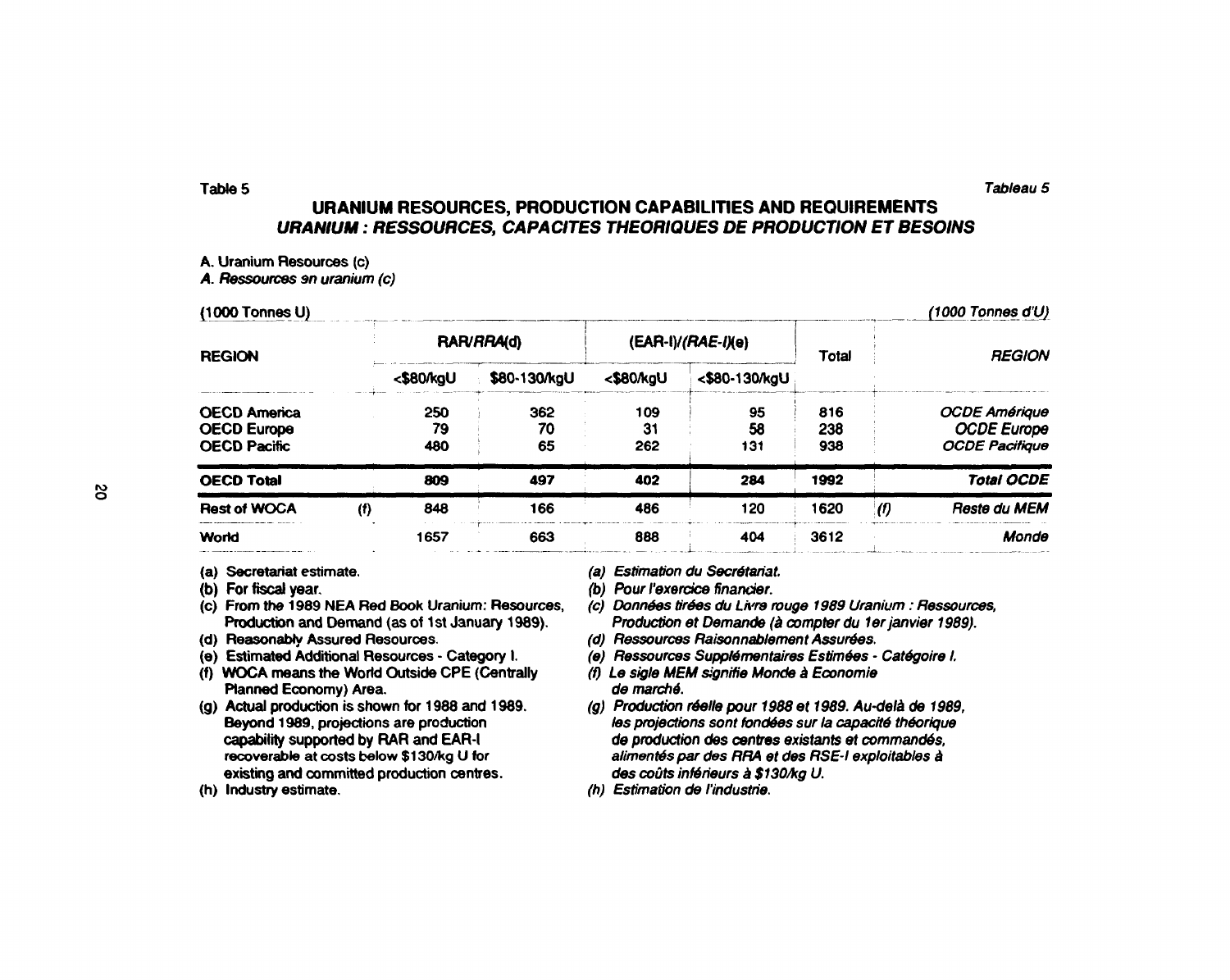### Table 5 (cont'd)

#### **B. Natural Uranium Production(g)** B. Production d'uranium naturelig)

#### **Connect United**

| 2005<br>1990<br>1988<br>1989<br>1995<br>2000<br><b>COUNTRY</b><br>(Capability/<br>(Actual/<br><b>IActual</b><br>(Capability/<br>(Capability/<br>(Capability/<br><b>Réalies</b> )<br>Réoles)<br>Capacité<br>Capacité<br>Capacité<br>Capacité<br>théorique)<br>théorique)<br>théorique)<br>théorique)<br>3655<br>4800<br>8500<br>8500<br>3532<br>8500<br>Australia<br><b>Beigkum</b><br>40<br>40<br>40<br>40<br>40<br>40<br>12400<br>11300<br>5400<br>Canada<br>11400<br>11600<br>9100<br>3870<br>3870<br>3870<br>3870<br>3870<br>3870<br><b>France</b><br>Germany F.R.<br>30<br>30<br>30<br>(b)<br>Japan<br>(၀)<br>О<br>150<br>150<br>160<br>151<br>160<br>Portugal<br>187<br><b>Spain</b><br>225<br>225<br>225<br>850<br>850<br>850<br>5300<br>14300<br>8300<br><b>United States</b><br>5000<br>4600<br>3800<br><b>OECD Total</b><br>24571<br>34825<br>25284<br>33320<br>22610<br>27110<br><b>Rest of WOCA</b><br>14377<br>m<br>9370 (a)<br>14187<br>m<br>11344<br>14837<br>15687<br><b>World</b><br>49202<br>36628<br>33941<br>36797<br>48157<br>42797 |  |  |  |  | (971.0011799.000)                                                                                                |
|---------------------------------------------------------------------------------------------------------------------------------------------------------------------------------------------------------------------------------------------------------------------------------------------------------------------------------------------------------------------------------------------------------------------------------------------------------------------------------------------------------------------------------------------------------------------------------------------------------------------------------------------------------------------------------------------------------------------------------------------------------------------------------------------------------------------------------------------------------------------------------------------------------------------------------------------------------------------------------------------------------------------------------------------------------|--|--|--|--|------------------------------------------------------------------------------------------------------------------|
|                                                                                                                                                                                                                                                                                                                                                                                                                                                                                                                                                                                                                                                                                                                                                                                                                                                                                                                                                                                                                                                         |  |  |  |  | <b>PAYS</b>                                                                                                      |
|                                                                                                                                                                                                                                                                                                                                                                                                                                                                                                                                                                                                                                                                                                                                                                                                                                                                                                                                                                                                                                                         |  |  |  |  | Australie<br><b>Belgique</b><br>Canada<br>France<br>Allemagne R.F.<br>Japon<br>Portugal<br>Espagne<br>Etats-Unis |
|                                                                                                                                                                                                                                                                                                                                                                                                                                                                                                                                                                                                                                                                                                                                                                                                                                                                                                                                                                                                                                                         |  |  |  |  | <b>Total OCDF.</b>                                                                                               |
|                                                                                                                                                                                                                                                                                                                                                                                                                                                                                                                                                                                                                                                                                                                                                                                                                                                                                                                                                                                                                                                         |  |  |  |  | <b>Rests du MEM</b>                                                                                              |
|                                                                                                                                                                                                                                                                                                                                                                                                                                                                                                                                                                                                                                                                                                                                                                                                                                                                                                                                                                                                                                                         |  |  |  |  | Monde                                                                                                            |

C. Annual Natural Uranium Requirements C. Besoins annuels en uranium naturel

(Tonnes Ulyear) 1989 1990 1988 1995 2000 2005 **COUNTRY** (Actual/ (Actual/ .<br>Réelles) **Réalas**) 950 950 950 Belgium 950 950 Canada 1700 1800 1900 1900 2100 Finland  $477$ 455 455 482 455 7000 7150 France 6800 7100 7200 3000 Germany F.R. 3400 3200 3200 3200 **Raly**  $\bullet$  $\bullet$  $\bullet$  $\bullet$  $\bullet$ 7100  $12800$  (a) Japan<br>Netherlands 6100 6900 8200 9200 93 93 104 102 102 Spain<br>Sweden 1254 850 1100 1550  $1600 (a)$ 

1500 1400 1500 1300  $1220 (a)$  $600 (a)$ Switzerland 570 570 570 570 570 570 **United Kingdom**  $(h)$ 1680 1558 1777 1791 1796  $1217$ **United States** 14500 14500 14500 14000 13700 12000 40256 42393 **OECD Total** 36524  $39103$ 41668 45137

See footnotes on Tables 5A.

Voir notes au Tableau 5A.

Tableau 5 (sulte)

*Can home and different* 

Allemagne R.F. **Raile** 

(en tunnes d'U par an)

895 (a)

 $435(a)$ 

7250 (a)

 $270(a)$ 

300 (a)

 $1600 (a)$ 

 $(h)$ 

2300

3200

**PAYS** 

**Belgique**<br>Canada

Finlande

France

Japon

Pays-Bas

Espagne<br>Suede

Elats-Unis

**Total OCDE** 

Suisse Royaume-Uni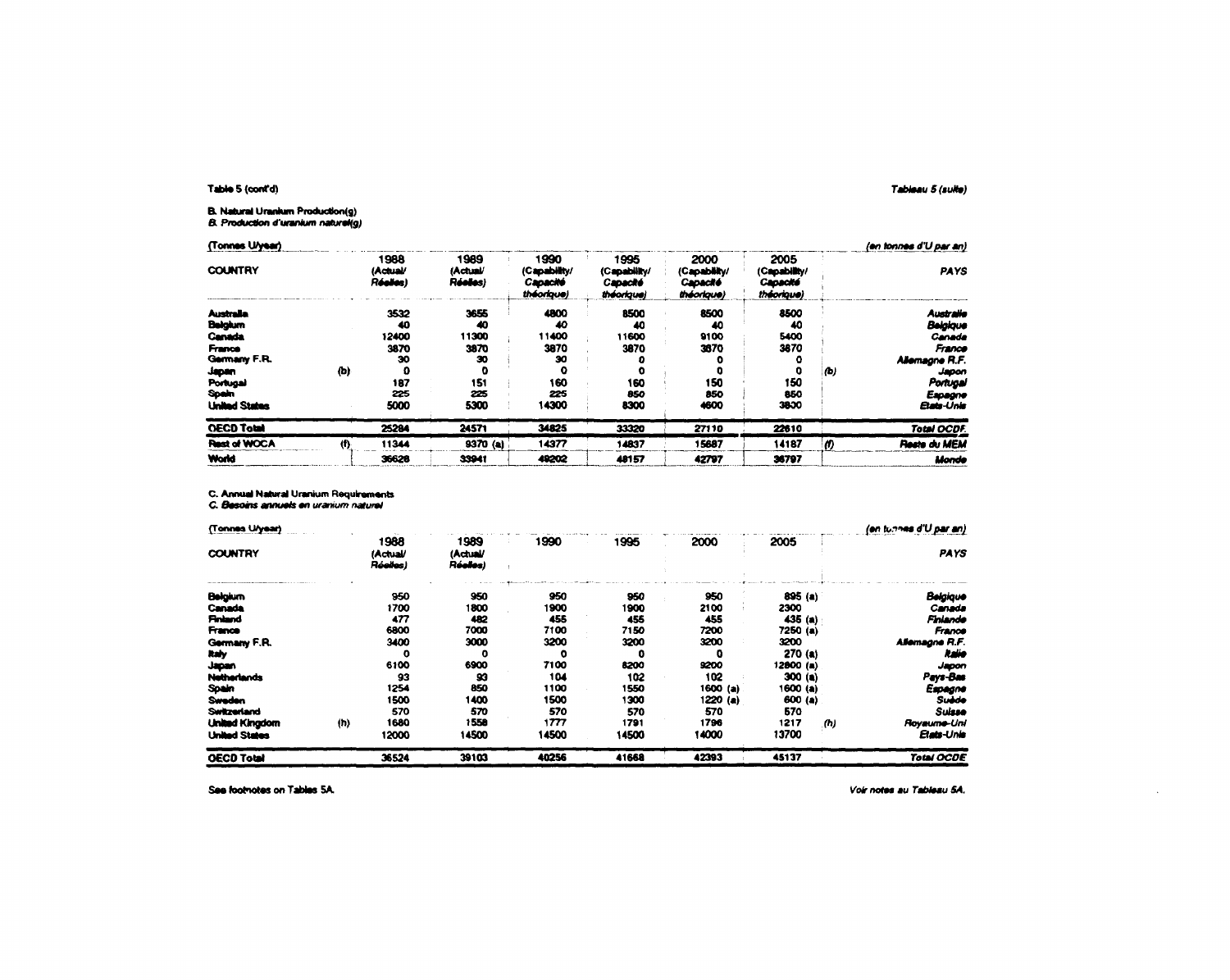### Table 6

 $\mathcal{L}^{\mathcal{A}}$ 

# **CONVERSION CAPACITIES AND REQUIREMENTS**

# **CONVERSION: CAPACITES ET BESOINS**

#### **A. Conversion Capacities**

**A CapacfMs de conversion** 

| (Tonnes Ulyear)       |     |                                                 |                              |                              |       |       |       |               | (en tonnes d'U par an) |
|-----------------------|-----|-------------------------------------------------|------------------------------|------------------------------|-------|-------|-------|---------------|------------------------|
| <b>COUNTRY</b>        |     | From/de<br>$\mathbf{U}_1 \mathbf{O}_2$<br>to/en | 1988<br>(Actual/<br>Réelles) | 1989<br>(Actual/<br>Réelles) | 1990  | 1995  | 2000  | 2005          | <b>PAYS</b>            |
| Canada                |     | $UF_6$<br>UO <sub>2</sub>                       | 11250                        | 10200                        | 13200 | 13200 | 13200 | 13200         | Canada                 |
| France                |     | UF.                                             | 12000                        | 12000                        | 14000 | 14000 | 14000 | 14000 (a)     | France                 |
| Japan                 | (b) | UF.                                             | 200                          | 200                          | 200   | 200   | 200   | 200 (a) $(b)$ | Japon                  |
| <b>United Kingdom</b> | (c) | UF.                                             | 5500                         | 5500                         | 5500  | 9000  | 9000  | 9000          | Royaume-Uni<br>  (c)   |
| <b>United States</b>  |     | UF.                                             | 21800                        | 21800                        | 21800 | 21800 | 21800 | 21800         | <b>Etats-Unis</b>      |
| <b>OECD Total</b>     |     |                                                 | 50750                        | 49700                        | 54700 | 58200 | 58200 | 58200         | <b>Total OCDE</b>      |

(a) Secretariat estimate.

(b) For fiscal year.

(c) Industry estimate.

**(a) Estimation du Secretariat.** 

**Tableau 6** 

**(b) Pour I'exercioe financier.** 

**(c) Estimation de Vindustrie.**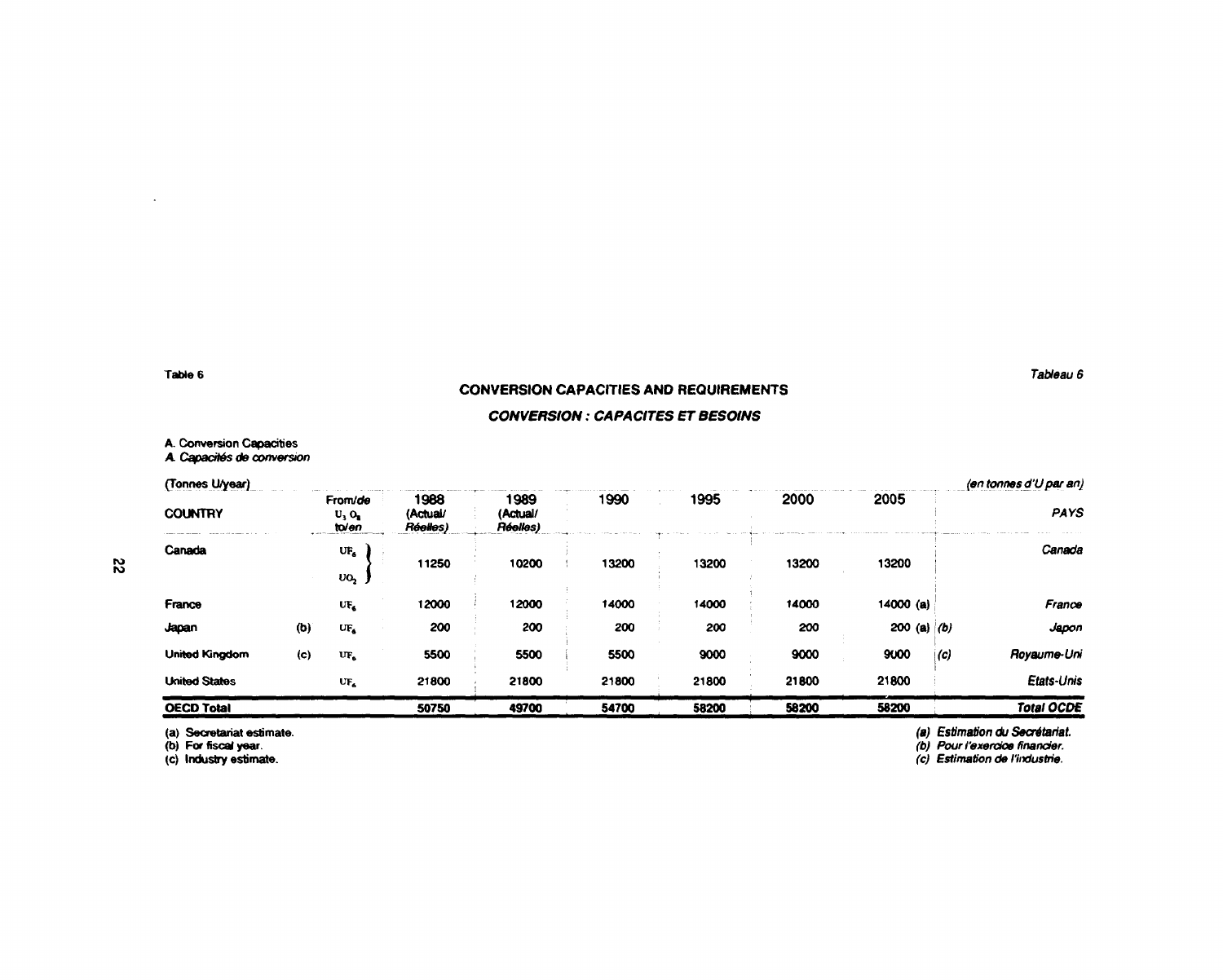**Table 6 (cont'd)** 

#### **B. Annual Conversion Requirements**

**B. Besoms annuels en matiere de conversion** 

| (Tonnes U/year)      |     |                              |                              |       |       |         |                 | (en tonnes d'U par an) |
|----------------------|-----|------------------------------|------------------------------|-------|-------|---------|-----------------|------------------------|
| <b>COUNTRY</b>       |     | 1988<br>(Actual/<br>Réelles) | 1989<br>(Actual/<br>Réelles) | 1990  | 1995  | 2000    | 2005            | <b>PAYS</b>            |
| Belgium              |     | 950                          | 950                          | 950   | 950   | 950     | 895 (a)         | Belgique               |
| Canada               |     | 1700                         | 1800                         | 1900  | 1900  | 2100    | 2200            | Canada                 |
| Finland              |     | 475                          | 480                          | 453   | 453   | 453     | 433 (a)         | Finlande               |
| France               |     | 6300                         | 7000                         | 7100  | 7150  | 7200    | 7250 (a)        | France                 |
| Germany F.R.         |     | 3400                         | 3000                         | 3200  | 3200  | 3200    | 3200            | Allemagne R.F.         |
| italy                |     | o                            |                              | ο     | Ω     |         | 270 (a)         | ltalie                 |
| Japan                | (b) | 6100                         | 6900                         | 7100  | 8200  | 9200    | 12800 (a) $(b)$ | Japon                  |
| Netherlands          |     | 106                          | 107                          | 105   | 105   | 105     | 300 (a)         | Pays-Bas               |
| Spain                |     | 1143                         | 778                          | 1090  | 1450  | 1450(a) | 1450(a)         | Espagne                |
| <b>Sweden</b>        |     | 1500                         | 1400                         | 1500  | 1300  | 1220(a) | 600<br>(u)      | Suède                  |
| Switzerland          |     | 570                          | 570                          | 570   | 570   | 570     | 570             | <b>Suisse</b>          |
| United Kingdom       | (c) | 1680                         | 1558                         | 1777  | 1791  | 1796    | 1217            | (c)<br>Royaume-Uni     |
| <b>United States</b> |     | 12000                        | 14500                        | 14500 | 14500 | 14000   | 13700           | Etats-Unis             |
| <b>OECD Total</b>    |     | 36424                        | 39043                        | 40245 | 41569 | 42244   | 44885           | <b>Total OCDE</b>      |

**See footnotes on Table 6A.** 

**Voir notes au Tableau 64.** 

**Tableau 6 (suite)**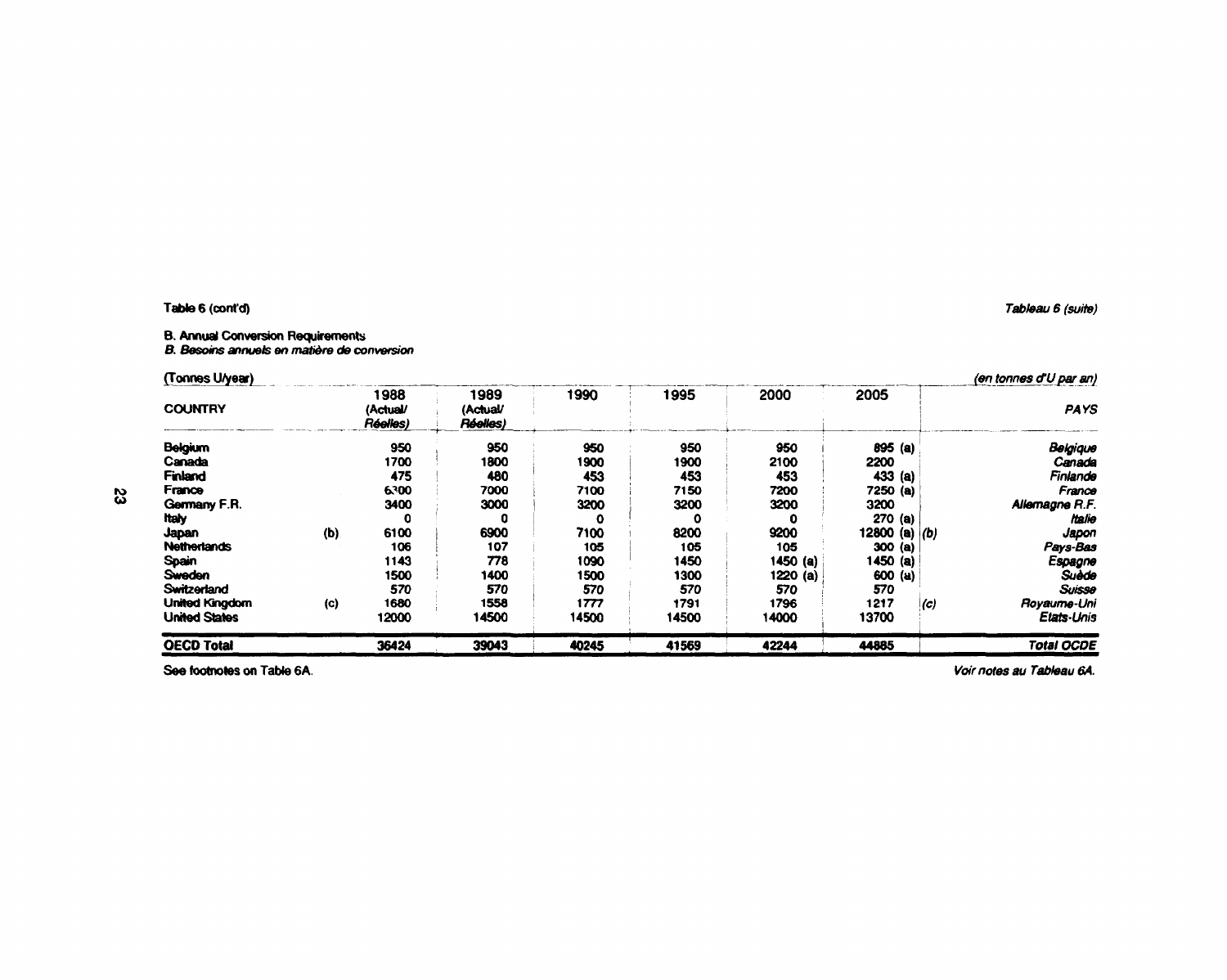### **Table 7**

**Box** 

**Tableau 7** 

# **ENRICHMENT CAPACITIES AND REQUIREMENTS ENRICHISSEMENT: CAPACITE3 ET BESOINS**

#### **A. Enrichment Capacities**

**A. Capacites d'enrichissement** 

| (en tonnes d'UTS par an)                                |                  |       |       |       |                              |                                      |                  |                                  | (Tonnes SWU/ysar)                                           |
|---------------------------------------------------------|------------------|-------|-------|-------|------------------------------|--------------------------------------|------------------|----------------------------------|-------------------------------------------------------------|
| <b>PAYS</b>                                             | 2005             | 2000  | 1995  | 1990  | 1989<br>(Actual/<br>Réelles) | 1988<br>(Actual/<br><b>Réelles</b> ) | Method (e)       |                                  | <b>COUNTRY</b>                                              |
| France                                                  | 10800 $(a)$      | 10800 | 10800 | 10800 | 10800                        | 10800                                | <b>Diffusion</b> |                                  | France                                                      |
| Allemagne R.F.<br>(c)<br>Pays-Bas<br>Royaume-Uni<br>(C) | $5000$ (a) $(c)$ | 5000  | 3500  | 2700  | 2500                         | 2400                                 | Centrifuge       | (c)<br>(c)<br>$\left( c \right)$ | Germany F.R.<br><b>Netherlands</b><br><b>United Kingdom</b> |
| Japon                                                   | 2600 (a) (b)     | 2600  | 1100  | 200   | 200                          | 25                                   | Centrifuge       | (b)                              | Japan                                                       |
| Etats-Unis                                              | 19200            | 19200 | 19200 | 19200 | 19200                        | 19200                                | <b>Diffusion</b> |                                  | <b>United States</b>                                        |
| <b>Total OCDE</b>                                       | 37600            | 37600 | 34600 | 32900 | 32700                        | 32425                                |                  |                                  | <b>OECD Total</b>                                           |

**(a) Secretariat estimate.** 

**(b) For Fiscal year.** 

**(C) Total for URENCO** 

**(d) Industry estimate.** 

**(a) Futimation du Secrétariat.** 

**(b) Pour I'exerdce financier.** 

**(c) Total pour rURENCO.** 

**(6) Estimation de I'lndustrie.** 

24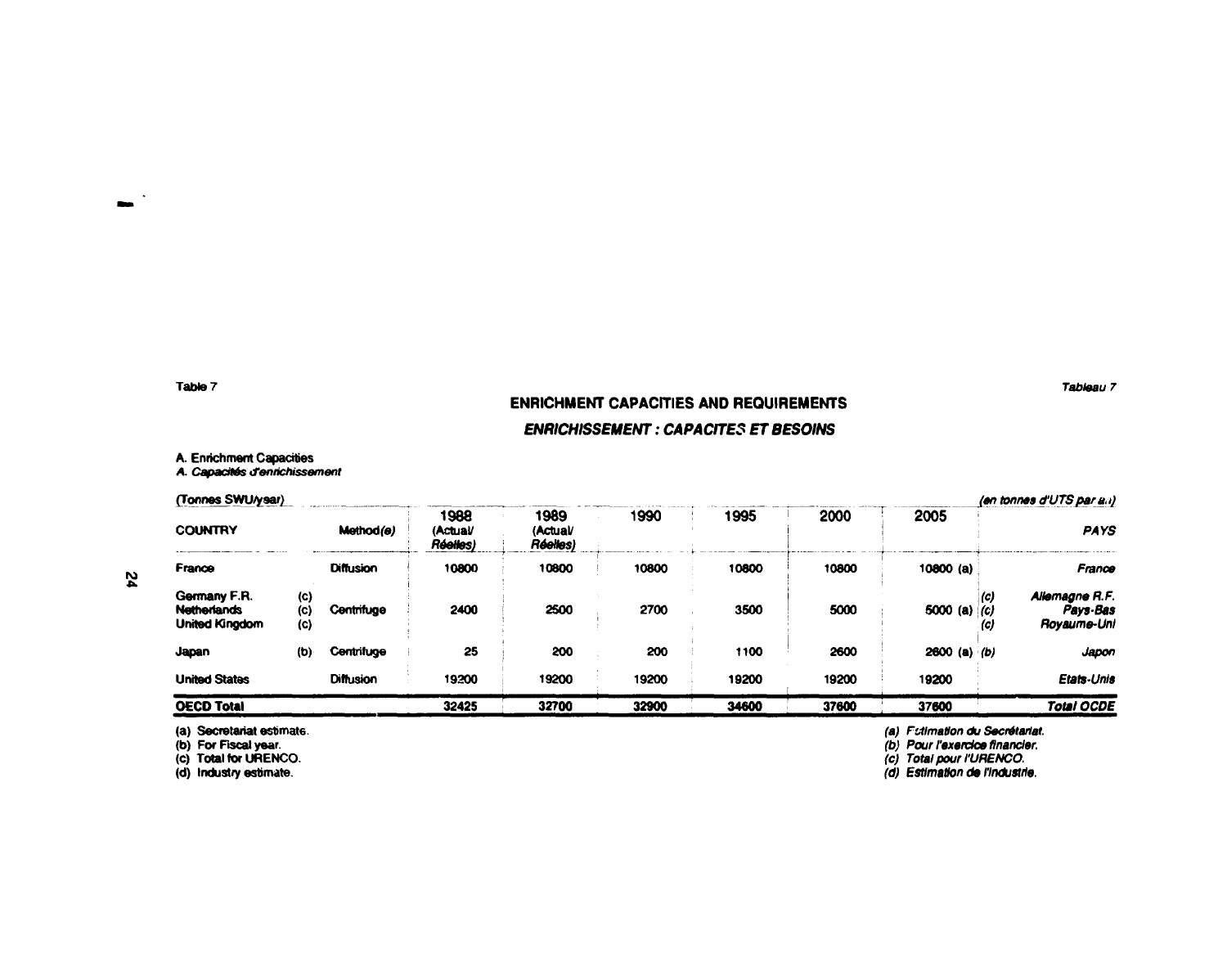### **Tabl e 7 (cont'd)**

### **B . Annua l Enrichment Requirements**

**B. Besoins annuet e e n matter\* cTenrichissement** 

| (Tonnes SWU)          |     |                              |                              |       |       |          |                |     | (en tonnes $d'U(S)$ |
|-----------------------|-----|------------------------------|------------------------------|-------|-------|----------|----------------|-----|---------------------|
| <b>COUNTRY</b>        |     | 1988<br>(Actual/<br>Réelles) | 1989<br>(Actual/<br>Réelles) | 1990  | 1995  | 2000     | 2005           |     | <b>PAYS</b>         |
| <b>Belgium</b>        |     | 600                          | 600                          | 600   | 600   | 600      | 560 (a)        |     | Belgique            |
| Finland               |     | 319                          | 308                          | 305   | 295   | 295      | 280 (a)        |     | Finlande            |
| France                |     | 4700                         | 4700                         | 4700  | 4900  | 5100     | 5300 (a)       |     | France              |
| Germany F.R.          |     | 2100                         | 2000                         | 2000  | 2000  | 2000     | 2000 (a)       |     | Allemagne R.F.      |
| <b>Italy</b>          |     | o                            |                              | o     | o     | o        | 235(a)         |     | Italie              |
| Japan                 | (b) | 2800                         | 4600                         | 4800  | 5900  | 7000     | 8500 (a) $(b)$ |     | Japon               |
| <b>Netherlands</b>    |     | 52                           | 57                           | 57    | 57    | 57       | 150 $(a)$      |     | Pays-Bas            |
| <b>Spain</b>          |     | 768                          | 539                          | 750   | 1000  | 1000 (a) | 1000 (a)       |     | Espagne             |
| Sweden                |     | 995                          | 810                          | 780   | 800   | 740 (a)  | 350 (a)        |     | Suède               |
| <b>Switzerland</b>    |     | 370                          | 370                          | 370   | 370   | 370      | 370            |     | <b>Suisse</b>       |
| <b>United Kingdom</b> | (d) | 626                          | 707                          | 655   | 805   | 685      | 780            | (d) | Royaume-Uni         |
| <b>United States</b>  |     | 6200                         | 8500                         | 8500  | 8500  | 9200     | 9800           |     | Etats-Unis          |
| <b>OECD Total</b>     |     | 19530                        | 23i9i                        | 23517 | 25227 | 27047    | 29325          |     | <b>Total OCDE</b>   |

**Se e footnotes o n Tabl e 7A.** 

 $\mathcal{O}(\mathcal{O}_\mathcal{O})$  . The contract of the contract of the contract of the contract of the contract of the contract of the contract of the contract of the contract of the contract of the contract of the contract of the co

**Voir notes au Tableau 7A.**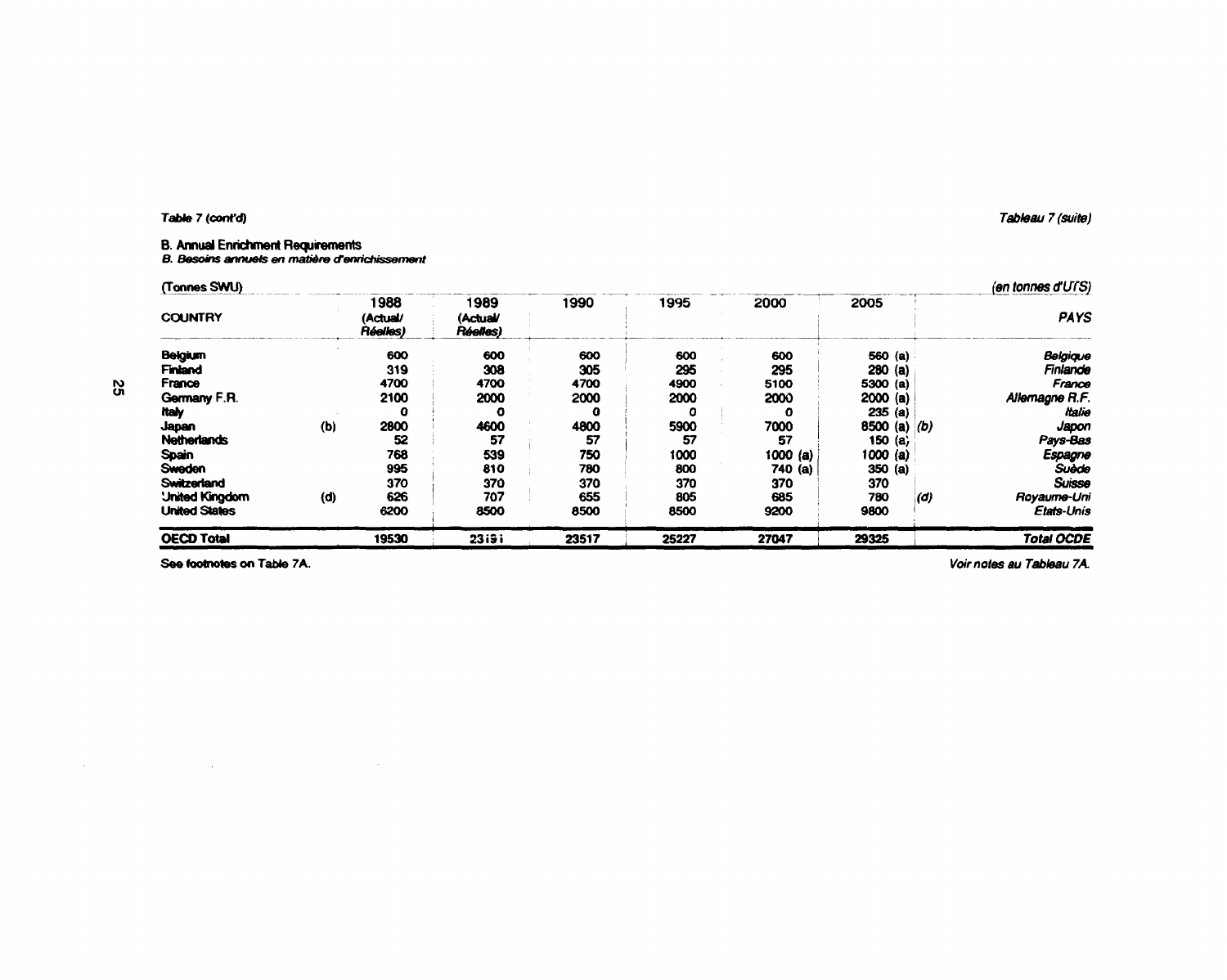### **Table 8**

**o>** 

# **FUEL FABRICATION CAPACITIES AND REQUIREMENTS**

# **FABRICATION DU COMBUSTIBLE: CAPACITES ET BESOINS**

### **A. Fuel Fabrication Capacities**

**A. Capaatss da fabrics itton du combustible** 

| <b>Total OCDE</b>        |     | 12130             | 13030       |         | 12848       | 13715               | 13613                        | 13553                        |                                            |                                      |     | <b>OECD Total</b>     |
|--------------------------|-----|-------------------|-------------|---------|-------------|---------------------|------------------------------|------------------------------|--------------------------------------------|--------------------------------------|-----|-----------------------|
| Etats-Unis               |     | 4100              | 4100        |         | 4100        | 4100                | 4100                         | 4100                         |                                            | <b>LWR</b>                           |     | <b>United States</b>  |
|                          |     | 250<br>50         | 250<br>50   | 8       | 250         | 330<br>o            | 330<br>o                     | 330<br>0                     | $\langle g \rangle$<br>$\langle 0 \rangle$ | GCR<br><b>MOX</b>                    |     |                       |
| Royaume-Uni              | (c) | 200<br>O          | 200<br>1300 |         | 200<br>1300 | 200<br>1300         | 200<br>1300                  | 200<br>1300                  |                                            | LWR<br><b>HWR</b>                    | (c) | <b>United Kingdom</b> |
| Suède                    |     | 400 (a)           | 400 (a)     |         | 400         | 400                 | 400                          | 47.0                         |                                            | LWR                                  |     | Sweden                |
| Espagne                  |     | 250(a)            | 250 (a,     |         | 250         | 250                 | 250                          | 200                          |                                            | LWR                                  |     | Spain                 |
|                          |     | 15(a)             | 15          | 5.      |             | 5                   | 5                            | 5                            |                                            | <b>FBR</b>                           |     |                       |
|                          |     | 40 (a)            | 40 (a)      | 40 (a)  |             | 10                  | 10                           | 10                           | (1)                                        | <b>MOX</b>                           |     |                       |
| Japon                    |     | 1500 (a) $(b)$    | 1500 $(a)$  | 1500(a) |             | 1500                | 1500                         | 1500                         |                                            | <b>LWR</b>                           | (b) | Japan                 |
| Italie                   |     | 100 (a)           | 100 (a)     | 100(a)  |             | 100(a)              | 100                          | 100                          |                                            | LWR                                  |     | haly                  |
|                          |     | 120 (a)           | 120         | 90      |             | 25                  | 21                           | 20                           | (e)                                        | <b>MOX</b>                           |     |                       |
| Allemagne R.F.           |     | 1250 (a)<br>0     | 1250<br>0   | o       | 1250        | 1450<br>$\mathbf 0$ | 1450                         | 1450<br>2                    |                                            | <b>LWR</b><br><b>HTR</b>             |     | Germany F.R.          |
|                          |     |                   |             |         |             |                     |                              |                              |                                            |                                      |     |                       |
|                          |     | 100 (a)<br>20 (a) | 100<br>20   | 20      | 100         | O<br>20             | 0<br>20                      | O<br>20                      | $\langle 0 \rangle$                        | <b>NOX</b><br><b>FBR</b>             |     |                       |
|                          |     | 0                 | 0           | o       |             | 790                 | 790                          | 790                          |                                            | <b>GCR</b>                           |     |                       |
| France                   |     | 1100 (a)          | 1100        |         | 1100        | 1100                | 1100                         | 1100                         |                                            | <b>LWR</b>                           |     | France                |
| Canada                   |     | 2200              | 1800        |         | 1700        | 1700                | 1600                         | 1600                         |                                            | <b>HWR</b>                           |     | Canada                |
| Belgique                 |     | 400 (a)<br>35(a)  | 400<br>35   | 35      | 400         | 400<br>35           | 400<br>35                    | 400<br>26                    | (d)                                        | LWR<br><b>MOX</b>                    |     | Belgium               |
|                          |     |                   |             |         |             |                     |                              |                              |                                            |                                      |     |                       |
| <b>PAYS</b>              |     | 2005              | 2000        |         | 1995        | 1990                | 1989<br>(Actual/<br>Réelles) | 1988<br>(Actual/<br>Réelles) |                                            | Fuel Type/<br>Type de<br>combustible |     | <b>COUNTRY</b>        |
| (en tonnes de ML par an) |     |                   |             |         |             |                     |                              |                              |                                            |                                      |     | (Tonnes HM/year)      |

**See footnotes on Table 88 Voir notes au Tableau 8B.**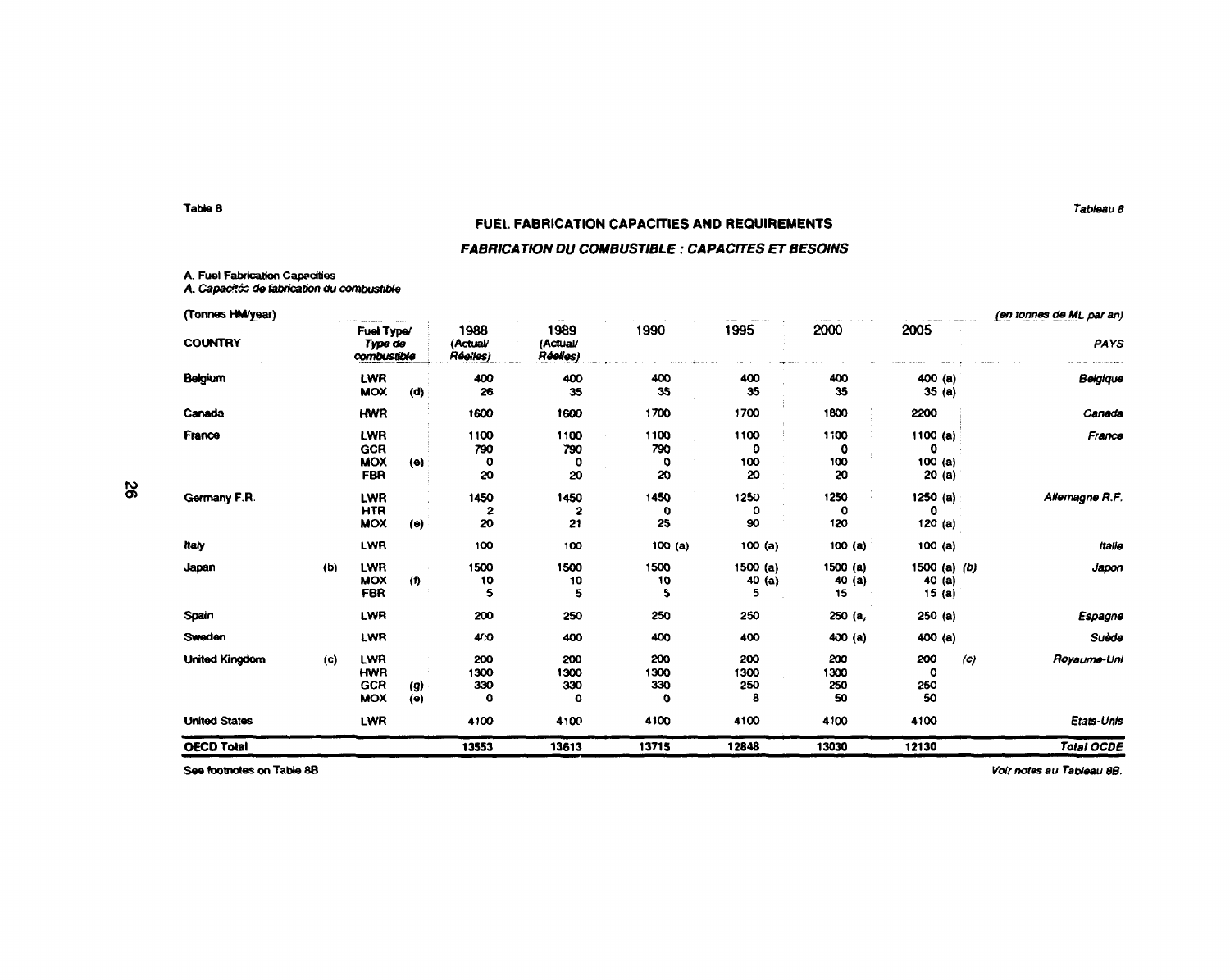#### **Tabl e 8 (cont'd)**

#### **B . Annua l Fue l Fabricatio n Requirements**

**ft Besoms annuals an matiere da fabrication da combustible** 

|  | (Tonnes HM) |  |
|--|-------------|--|
|  |             |  |

**ro** 

| (Tonnes HM)           |     |                              |                              |      |      |         |                     |     | (en tonnes de ML) |
|-----------------------|-----|------------------------------|------------------------------|------|------|---------|---------------------|-----|-------------------|
| <b>COUNTRY</b>        |     | 1988<br>(Actual/<br>Réelles) | 1989<br>(Actual/<br>Réelles) | 1990 | 1995 | 2000    | 2005                |     | <b>PAYS</b>       |
| <b>Belgium</b>        |     | 135                          | 122                          | 140  | 130  | 130     | 130                 |     | Belgique          |
| Canada                |     | 1600                         | 1600                         | 1700 | 1700 | 1800    | 2200                |     | Canada            |
| Finland               |     | 73                           | 77                           | 70   | 69   | 69      | 67<br>(a)           |     | Finlande          |
| France                |     | 900                          | 1000                         | 1000 | 1000 | 1000    | 1000(a)             |     | France            |
| Germany F.R.          |     | 464                          | 538                          | 632  | 589  | 425     | 425<br>(a)          |     | Allemagne R.F.    |
| <b>Italy</b>          |     |                              | o                            |      | 0    | o       | 40 (a)              |     | Italie            |
| Japan                 | (b) | 700                          | 1100                         | 1200 | 1450 | 1840    | 1900<br>$(a)$ $(b)$ |     | Japon             |
| <b>Netherlands</b>    |     | 14                           | 14                           | 15   | 15   | 15      | 40<br>(a)           |     | Pays-Bas          |
| Spain                 |     | 257                          | 259                          | 167  | 273  | 280 (a) | 280<br>(a)          |     | Espagne           |
| Sweden                |     | 250                          | 230                          | 230  | 210  | 200 (a) | 105 (a)             |     | Suède             |
| Switzerland           |     | 85                           | 85                           | 85   | 85   | 85      | 85                  |     | <b>Suisse</b>     |
| <b>United Kingdom</b> | (c) | 782                          | 876                          | 647  | 725  | 395     | 270                 | (c) | Royaume-Uni       |
| <b>United States</b>  |     | 1700                         | 1900                         | 1900 | 1900 | 1900    | 1700                |     | Etats-Unis        |
| <b>OECD Total</b>     |     | 6960                         | 7801                         | 7786 | 8146 | 8139    | 8242                |     | <b>Total OCDE</b> |

**(a ) Secretaria t estimate.** 

**(b ) Fo r fiscal year.** 

**(c ) Industry estimate.** 

**(d ) Fo r LW R an d FBR.** 

**(e ) Fo r LWR.** 

**(I ) Fo r LW R an d ATR.** 

**(g ) Inducin g Magno x an d AQR.** 

**(a) Estimation du Secretariat.** 

**(b) Pour rexerdce financier.** 

**(c) Estimation da I'industne.** 

**(d) Pour LWR at FBR.** 

**(a) Pour LWR.** 

**(f) Pour LWR at ATR.** 

**(g) Y compris Magnox at AQR.** 

**Tableau 8 (suite)**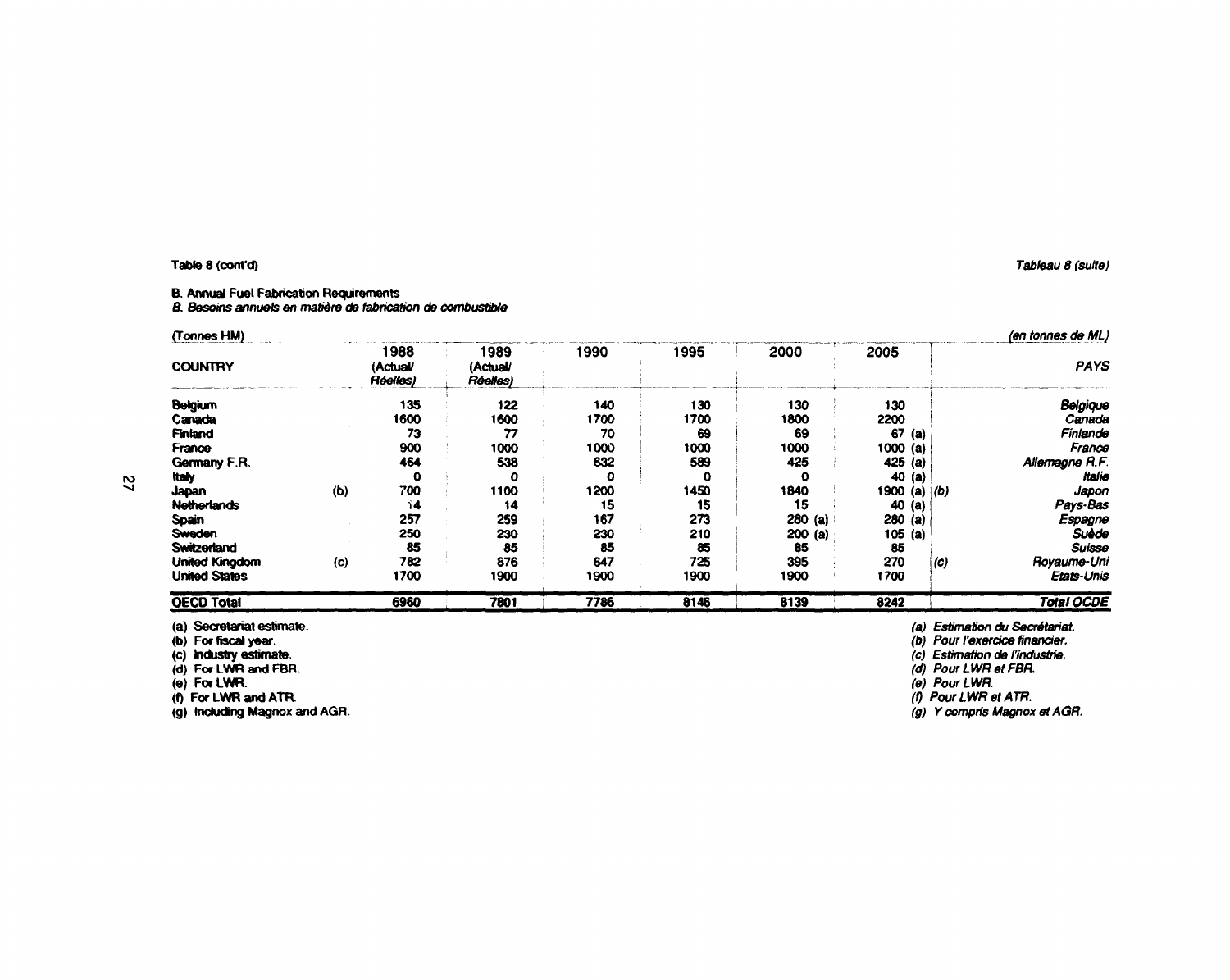### **Table 9**

# **SPENT FUEL STORAGE CAPACITIES AND ARISINGS**

# **COMBUSTIBLE IRRADIE: CAPACITES DE STOCKAGE ET QUANT1TES PRODUITES**

### **A. Spent Fuel Storage Capacities(d)**

A. Capacités de stockage du combustible irradié(d)

| (Tonnes HM) |  |
|-------------|--|
|             |  |

| (Tonnes HM)           |     |                              |                                      |         |          |           |                  | (en tonnes de ML) |
|-----------------------|-----|------------------------------|--------------------------------------|---------|----------|-----------|------------------|-------------------|
| <b>COUNTRY</b>        |     | 1988<br>(Actual/<br>Réelles) | 1989<br>(Actual/<br><b>Réelles</b> ) | 1990    | 1995     | 2000      | 2005             | <b>PAYS</b>       |
| <b>Belgium</b>        |     | 1200                         | 1200                                 | 1200    | 1200     | 1200      | 1200 (a)         | Belgique          |
| Canada                |     | 25500                        | 29600                                | 29600   | 37900    | 38400     | 38900            | Canada            |
| Finland               |     | 1890                         | 1890                                 | 1890    | 1890     | 1890      | 1890             | Finlande          |
| France                |     | 17400                        | 17400                                | 19900   | 21300    | 21400     | $21900$ (a)      | France            |
| Germany F.R.          |     | 4135                         | 5955                                 | 5955    | 7466     | 7466      | 7466             | Allemagne R.F.    |
| <b>Italy</b>          |     | 449                          | 449                                  | 449 (a) | 449 (a)  | 449 $(a)$ | 600 (a)          | ltalie            |
| Japan                 | (b) | 6210                         | 6510                                 | 6710    | 13490    | 16800     | 19800 (a) $(b)$  | Japon             |
| <b>Netherlands</b>    |     | 85                           | 85                                   | 85      | 85       | 85        | 230 (a)          | Pays-Bas          |
| <b>Spain</b>          |     | 2096                         | 2096                                 | 2096    | 4421     | 4921      | 4707             | Espagne           |
| Sweden                | (c) | 4500                         | 4500                                 | 4500    | 6500     | 6500 (a)  | 6500 (a)         | Suède             |
| Switzerland           |     | 800                          | 800                                  | 800     | 800      | 800       | 800              | <b>Suisse</b>     |
| <b>United Kingdom</b> |     | 7717                         | 9017                                 | 11593   | 10037(a) | 9987 (a)  | 9987 $(a)$ $(c)$ | Royaume-Uni       |
| <b>United States</b>  |     | 56000                        | 57300                                | 58300   | 58700    | 59200     | 59200            | Etats-Unis        |
| <b>OECD Total</b>     |     | 127982                       | 136802                               | 143078  | 164238   | 169098    | 173180           | <b>Total OCDE</b> |

**(a) Secretariat estimate.** 

**(b) For Fiscal year.** 

**(c) Industry estimate.** 

**(d) Indudng at reactor and away-from-reactor storage.** 

**(a) Estimation du Secretariat.** 

**(b) Pour I'exerdce financier.** 

**(c) Estimation de I'industrie.** 

**(d) Y compris le stockage sur et en-dehors du site.**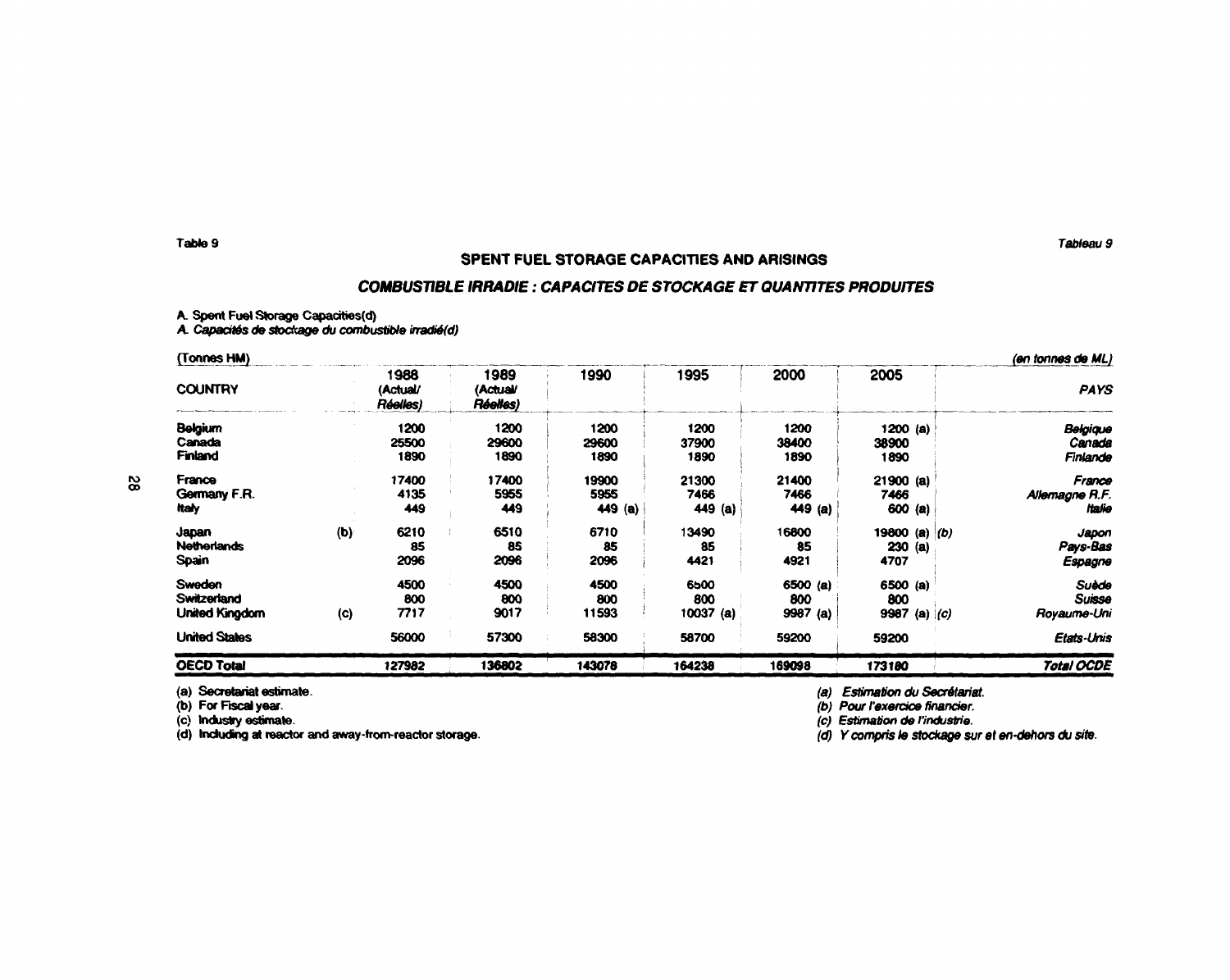**Table 9 (cont'd)** 

### **B. Spent Fuel Arisings**

B. Quantités de combustiNe irradié produites

| (en tonnes de ML)                            |     |                                       |             |                       |                   |                   |                                   |                              |     | (Tonnes HM)                                           |
|----------------------------------------------|-----|---------------------------------------|-------------|-----------------------|-------------------|-------------------|-----------------------------------|------------------------------|-----|-------------------------------------------------------|
| <b>PAYS</b>                                  |     |                                       | 2005        | 2000                  | 1995              | 1990              | 1989<br>(Actual/<br>Réelles)      | 1988<br>(Actual/<br>Réelles) |     | <b>COUNTRY</b>                                        |
| Belgique<br>Canada<br>Finlande               |     | 69 (a)                                | 130<br>2000 | 130<br>1800<br>69     | 130<br>1700<br>69 | 140<br>1600<br>70 | 122<br>1300<br>$\boldsymbol{\pi}$ | 135<br>1500<br>73            |     | <b>Belgium</b><br>Canada<br>Finland                   |
| France<br>Allemagne R.F.<br>Italie           |     | 1150 $(a)$<br>25(a)                   | 530         | 1100<br>530<br>0      | 1050<br>530       | 1000<br>490<br>O  | 950<br>360<br>O                   | 900<br>320<br>$\mathbf{o}$   |     | France<br>Germany F.R.<br><b>Italy</b>                |
| Japon<br>Pays-Bas<br>Espagne                 |     | 1380 (a) $ $ (b)<br>40 (a)<br>290 (a) |             | 1190<br>15<br>290 (a) | 1000<br>15<br>246 | 820<br>15<br>272  | 770<br>15<br>270                  | 830<br>14<br>235             | (b) | Japan<br><b>Netherlands</b><br><b>Spain</b>           |
| <b>Suède</b><br><b>Suisse</b><br>Royaume-Uni | (a) | 100(a)<br>85                          | 635         | 210(a)<br>85<br>920   | 220<br>85<br>875  | 240<br>85<br>895  | 240<br>85<br>900                  | 250<br>85<br>884             | (a) | <b>Sweden</b><br>Switzerland<br><b>United Kingdom</b> |
| <b>Etats-Unis</b>                            |     |                                       | 1700        | 1900                  | 1900              | 1900              | 1900                              | 1700                         |     | <b>United States</b>                                  |
| <b>Total OCDE</b>                            |     |                                       | 8134        | 8239                  | 7820              | 7527              | 6989                              | 6926                         |     | <b>OECD Total</b>                                     |

**See footnotes on Table 9A.** 

Voir notes au Tableau 9A.

Tableau 9 (suite)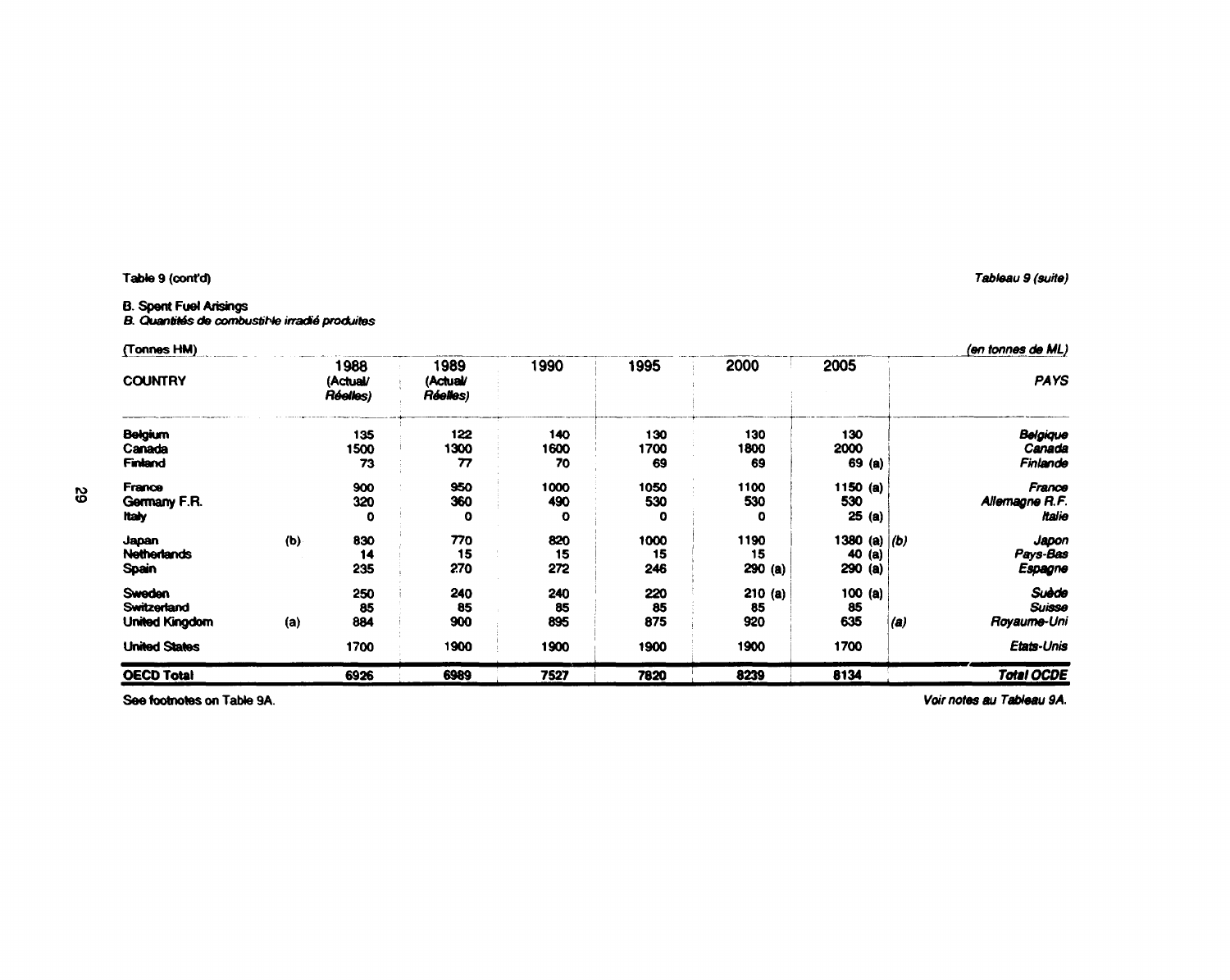### **Tableau 10**

### **REPROCESSING CAPACITIES**

# **CAPACITES DE RETRAITEMENT**

**(en tonnes de ML par an) Fuel Type/ 1988 1989 1990 1995 2000 2005 PAYS Type de (Actual/ (Actual/ COUNTRY combustible . Reelles) RMIes)**  ستدم ستبدأ الأراديات **Franca France LWR 400 400 700 1600 1600 1600 (a) OCR 900 900 900 900 0 , 0 FBR (a) 5 5 5 5 5 5 AJIemagne R.F. Germany F.R. LWR 35 35 0 0 35 0 i Japon Japan LWR 90 90 90 90 565 565 (a) (b) (b) Royaume-Unl United Kingdom LWR 0 0 0 600 1 600 (c) 400 (c) Magnox 1500 1500 1500 1500 1500 1500 FBR 1 1 0 1 1 1** *<b>i* **AGR 0 0 300 300 0 200 OECD Total 2931 3231 4496 | 4271 : 4270 Total OCDE 2931** 

**(a) Secretariat estimate.** 

**(b) For fiscal year.** 

**(c) Industry estimate.** 

**(a) Estimation du Secretariat** 

**(b) Pour I exerdoe financier.** 

**(c) Estimation d\*/Industrie.** 

|                       | <i><b>CAPACITES DE RETRAITEMENT</b></i> |                                                         |                              |                                      |            |                    |                    |                           |
|-----------------------|-----------------------------------------|---------------------------------------------------------|------------------------------|--------------------------------------|------------|--------------------|--------------------|---------------------------|
| (Tonnes HM/year)      |                                         |                                                         |                              |                                      |            |                    |                    | (en                       |
| <b>COUNTRY</b>        |                                         | Fuel Type/<br>Type de<br>combustible                    | 1988<br>(Actual/<br>Réelles) | 1989<br>(Actual/<br><b>Réelles</b> ) | 1990       | 1995               | 2000               | 2005                      |
| France                |                                         | LWR<br><b>GCR</b><br><b>FBR</b><br>(a)                  | 400<br>900<br>5              | 400<br>900                           | 700<br>900 | 1600<br>900        | 1600<br>O          | 1600 (a)                  |
| Germany F.R.          |                                         | <b>LWR</b>                                              | 35                           | 35                                   | 35         | 0                  | o                  |                           |
| Japan                 | (b)                                     | LWR                                                     | 90                           | 90                                   | 90         | 90                 | 565                | 565 (a) (b)               |
| <b>United Kingdom</b> | (c)                                     | <b>LWR</b><br><b>Magnox</b><br><b>FBR</b><br><b>AGR</b> | o<br>1500<br>o               | 1500                                 | 1500       | 400<br>1500<br>200 | 600<br>1500<br>300 | 600<br>(c)<br>1500<br>300 |

 $\frac{1}{\sqrt{2}}$  ,  $\frac{1}{\sqrt{2}}$  ,  $\frac{1}{\sqrt{2}}$ 

**Table 10**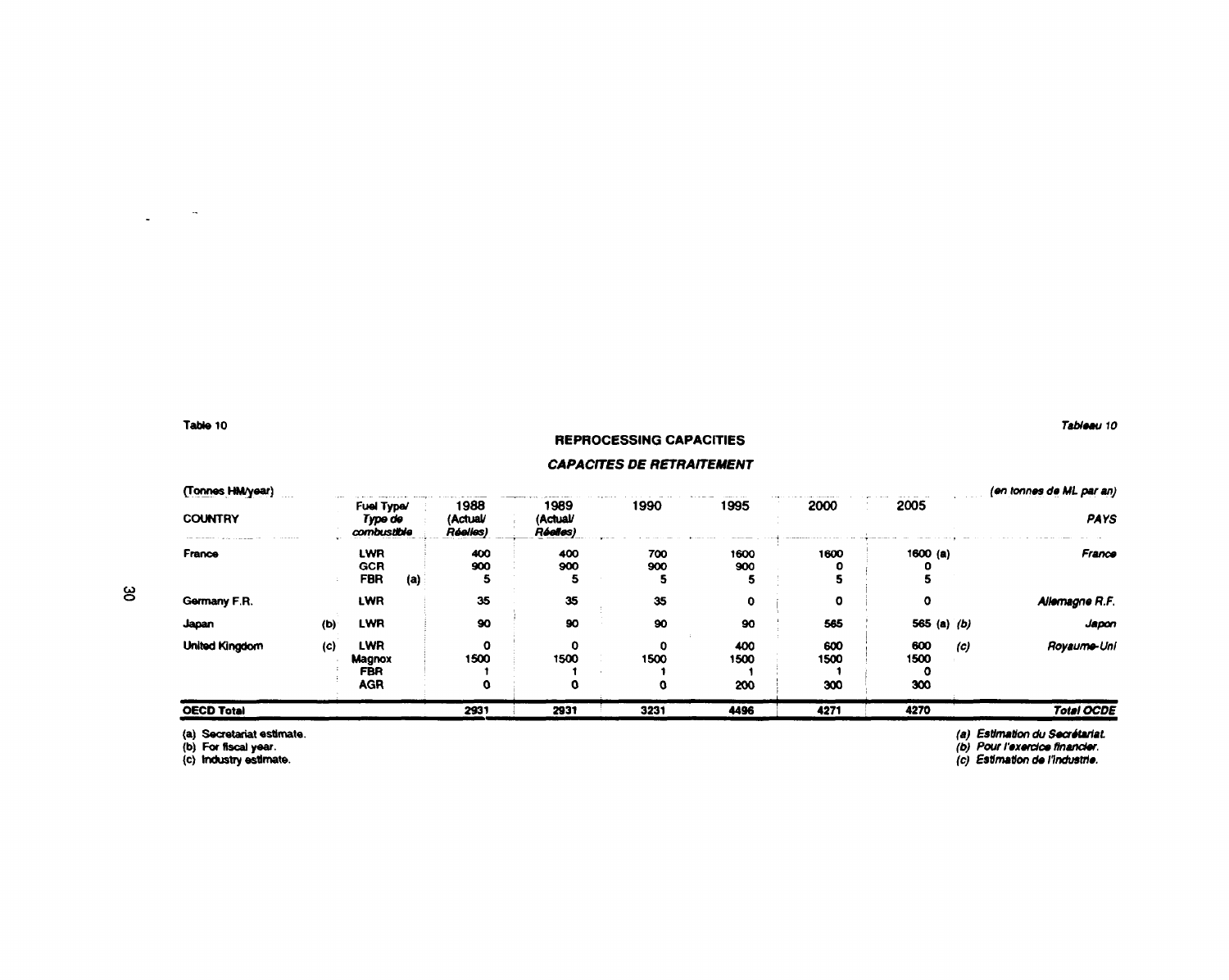### **Table 11**

# **ANNUAL PLUTONIUM REQUIREMENTS**

# **BESOINS ANNUELS EN PLUTONIUM**

| (Tonnes fissile Pu)   |     |                                      |                                      |      |      |      |             |     | (tonnes en Pu fissile) |
|-----------------------|-----|--------------------------------------|--------------------------------------|------|------|------|-------------|-----|------------------------|
| <b>COUNTRY</b>        |     | 1988<br>(Actual/<br><b>Réelies</b> ) | 1989<br>(Actual/<br><b>Réelles</b> ) | 1990 | 1995 | 2000 | 2005        |     | <b>PAYS</b>            |
| France                |     | 0.0                                  | 0.0                                  | 1.5  | 6.0  | 6.0  | 6.0 $(a)$   |     | France                 |
| Germany F.R.          |     | 0.6                                  | 0.7                                  | 0.9  | 2.9  | 4.1  | 4.1 (a)     |     | Allemagne R.F.         |
| Japan                 | (b) | 0.4                                  | 0.5                                  | 0.5  | 1.5  | 5.4  | 5.4 (a) (b) |     | <b>Japon</b>           |
| Switzerland           |     | 0.3                                  | 0.3                                  | 0.3  | 0.3  | 0.3  | 0.3         |     | <b>Suisse</b>          |
| <b>United Kingdom</b> | (c) | 0.2                                  | 0.2                                  | 0.2  | O    | 0    | 0           | (c) | Royaume-Uni            |
| <b>OECD Total</b>     |     | 1.5                                  | I .7                                 | 3.4  | 10.7 | 15.8 | 15.8        |     | Total OCDE             |

**(a) Secretariat estimate.** 

**(b) For fiscal year.** 

**(c) Industry estimate.** 

**(a) Estimation du Secretariat.** 

**Tableau 11** 

**(b) Pour I'exercice financier.** 

**(c) Estimation oe I'industhe.**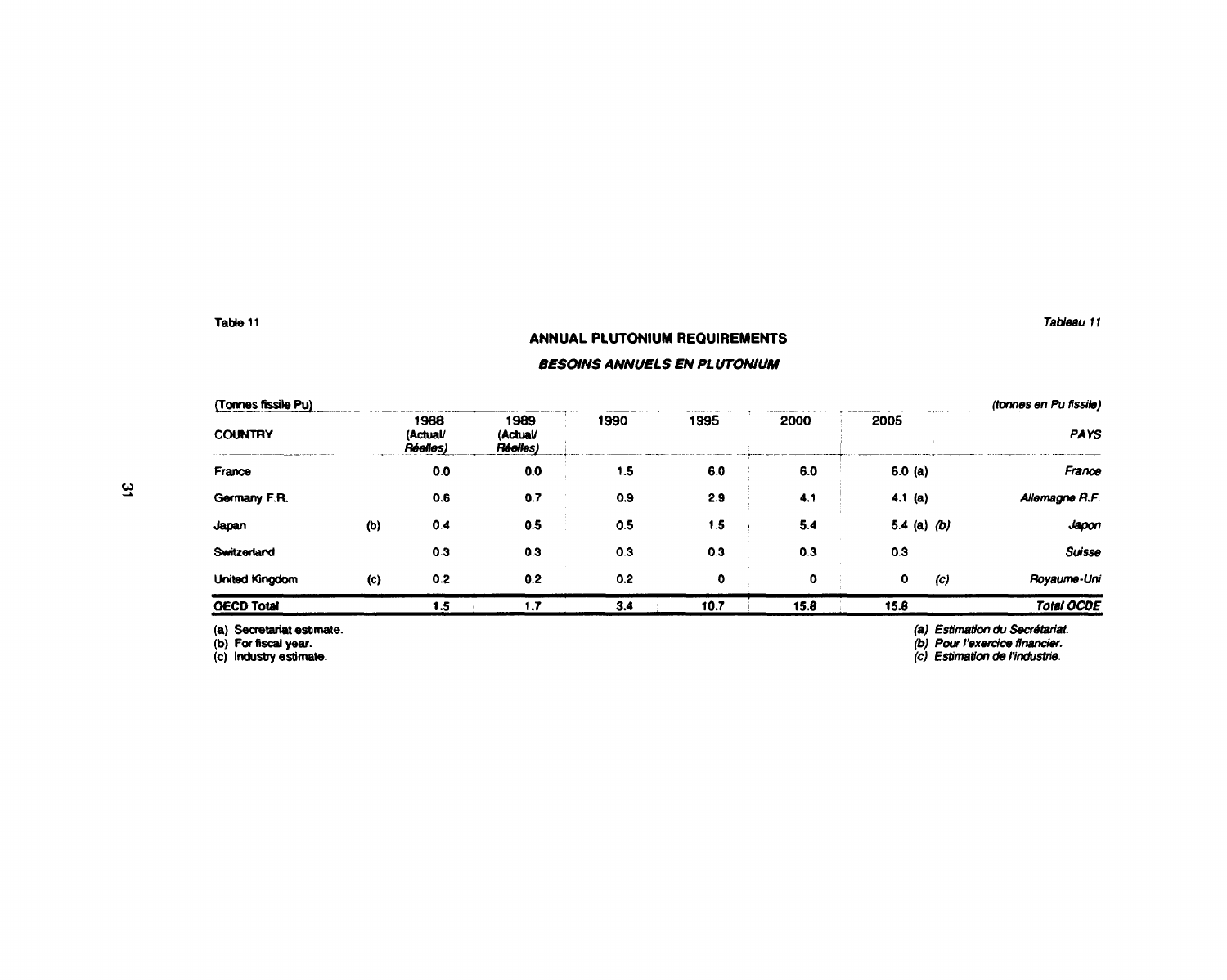

Source: IEA/AIE.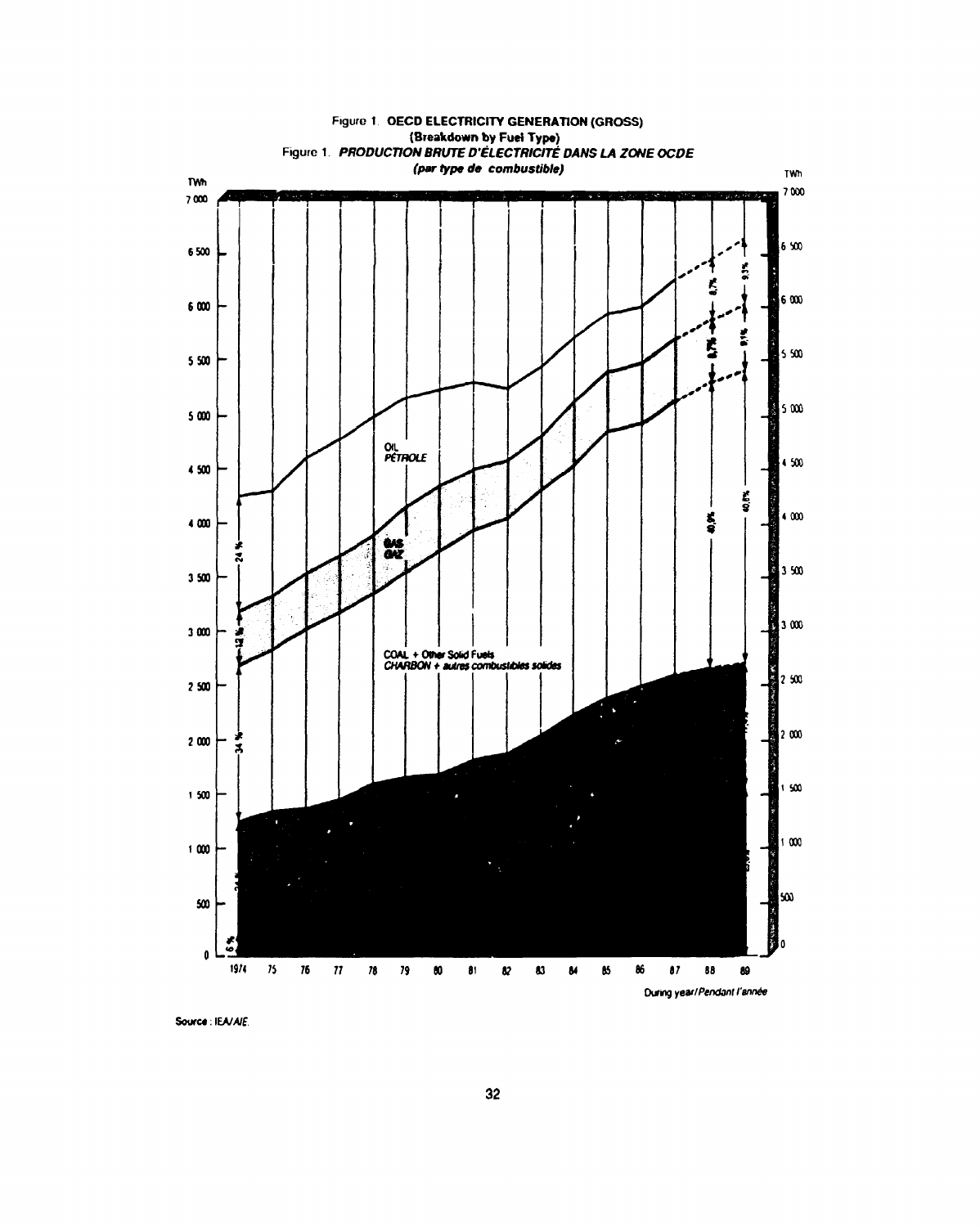# Figure 2. NUCLEAR ENERGY'S SHARE OF ELECTRICITY GENERATION IN OECD COUNTRIES Figure 2. PART DE L'ÉNERGIE NUCLÉAIRE DANS LA PRODUCTION D'ÉLECTRICITÉ DANS LES PAYS DE L'OCDE

% Nuclear Share of Total Electricity

 $\ddot{\phantom{0}}$ 

ł

 $\ddot{\phantom{1}}$ 

## Part de l'énergie nucléaire en %

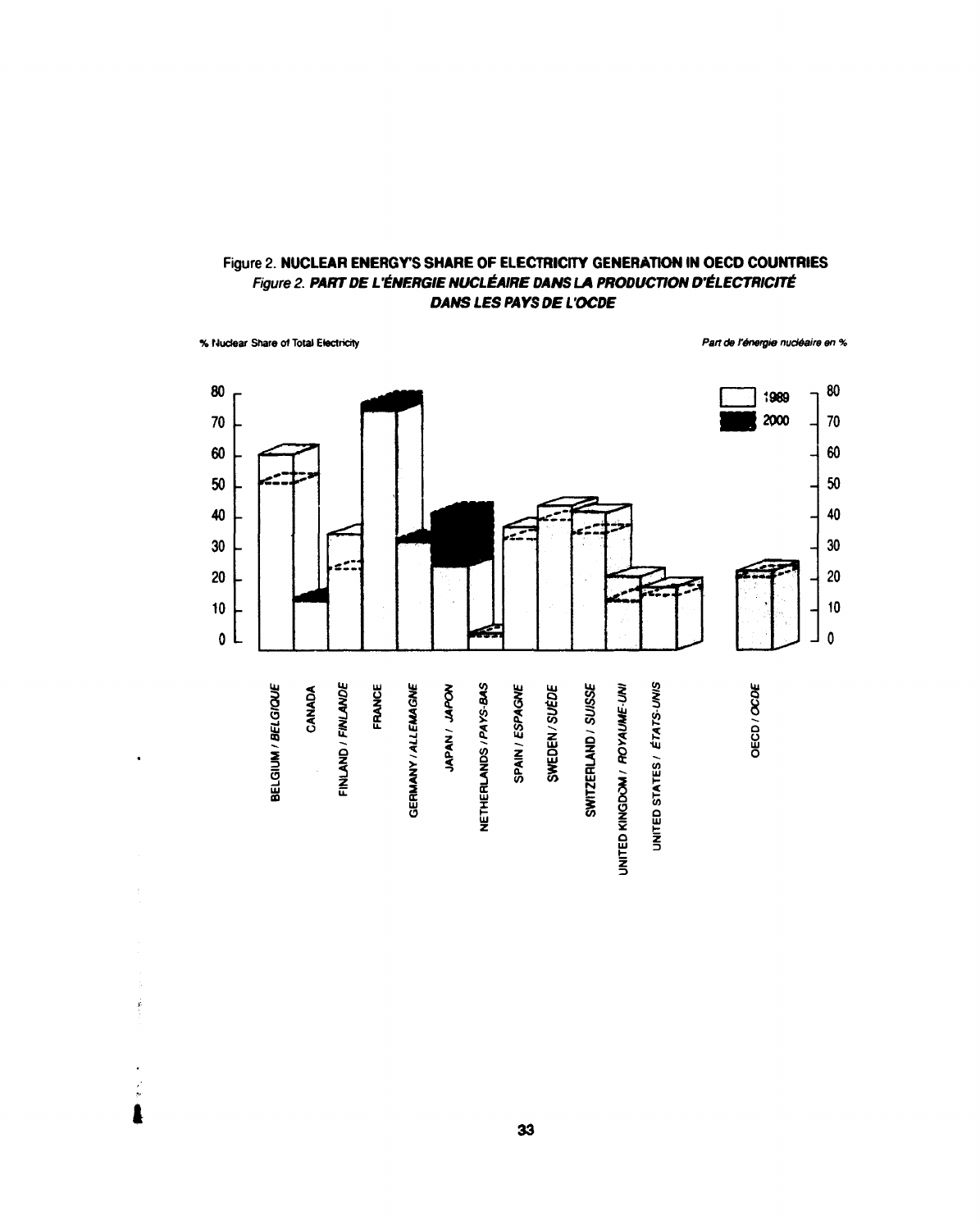# **Figure 3. ACTUAL AND PROJECTED SHARE OF CAPACITY BY REACTOR TYPE IN OECD COUNTRIES**



# **Figure 3. PART DE LA CAPACITÉ NUCLÉAIRE RÉELLE ET PROJETÉE PAR FILIÈRE DE REACTEUR DANS LES PA YS DE L'OCDE**

Dans' Autres' sont compris les FBR, HTR, et ATR.

**2. GCR Includes Magnox and AGR. Magnox et AGR sont Indus dans GCR.** 

المسادر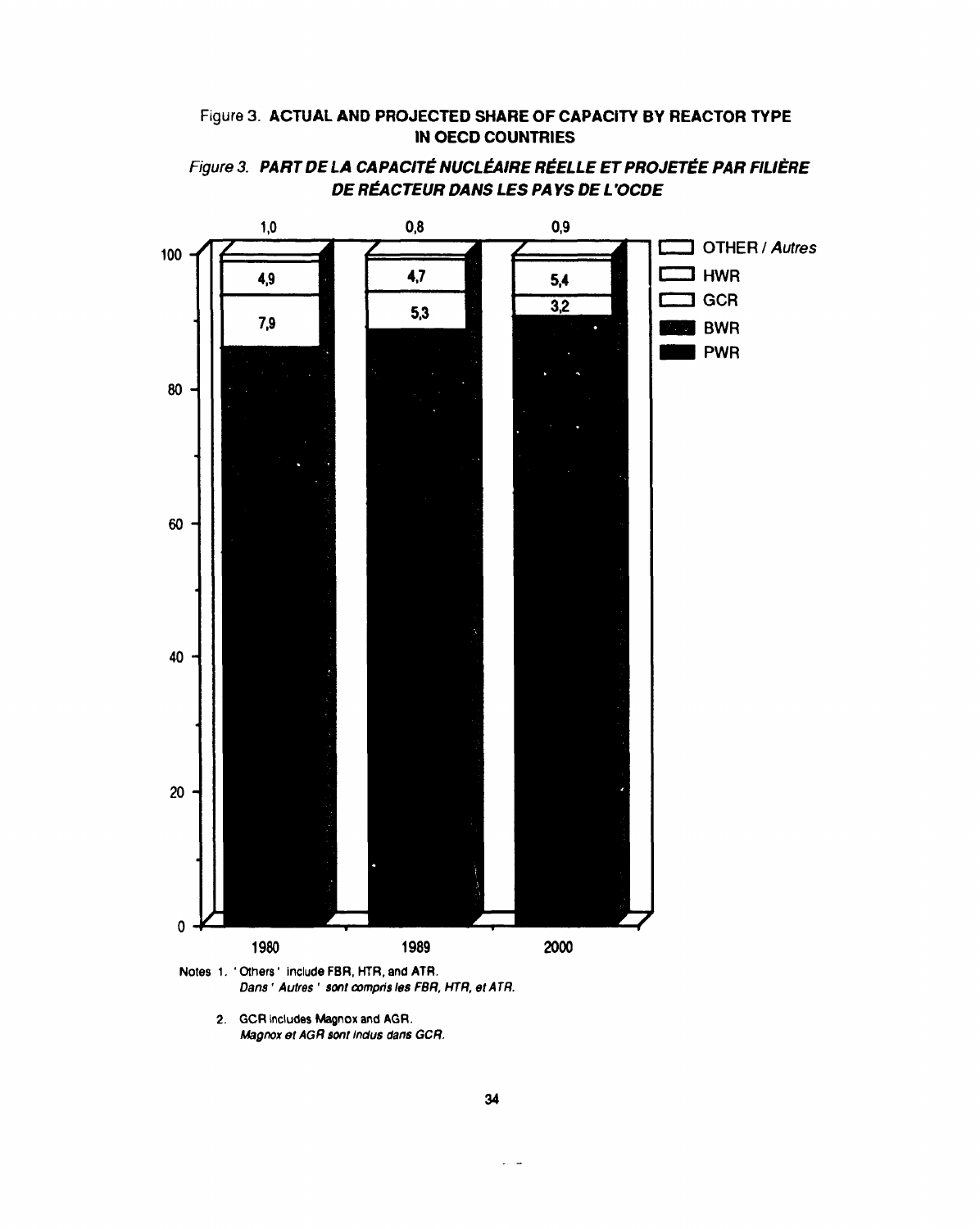# Figure 4 **COMPARISON OF FUEL CYCLE SUPPLY AND DEMAND IN OECD FOR THE PERIOD 1980-2005**  Figure 4 **COMPARISON DE UOFFRE ET DE LA DEMANDE DE SERVICES LIES AU CYCLE DU COMBUSTIBLE DANS LES PAYS DE L'OCDE POUR LA PERIODE1980-2005**





Based on planned and prospective centers supported by known resources (RAR and EAR-I) recoverable at costs of \$ 130 / Kg U or less. Fondée sur les centres de production prévus et envisagés, alimentée par des ressources connues (RRA et RSE-I) exploitables à des **coiils egaux ou inlerieurs AS 130 par kg d'U.** 

**" Based on existing and commited production centres supported by Known resources (RAR and EAR-I) recoverable at costs of \$ 130 / Kg U or less.** 

**Fondee sur les centres de production existants et commandos, alimentee par das ressources connues (RRA et RSE-I) exploitables a des cods egaux ou inlerieurs a\$ 130 par kg d'U.** 





Sans tenir comple des quantités de combustible retraité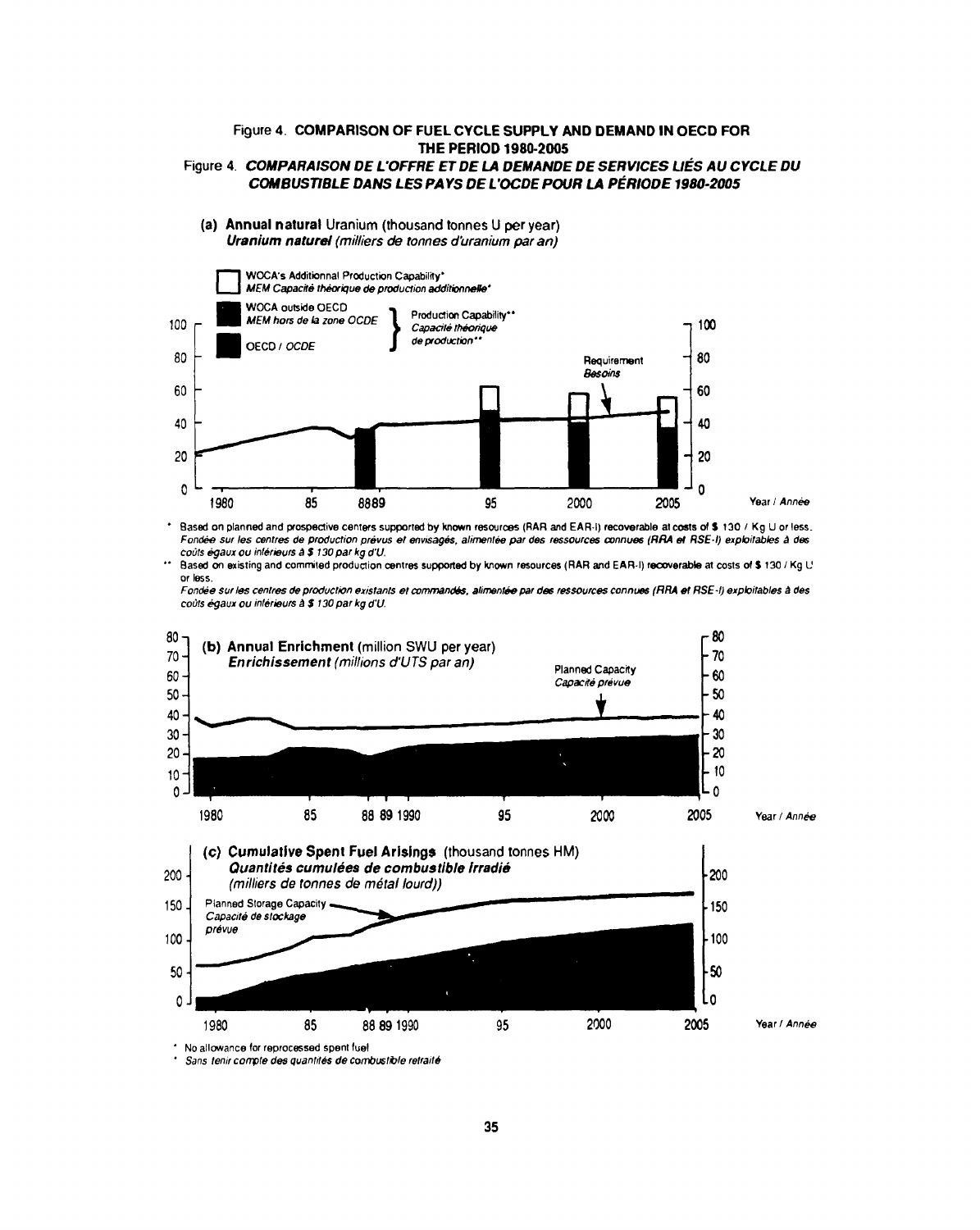# **& ® © i M ® y (Mi**

## **ANALYSIS OF OECD NUCLEAR POWER PROJECTIONS TO 2005**

### A. ELECTRICITY GENERATION

**t** 

On an OECD total basis, the projected annual total electricity generation (net TWh) for 1995, 2000 and 2005 is increased by about 2 to 3 per cent from the data published in the 1989 Nuclear Energy Data. The actual figure for 1988 indicates an increase of 2.1 per cent (124.8 TWh) over 1987.

Recent growth in electricity demand shows a tendency to exceed earlier forecasts. For example the actual figure for 1988 is nearly equal to the projected figure for 1990 in the 1988 Nuclear Energy Data. This appears to have led to the currently projected growth rate being higher than previously suggested.

Nuclear electricity generation is projected to increase steadily during the 1990s. The figure for 2005 is projected to increase by around 30 per cent compared with the figure for 1989, although the pace of the increase has become slower compared with previous publications. The projected figures of nuclear electricity generation for 1995, 2000 et 2005 were decreased by 0.4 per cent (6.0 TWh) for 1995, 1.7 per cent (30.0 TWh) for 2000 and 2.1 per cent (41.1 TWh) for 2005, compared with the 1989 publication.

The nuclear share of projected total electricity generation expected for 1995, 2000 and 2005 decrease by 0.8 per cent (from 23.5 to 22.7 per cent), 1.1 per cent (from 22.7 to 21.6 per cent) and 1.3 per cent (from 21.8 to 20.5 per cent) respectively compared with the 1989 publication. The actual nuclear share to the total electricity generation for 1988 indicates an increase of 8.2 per cent (107.4 TWh) over 1987.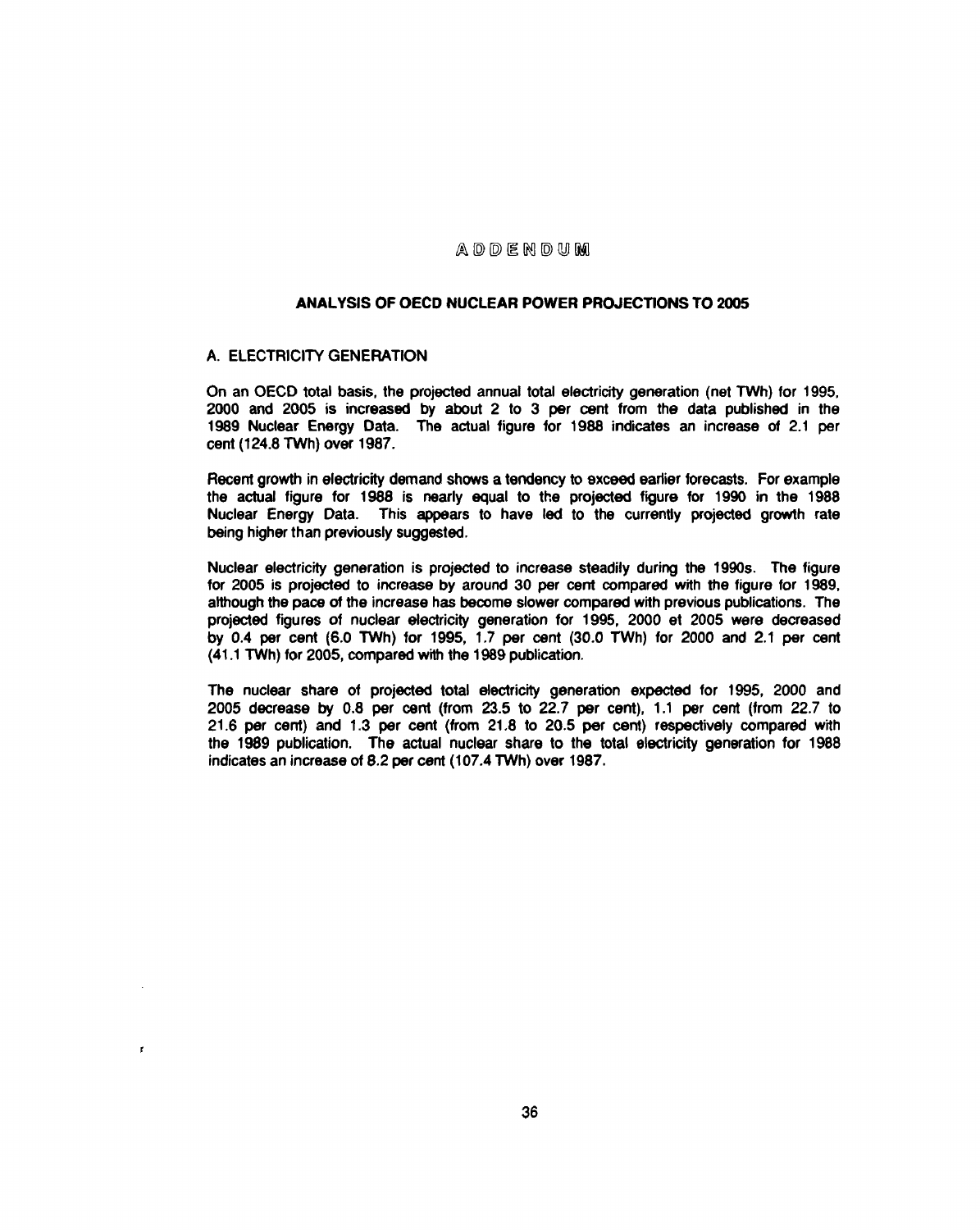# *&®®(EM@WM*

# **ANALYSE DES PROJECTIONS DE LA PUISSANCE NUCLEAIRE DANS LA ZONE DE L'OCDE JUSQU'A L'AN 2005**

### A. PRODUCTION D'ELECTRICITE

Sur la base du total OCDE, l'estimation annuelle de la production totale d'électricité (TWh nets) pour les ann6es 1995, 2000 et 2005 a augmente d'environ de 2 a 3 pour cent par rapport aux donnees publiees dans la version 1989 des Donnees sur I'Energie Nucléaire. Les chiffres réels pour 1988 montrent une augmentation de 2.1 pour cent (124.8 TWh) par rapport à 1987.

La récente croissance de la demande d'électricité tend à dépasser les prévisions antérieures. Par exemple, le chiffre réel pour 1988 est pratiquement égal à celui prévu pour 1990 dans la version 1988 des Données sur l'Energie Nucléaire. Il s'ensuit que le taux de croissance actuellement prévu est plus élevé que celui précédemment envisagé.

La production d'électricité d'origine nucléaire devrait augmenter progressivement pendant les années 1990. L'estimation pour 2005 prévoit une augmentation d'environ 30 pour cent par rapport à l'estimation de 1989, bien que la progression ait été plus lente que celle prévue dans les éditions précédentes. Les estimations de la production d'électricité d'origine nucléaire pour les années 1995, 2000 et 2005 ont diminué de 0.4 pour cent (6.0 TWh) pour 1995, 1.7 pour cent (30.0 TWh) pour I'an 2000 et de 2.1 pour cent (41.1 TWh) pour I'annee 2005, par rapport a I'edition de 1989.

La part du nucléaire dans l'estimation totale de production d'électricité prévue pour les années 1995, 2000 et 2005 devrait diminuer respectivement de 0.8 pour cent (de 23.5 a 22.7 pour cent), de 1.1 pour cent (de 22.7 a 21.6 pour cent) et de 1.3 pour cent (de 21.8 à 20.5 pour cent) par rapport à l'édition de 1989. La part réelle du nucléaire dans la production totale d'électricité pour 1988 montre une augmentation de 8.2 pour cent (107.4 TWh) par rapport à 1987.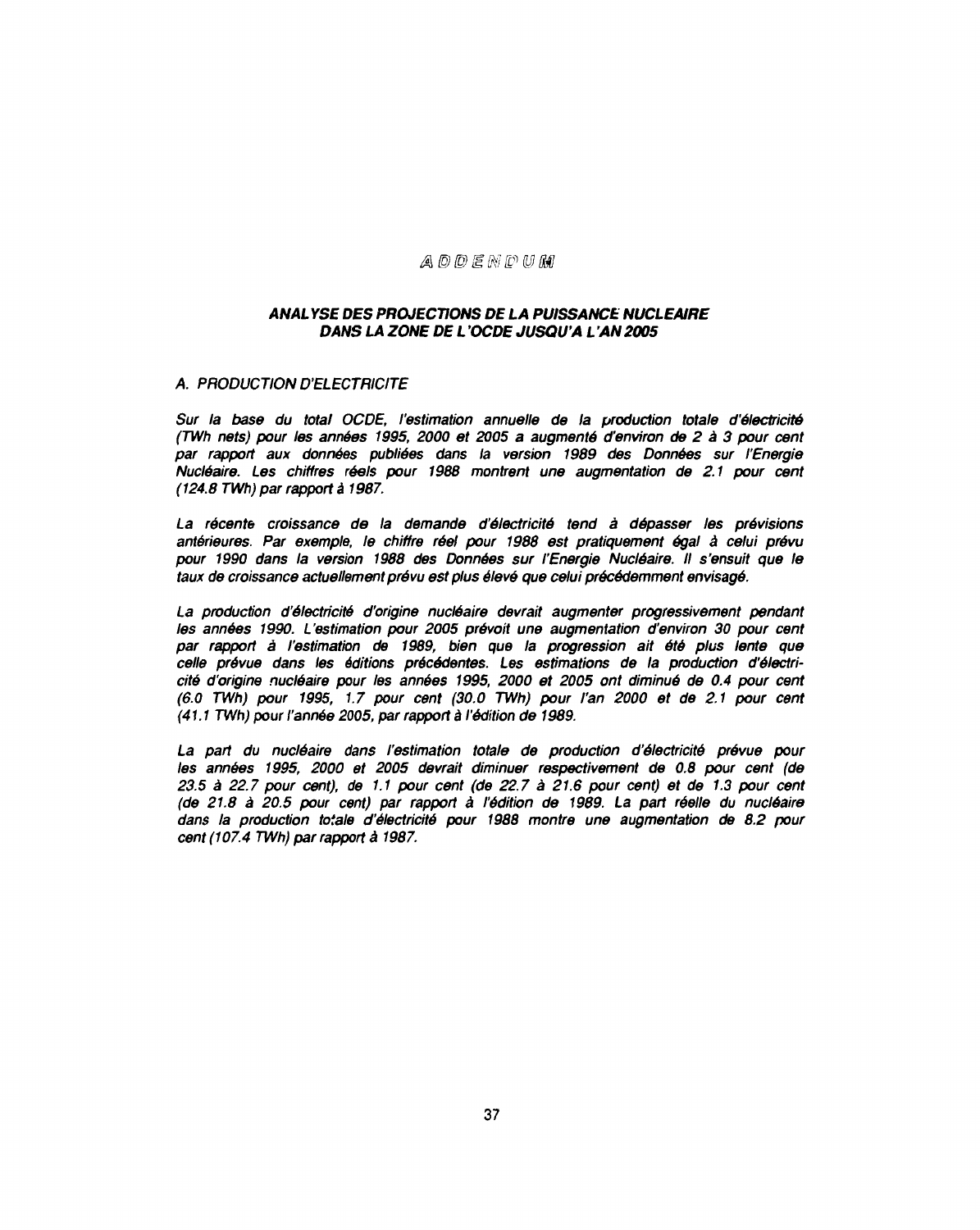# **B. NUCLEAR GENERATING CAPACITY**

**The projected total capacity (net) for the OECD as a whole, is increased by 3.5 per cent (57.4 GWe) for 1995, 3.3 per cent (60.3 GWe) for 2000 and 3.9 per cent (78.1 GWe) for 2005, compared with the 1989 publication.** 

**On the other hand some countries have reduced their commitments to future nuclear power plants and the projected figures for the nuclear capacity for 2000 and 2005 decreased by 1.2 per cent (3.5 GWe) and 2.4 per cent (7.4 GWe) respectively. Consequently the OECD total nuclear share is decreased by 0.7 per cent (from 16.5 to 15.8 per cent) in 2000 and by 1.0 per cent (from 15.8 to 14.8 per cent) in 2005 compared with the 1989 publication.** 

**The total capacity of nuclear power plants projected to be taken out of service from 1990 to 2005 is 16.3 GWe and the average lifetime of those reactors is around 30 years. The total capacity of additional reactors during the same period exceeds that and the projected nuclear capacity in 2000 and in 2005 is increased by 15.8 per cent (40.2 GWe) and by 20.7 per cent (52.5 GWe) respectively, compared with the capacity in 1989.**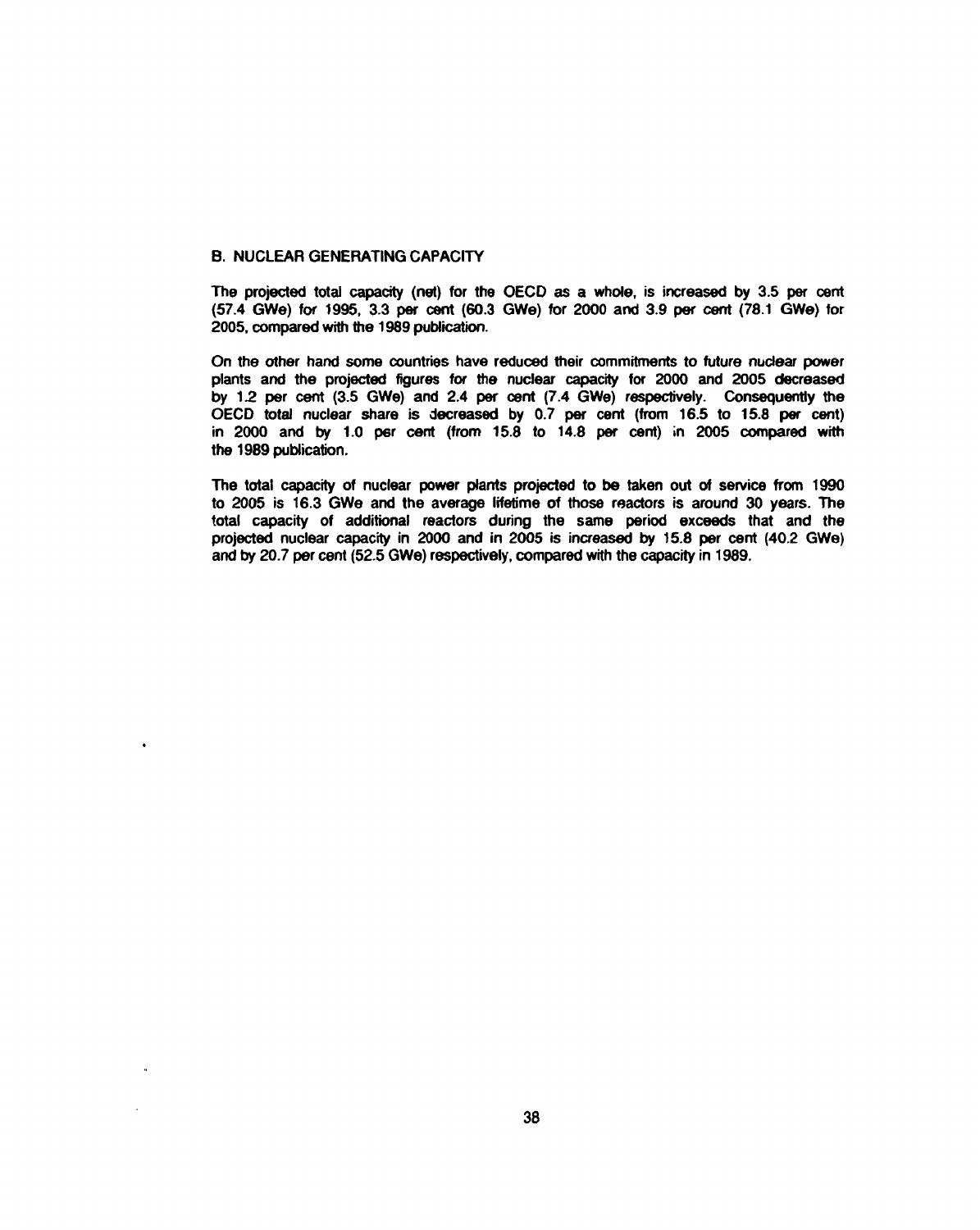### **B. CAPACITE DE PRODUCTION D'ELECTRICITE D'ORIGINE NUCLEAIRE**

L'estimation totale de la capacité de production (GWe nets) pour la zone OCDE a augmenté **de 3.5 pour cent (57.4 GWe) pour 1995, de 3.3 pour cent (60.3 GWe) pour I'an 2000 et**  de 3.9 pour cent (78.1 GWe) pour l'année 2005, par rapport aux données publiées dans **la version de 1989.** 

D'autre part, certains pays ont réduit leurs engagements quant aux futures centrales nucléaires ; les prévisions de capacité de production d'électricité d'origine nucléaire pour les années 2000 et 2005 ont donc diminué respectivement de 1.2 pour cent (3.5 GWe) **et de 2.4 pour cent (7.4 GWe). En consequence, la part totale du nud6aire pour la zone OCDE a diminue' de 0.7 pour cent (de 16.5 a 15.8 pour cent) pour I'an 2000 et de 1.0 pour cent (de 15.8 a 14.8 pour cent) pour I'annGe 2005 par rapport aux donn6e\$ publi6es dans la version de 1989.** 

La capacité totale de production des centrales nucléaires mises hors service entre 1990 et 2005 est de 16.3 GWe, la moyenne de durée de vie de ces réacteurs étant d'environ 30 années. La capacité totale des réacteurs supplémentaires pendant la même période dépasse celle-ci et la prévision de capacité de production d'électricité d'origine nucléaire pour les années 2000 et 2005 a augmenté respectivement de 15.8 pour cent (40.2 GWe) et de 20.7 pour cent (52.5 GWe) par rapport aux données publiées en 1989.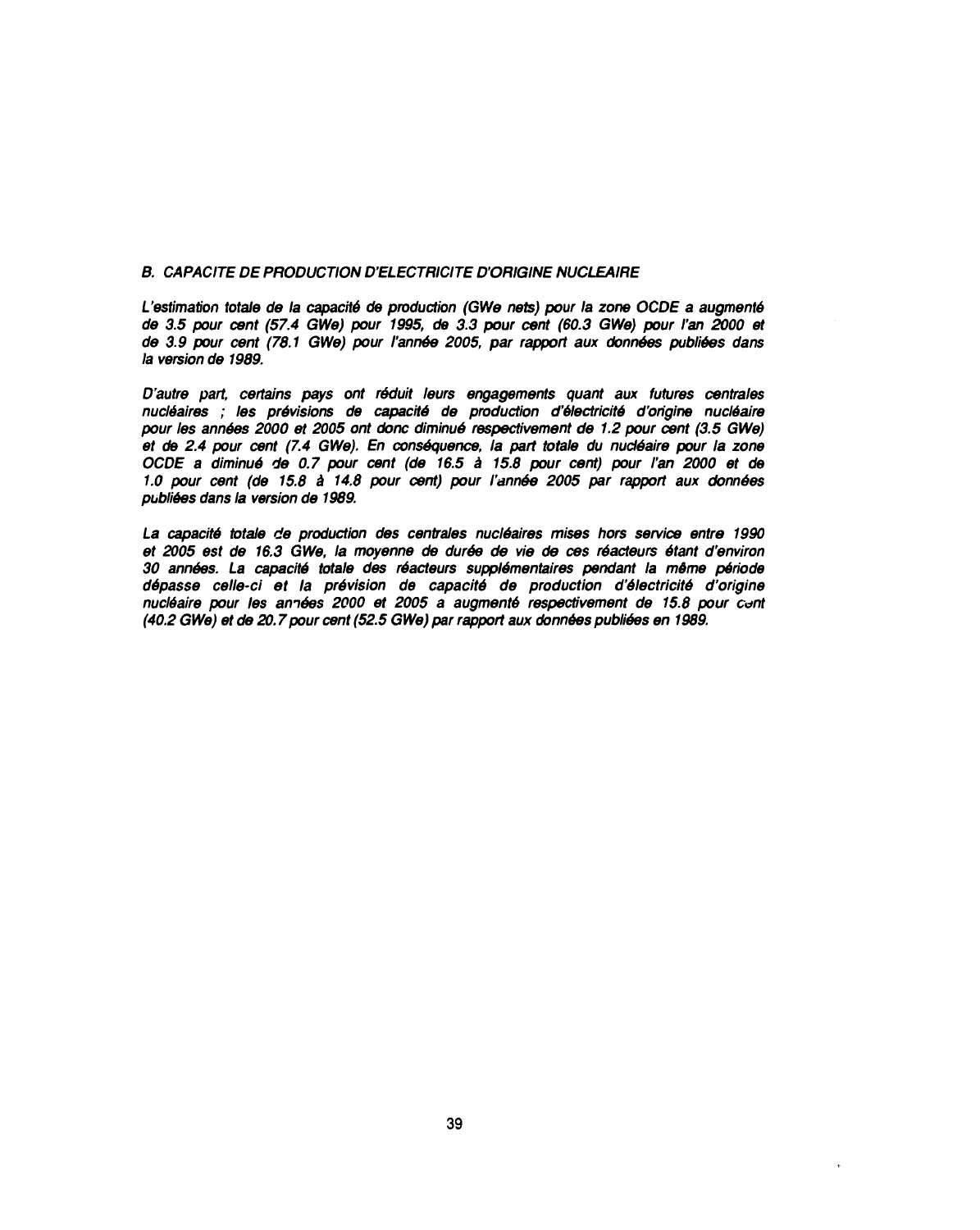

## **Figure 5 INSTALLED NUCLEAR CAPACITY PROJECTIONS IN OECD AREA\* Figure 5. PROJECTION DE LA PUISSANCE NUCLEAIRE INSTALLEE DANS LA ZONE OCDE\***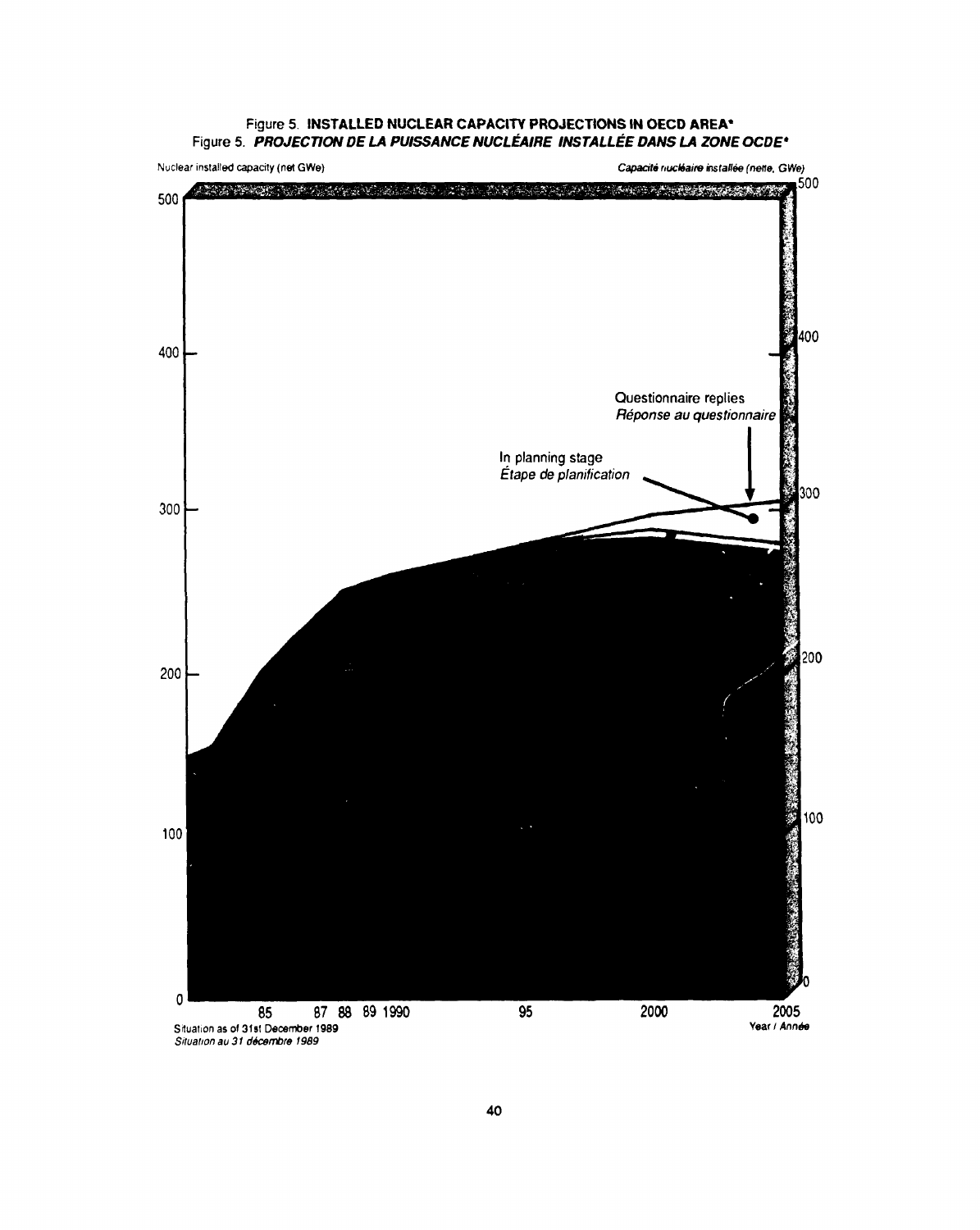# Figure 6. PROJECTED NUCLEAR CAPACITY FOR OECD VERSUS THE YEAR IN WICH THE PROJECTION **WAS MADE** Figure 6. PROJECTION RELATIVE A LA PUISSANCE NUCLÉAIRE INSTALLÉE PAR RAPPORT A L'ANNÉE<br>DE PRÉVISION – ZONE DE L'OCDE

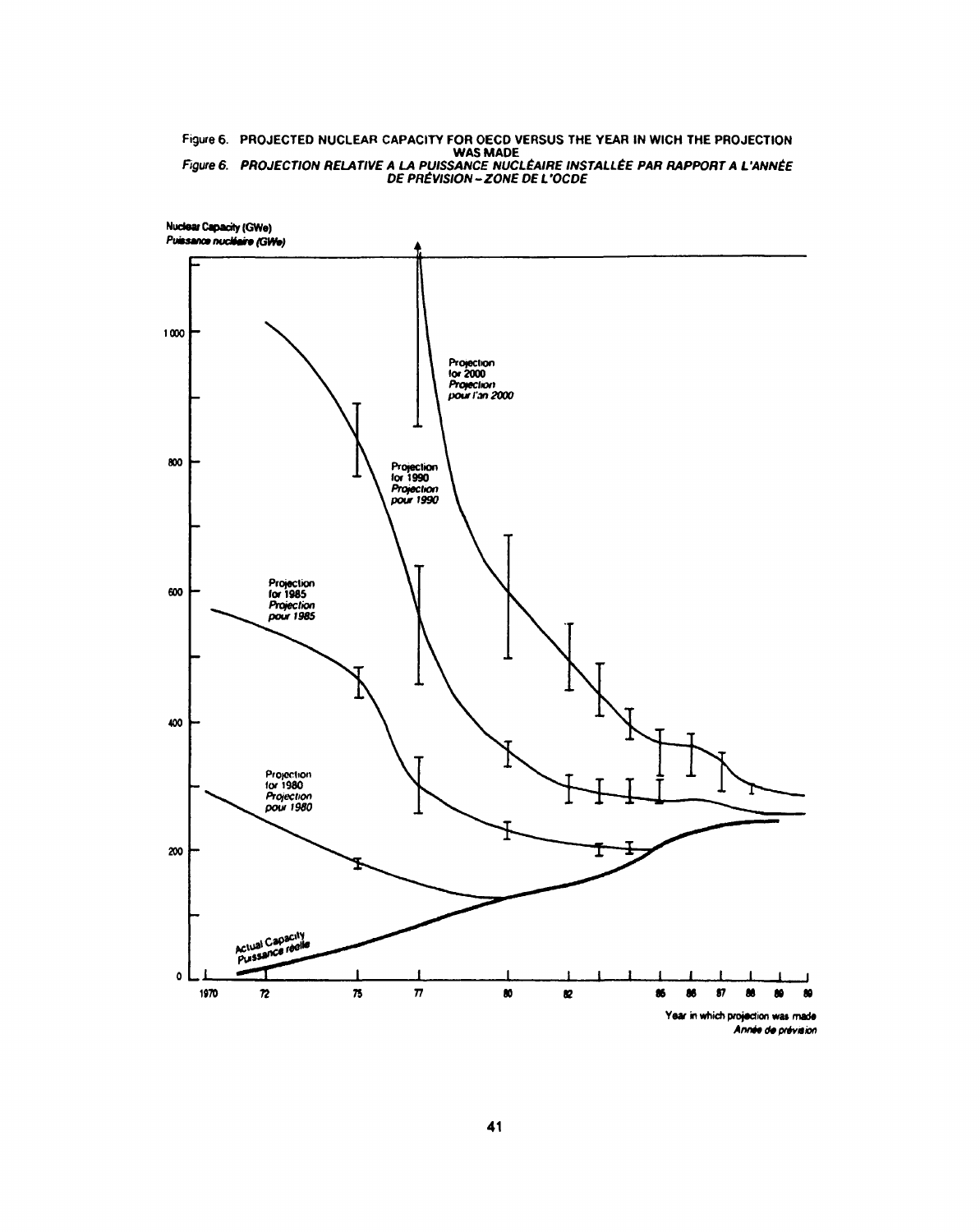# **ENERGY CONVERSION FACTORS**

|                      | PJ           | TWh   | <b>MTOE</b> | <b>G</b> cal |
|----------------------|--------------|-------|-------------|--------------|
| 1PJ                  |              | .2773 | .02388      | .2388        |
| 1TWh<br><b>IMTOE</b> | 3.6<br>41.87 | 11.63 | .08598      | .8598<br>10  |
| 1Gcal                | 4.187        | 1.163 |             |              |

# **ABBREVIATIONS**

| AGR         | <b>Advanced Gas-Cooled Reactor</b>                 |                                  |
|-------------|----------------------------------------------------|----------------------------------|
| <b>ATR</b>  | <b>Advanced Thermal Reactor</b>                    |                                  |
| <b>BWR</b>  | <b>Boiling Water Reactor</b>                       |                                  |
| <b>CPE</b>  | <b>Centrally Planned Economy</b>                   |                                  |
| EAR-I       | <b>Estimated Additional Resources - Category I</b> |                                  |
| <b>FBR</b>  | <b>Fast Breeder Reactor</b>                        |                                  |
| Gcal        | Giga calorie                                       | 10 <sup>9</sup> calorie          |
| <b>GCR</b>  | <b>Gas-Cooled Reactor</b>                          |                                  |
| <b>GWe</b>  | Gigawatt electrical                                | 10 <sup>9</sup> watts electrical |
| <b>HM</b>   | <b>Heavy Metal</b>                                 |                                  |
| HTR.        | <b>High Temperature Reactor</b>                    |                                  |
| <b>HWR</b>  | <b>Heavy Water Reactor</b>                         |                                  |
| <b>LWR</b>  | <b>Light Water Reactor</b>                         |                                  |
| <b>MOX</b>  | Mixed Oxide Fuel                                   |                                  |
| <b>MTOE</b> | <b>Million Ton Oil Equivalent</b>                  |                                  |
| <b>MWe</b>  | <b>Megawatt Electrical</b>                         | 10 <sup>6</sup> watts electrical |
| PJ.         | Petajoule                                          | $10^{15}$ joule                  |
| <b>RAR</b>  | <b>Reasonably Assured Resources</b>                |                                  |
| <b>SWU</b>  | <b>Separative Work Unit</b>                        |                                  |
| TWh         | Terawatt-hour                                      | 10 <sup>12</sup> watt-hour       |
| <b>WOCA</b> | World Outside CPE (Centrally Planned Economy) Area |                                  |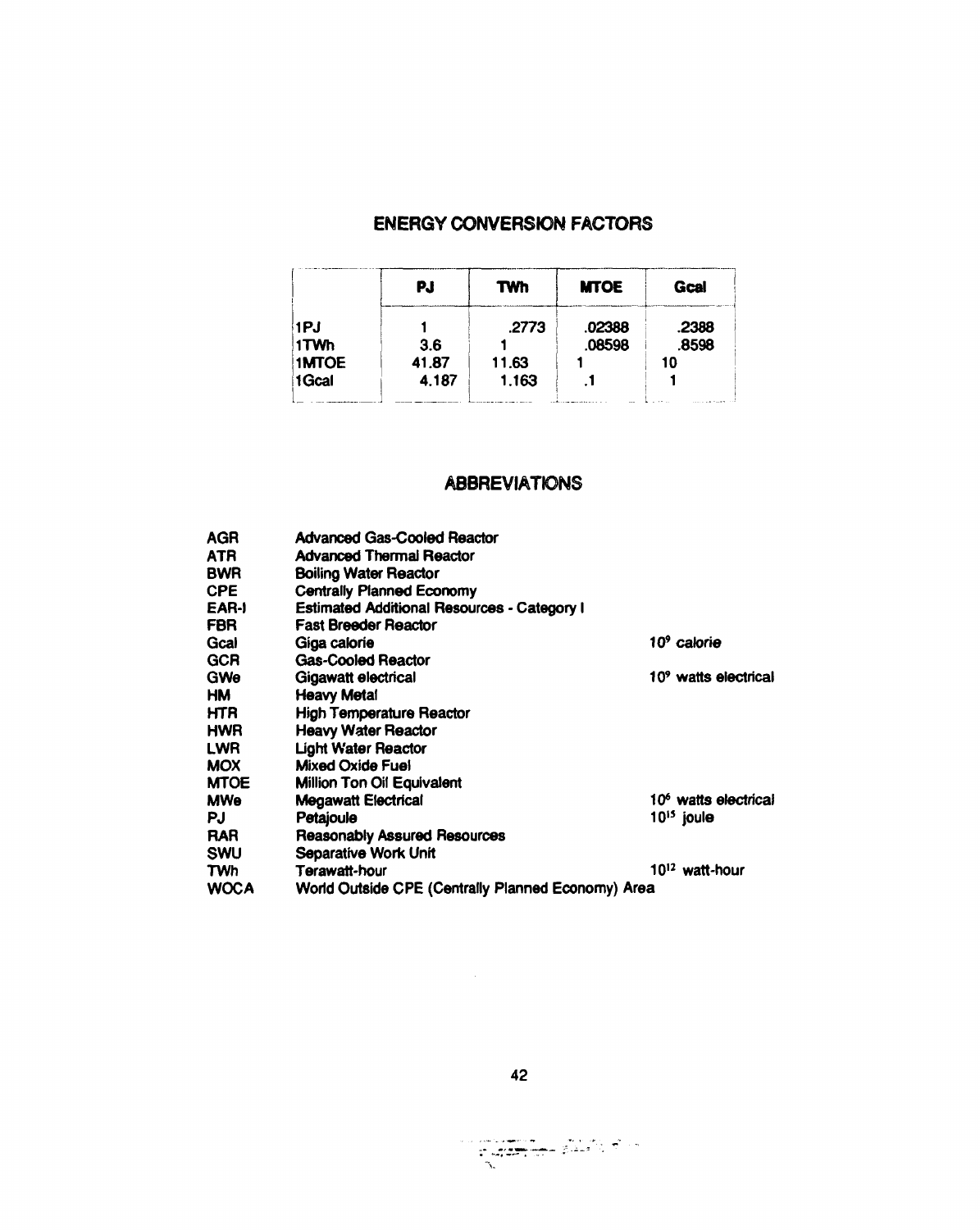# **FACTEURS DE CONVERSION DE L'ENERGIE**

|              | PJ    | TWh   | <b>MTOE</b> | Gcal  |
|--------------|-------|-------|-------------|-------|
| 1PJ          |       | .2773 | .02388      | .2388 |
| 1TWh         | 3.6   |       | .08598      | .8598 |
| <b>IMTOE</b> | 41.87 | 11.63 |             | 10    |
| 1 Gcal       | 4.187 | 1.163 |             |       |

# **ABREVIATIONS**

| AGR          | Réacteur avancé refroidi par gaz                  |      |                                   |
|--------------|---------------------------------------------------|------|-----------------------------------|
| ATR          | Réacteur thermique avancé                         |      |                                   |
| BWR          | Réacteur à eau bouillante                         |      |                                   |
| CPE          | Pays à économie planifiée                         |      |                                   |
| FBR          | Surgénérateur rapide                              |      |                                   |
| Gcal         | Gigacalorie                                       |      | 10 <sup>e</sup> calories          |
| GCR          | Réacteur refroidi par gaz                         |      |                                   |
| GWe          | Gigawatt électrique                               |      | 10° watts électriques             |
| HTR          | Réacteur à haute température                      |      |                                   |
| HWR          | Réacteur à eau lourde                             |      |                                   |
| LWR          | Réacteur à eau légère                             |      |                                   |
| <b>MEM</b>   | Monde à économie de marché                        |      |                                   |
| ML           | Métal lourd                                       |      |                                   |
| <b>MOX</b>   | Combustible à mélange d'oxydes                    |      |                                   |
| <b>Mtep</b>  | Million de tonnes d'équivalent pétrole            |      |                                   |
| MWe          | Million de watts électriques                      |      | 10 <sup>6</sup> watts électriques |
| PJ           | Pétajoule                                         |      | 10 <sup>15</sup> joules           |
| RAR          | Ressources Raisonnablement Assurées               |      |                                   |
| <b>RSE-I</b> | Ressources Supplémentaires Estimées - Catégoire l |      |                                   |
| TWh          | Térawattheure                                     | 10'' | wattheures                        |
| UTS          | Unité de travail de séparation                    |      |                                   |

# **original contains color illustrations**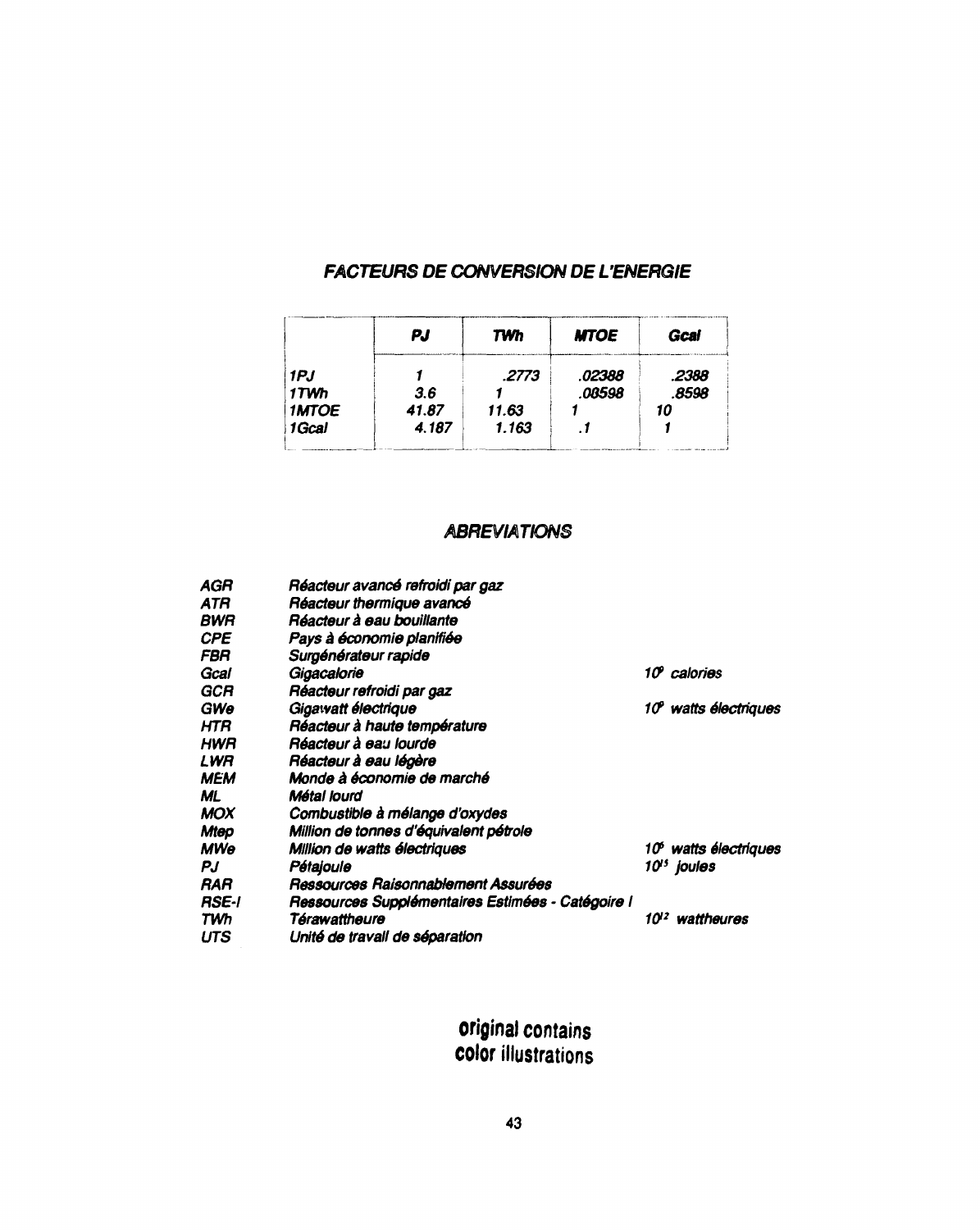### WHERE TO OBTAIN OECD PUBLICATIONS OÙ OBTENIR LES PUBLICATIONS DE L'OCDE

Argentina - Argentine<br>Carlos Hirsch S.R.L. Carlos Hirsch S.R.L.<br>Caleria Güemes, Florida 165, 4° Piso<br>1333 Buenos Aires<br>Tel. 30.7122, 331.1787 y 331.2391<br>Telegram: Hirsch-Baires<br>Telex: 21112 UAPE-AB. Ret. s/2901<br>Teletax: (1)331-1787 Australia - Australie Australia - Australie<br>
D.A. Book (Aust.) Ply. Ltd.<br>
648 Whitehorse Road (P.O. Box 163)<br>
Vic. 3132<br>
Tel. (03)873.4411<br>
Telex: AA37911 DA BOOK<br>
Tel. (03)873.5679 Austria - Autriche OECD Publications and Information Centre Schnockstrasse<br>
1900 Bonn (Germany) Tel. (0228)21.60.45<br>
Telex: 8 86300 Bonn<br>
Telex: (0228)26.11.04 Gerold & Co.<br>Graben 31<br>Wien I Tel. (0222)533.50.14 Belgium - Belgique **Bergium – Bergingweitherry<br>
Jean De Lannoy<br>
Avenue du Roi 202<br>
B-1060 Bruxelles<br>
Tel. (02)538.51.69/538.08.41<br>
Telex: 63220 Telefax: (02)538.08.41** Canada<br>
Renoul Publishing Company Ltd.<br>
Renoul Publishing Company Ltd.<br>
1294 Algoma Road<br>
Ottawa, Ont. K1B 3W8 Tel. (613)741.5439<br>
Telex: 053-4783 Telefax: (613)741.5439<br>
Store:<br>
61 Sparks Street<br>
Ottawa, Ont. K1P 5R1 Tel Canada Moustras, a v nor am the life<br>1012 Chemin Sainte-Foy<br>3020 Chemin Sainte-Foy<br>Sainte-Foy, P.Q. G1X 3V6<br>114. (418)658.3763 Telefax: (418)658.3763 Denmark - Danemark Detirium Te Datieral Subscription Service<br>35, Norre Sogade, P.O. Box 2148<br>DK-1016 Kobenhavn K<br>Tel. (45 33)12.85.70<br>Telex: 19431 MUNIXS DK<br>Telex: (45 33)12.93.87 Finland - Finlande Akateeminen Kirjatauppa<br>Keskuskatu 1, P.O. Box 128<br>00100 Helsinki<br>00100 Helsinki<br>Telex: 125080 Telefax: (358 0)121.4441 France France<br>
OECD/OCDE<br>
OECD/OCDE<br>
Sail Orders/Commandes par correspondance:<br>
2 rue André-Pascal<br>
25775 Paris Cedex 16 Tel. (1)45.24.82.00<br>
Bookshop/Librairie:<br>
33, rue Octave-Feuillet<br>
Tel. (1)45.24.81.81<br>
(1)45.24.81.81 Telex: 620 160 OCDE (1)45.24.81.81<br>
Telefax: (33-1)45.24.85.00<br>
Librairie de l'Université<br>
12a, rue Nazareth<br>
13602 Aix-en-Provence Tel. 42.26.18.08 Germany - Allemagne OECD Publications and Information Centre<br>4 Simrocks:rasse<br>5300 Bonn<br>Telex: 8 86300 Bonn<br>Telefax: (0228)26.11.04<br>Telefax: (0228)26.11.04 Greece - Grèce Libraire Kauffmann<br>28 rue du Stade<br>105 64 Athens<br>Telex: 218187 LIKA Gr Tel. 322.21.60 Hong Kong Fiving Nook Co. Ltd<br>13-15 Lock Road<br>Kowloon, Hong Kong<br>Telex: 50. 441 SWIN HX<br>Telex: 739. 49.75 Tel. 366.80.31 Iceland - Islande Mal Mog Menning<br>Mal Mog Menning<br>Laugavegi 18, Postholf 392<br>121 Reykjavík – Tel. 15199/24240

India - Inde **inuis - Inde<br>
Oxford Book and Stationery Co.**<br>
Oxford Bouse<br>
New Delhi 110001<br>
New Delhi 110001<br>
Telex: 31 61990 AM IN<br>
Telex: 111332.5993<br>
Cheutta 700016<br>
Calcutta 700016<br>
Cheutta 700016<br>
Cheutta 70016<br>
Cheutta 70016<br>
Ch Indonesia - Indonésie Pdii-Lipi<br>P.O. Box 269/JKSMG/88<br>Jakarta12790<br>Telex: 62 875 Tel. 583467 Feixe of Service Triande<br>
Inc. The History Suppliers<br>
TDC Publishers – Library Suppliers<br>
12 North Frederick Street<br>
Dublin 1<br>
Telex: 33530 TDCP EI Telefax : 748416 Italy  $-$  Italie Italy - Italie<br>
1 interior Communionaria Sansoni<br>
Via Benedetto Fertini, 120/10<br>
Casella Post. 532<br>
50125 Firenze<br>
1 Tel. (055)645415<br>
1 Telex. 570466 Telefax: (39.55)641257<br>
20155 Milano<br>
2015 Milano<br>
2015 Milano<br>
2015 Mi da:<br>Editrice e Libreria Herder<br>Editrice e Libreria Herder<br>Piazza Montecitorio 120<br>Telex: NATEL 1 621427 Tel. 679.4628 Final Borbi<br>
Libreria Hoepli<br>
Via Hoepli 5<br>
Tel. 865446<br>
Telex: 31.33.95 Telefax: (39.2)805.2886 Feiex: 31.33.93 Feienx: (39.<br>Libreria Scientifica<br>Dott. Lucio de Biasio "Aeiou"<br>Via Meravigli 16<br>20123 Milano<br>Telefax: 800175 Tel. 807679 Freistal. Source<br>
Japan- Japon<br>
OECD Publications and Information Centre<br>
Landic Akasaka Building<br>
2-3-4 Akasaka, Minato-ku<br>
Telefax: (81.3)584.7929<br>
Tel. 586.201 Tel. 586.2016 Fereixa. (81.3)309, 7525<br>
Kyobo Book Centre Co. Ltd.<br>
Ryobo Book Centre Co. Ltd.<br>
Scoul<br>
Scoul Tel. (REP)730.78.91<br>
Tel. (REP)730.78.91 Malaysia/Singapore -Malaisie/Singapour University of Malaya Co-operative Bookshop<br>Ltd.<br>P.O. Box 1127, Jalan Pantai Baru 59100 nuais Lumpur<br>Malaysia (1971)<br>Telefax: 757,3661 INCRETA: 157,3001<br>Information Publications Ptc. Ltd.<br>Pei-Fu Industrial Building<br>24 New Industrial Road No. 02-06<br>Singapore 1953<br>Telefax: 284,8875<br>Telefax: 284,8875 Netherlands - Pays-Bas SDU Uligeverij<br>
Christopher - a system 2<br>
Christopher - a system 2<br>
2500 EA's-Gravenhage - Tel. (070)78.99.11<br>
2500 EA's-Gravenhage - Tel. (070)78.98.80<br>
Yeor bestellingen:<br>
Tel. (070)78.98.80<br>
Telex: 32486 stdru - Telefax New Zealand -Nouvelle-Zélande New Zealand - November 2012<br>
Covernment Printing Office<br>
Customer Services<br>
P.O. Box 12-411<br>
Preepost 10-50<br>
Therndon, Wellington<br>
Tel. 0800 733-406<br>
Tel. 0800 733-406<br>
Tel. 0800 733-406 Tel. 0800 733-406 Telefax: 04 499-1733<br>
Narvcsen Info Center - NIC<br>
Narvcsen Info Center - NIC<br>
Bertrand Narvesens vei 2<br>
P.O. Box 6125 Etterstad<br>
0602 Oslo 6<br>
Tel. (02)67.83.10/(02)68.40.20<br>
Telex: 79668 NIC N Teletax: ( Pakistan Mirza Book Agency<br>65 Shahrah Quaid-E-Azam Lahore 3 - 1211 - 1211 - 1211 - 1211 - 1212 - 1212 - 1212 - 1212 - 1212 - 1212 - 1212 - 1212 - 1212 - 1212 - 1<br>Telex: 44886 UBL PK, Attn: MIRZA BK 18182: Neon Maria ...<br>
Portugal<br>
Elvraria Portugal<br>
Rua do Carmo 70–74<br>
1117 Liaboa Codex<br>
16 Antonio 2001 ... Singapore/Malaysia Singspour/Malaisie See "Malaysia/Singapore"<br>Voir "Malaisie/Singapour"

Spain – Espagne<br>Mundi-Prents Libros S.A.<br>Castello 37, Apartado 1223<br>Madrid 28001<br>Telex: 49370 MPLI Telefax: 575.39.98 Libreria Internacional AEDOS<br>Consejo de Ciento 391<br>08009 -Barcelona — Tel. (<br>Teiefax: 575.39.98 Tel. (93) 301-86-15 Sweden - Suède Sweden – Suede<br>
Fritzes Fackboksföretaget<br>
Fox 16356, S 103 27 STH<br>
Regeringsgaten 12<br>
Tel. (08)23.89.00<br>
DS Stockholm<br>
Tel. (08)20.50.21<br>
Subscription Agency/Abonnements:<br>
Subscription Agency/Abonnements: Suescription Section 18.<br>
Mennergren-Williams AB<br>
20x 30004<br>
104 25 Stockholm 17el. (08)54.12.00<br>
Telex: 19937 Telefax: (08)50.82.86 Switzerland - Suisse SWILLETIBING - SUISSE<br>
OECD Publications and Information Centre<br>
4 Simrockstrasse<br>
1300 Bonn (Germany) - Tel. (0228)21.60.45<br>
Telex: 8 86300 Bonn<br>
Telefax: (0228)26.11.04 Librairie Payor<br>6 rue Grenus<br>1211 Genève 11<br>Telex: 28356 Tel. (022)731.89.50 Maditec S.A.<br>Ch. des Palettes 4<br>1020 Renens/Lausanne Tel. (021)635.08.65<br>Telefax: (021)635.07.80 United Nations Bookshop/Librairie des Na-United Nations Bookshop/Librairie des Nations<br>
Falais des Nations<br>
1211 Genéve 10<br>
1211 Genéve 10<br>
1211 Genéve 10<br>
1210 (022)734.60.11 (ext. 48.72)<br>
121ekx: 289696 (Attn: Sales)<br>
121eks. (022)733.98.79 Televiax: (022) 333.76.77<br>
Talwan - Formose<br>
Good Faith Worldwide Int'l. Co. Ltd.<br>
9th Floor, No. 118, Sec. 2<br>
Chung Hsiao E. Road<br>
Televiax: (02) 394.9176<br>
Telefax: (02) 394.9176 Thailand - Thalande<br>Suksit Siam Co. Ltd.<br>1715 Rama IV Road, Samyan<br>Bangkok 5 Bangkok 5<br>
Turkey – Turquie<br>
Turkey – Turkey Lid. Sti.<br>
Alatürk Nayinlari Is-Türk Ltd. Sti.<br>
Alatürk Bulvari No. 191/Kat. 21<br>
Xavakiidere/Ankara<br>
Dolinabahce Cad. No. 29<br>
Tel. 160.71.88<br>
Tels.: 434828<br>
Tel. 160.71.88 United Kingdom - Royaume-Uni United Kingdom - Royaume-United Kingdom<br>
H.M. Stationery Office<br>
Gen. enquiries<br>
Tel. (071) 873 0011<br>
Postal order only.<br>
P.O. Box 276, London SW8 5DT<br>
P.O. Box 276, London SW8 5DT<br>
P.O. Box 276, London SW8 5DT<br>
49 High Ho Transmission of Etats-Unis<br>
United States - États-Unis<br>
OECD Publications and Information Centre<br>
2001 L Street N.W., Suite 700<br>
Washington, D.C. 20036-4095 Telex: 440245 WASHINGTON D.C.<br>Telefax: (202)785.0330<br>Telefax: (202)785.0350 Venezuela Venezuera<br>
Libreris del Esse<br>
Avda P. Miranda 52, Aptdo. 60337<br>
Edificio Galipan<br>
Caracas 106p<br>
Caracas 106p<br>
Telegram: Libreste Caracas Yugoslavia - Yougoslavie Yugosiavsa – Aumoni<br>Jugoslovenska Knjiga<br>Knez Mihajlova 2, P.O. Box 36<br>Tel. 621.992 Beograd<br>Telex: 12466 jk bgd Orders and inquiries from countries where<br>Distributors have not yet been appointed<br>should be sent to: OECD Publications<br>Service, 2 rue Andre-Pascal, 75775 Paris<br>Cedex 16. Cedex 16.<br>
1981 commandes provenant de pays où<br>
19 CODE n'a pas encore désigné de dis-<br>
tributeur devraient être adressées à : OCDE,<br>
Service des Publications, 2, rue André-<br>
Pascal, 75775 Paris Cedex 16.

LES EDITIONS DE L'OCDE, 2 rue André-Pascal, 75775 PARIS CEDEX 16 (66 90 05 3) ISBN 92-64-03370-X - nº 45158 1990

 $\sim$   $\mu$ 

3/90